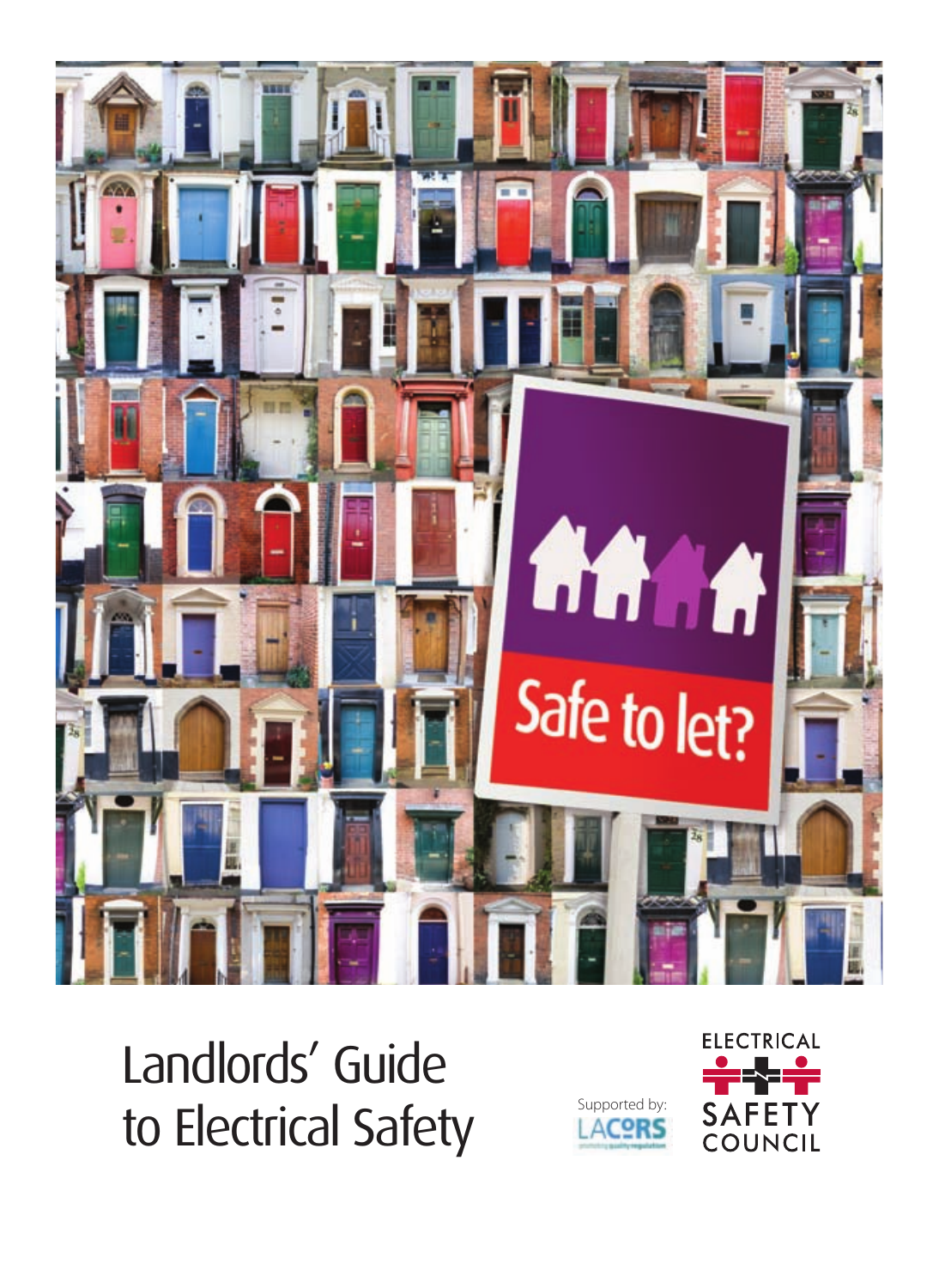### **Abbreviations**

| <b>BS</b>     | <b>British Standard</b>                                                            |
|---------------|------------------------------------------------------------------------------------|
| <b>CLG</b>    | Communities and Local Government                                                   |
| <b>EIC</b>    | <b>Flectrical Installation Certificate</b>                                         |
| <b>ESC</b>    | Electrical Safety Council                                                          |
| <b>EWR</b>    | Electricity at Work Regulations 1989                                               |
| <b>HHSRS</b>  | Housing Health and Safety Rating System                                            |
| <b>HMO</b>    | Houses in Multiple Occupation                                                      |
| IEE           | Institution of Engineering and Technology (IET since 2006)                         |
| <b>LACORS</b> | Local Authorities Coordinators of Regulatory Services                              |
| Part P        | Approved Document Part P of The Building Regulations<br>2000 for England and Wales |
| <b>PIR</b>    | Periodic Inspection Report                                                         |
| <b>RCD</b>    | Residual Current Device                                                            |

### **Glossary**

In the context of this guide the following terms are defined as:

| competent person | a person that has the knowledge, skill and experience<br>needed to avoid danger to themselves and others.                                                                                                         |
|------------------|-------------------------------------------------------------------------------------------------------------------------------------------------------------------------------------------------------------------|
|                  | registered electrician an electrician who is registered with a government-<br>approved scheme or who is working directly under the<br>control of an organisation registered with a<br>government-approved scheme. |
| <b>HMO</b>       | House in multiple occupation, as defined in section 254 of<br>the Housing Act 2004.                                                                                                                               |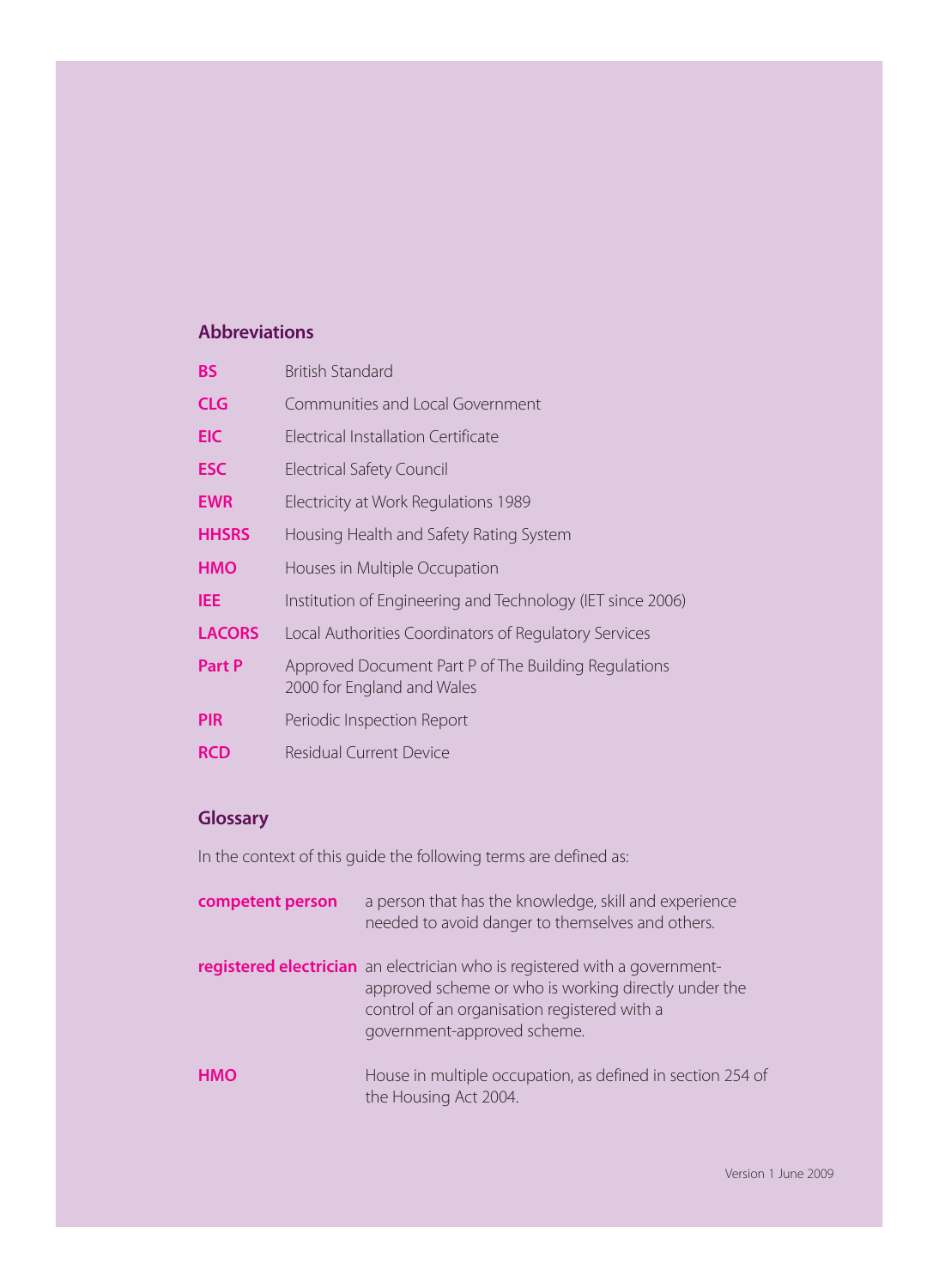

# Landlords' Guide to Electrical Safety

| <b>England &amp; Wales version</b> |  |
|------------------------------------|--|
|------------------------------------|--|

|                   | <b>Contents</b> |                                                                                                                | Page |
|-------------------|-----------------|----------------------------------------------------------------------------------------------------------------|------|
| 1.                |                 |                                                                                                                |      |
| 2.                |                 |                                                                                                                |      |
|                   | А.              |                                                                                                                |      |
|                   | B.              |                                                                                                                |      |
|                   | $\subset$       | Management of Houses in Multiple Occupation (England)<br>Regulations 2006 and Management of Houses in Multiple |      |
|                   | D.              |                                                                                                                |      |
|                   | Ε.              |                                                                                                                |      |
|                   | F.              |                                                                                                                |      |
|                   | G.              |                                                                                                                |      |
| 3.                |                 |                                                                                                                |      |
| 4.                |                 |                                                                                                                |      |
| 5.                |                 |                                                                                                                |      |
| 6.                |                 |                                                                                                                |      |
| 7.                |                 |                                                                                                                |      |
| 8.                |                 |                                                                                                                |      |
| <b>Appendix A</b> |                 |                                                                                                                |      |
| <b>Appendix B</b> |                 |                                                                                                                |      |
| <b>Appendix C</b> |                 | Further guidance relating to periodic inspection reports  39                                                   |      |
| <b>Appendix D</b> |                 |                                                                                                                |      |
| <b>Appendix E</b> |                 | Guidance relating to Part P defined competence schemes  47                                                     |      |
| <b>Appendix F</b> |                 |                                                                                                                |      |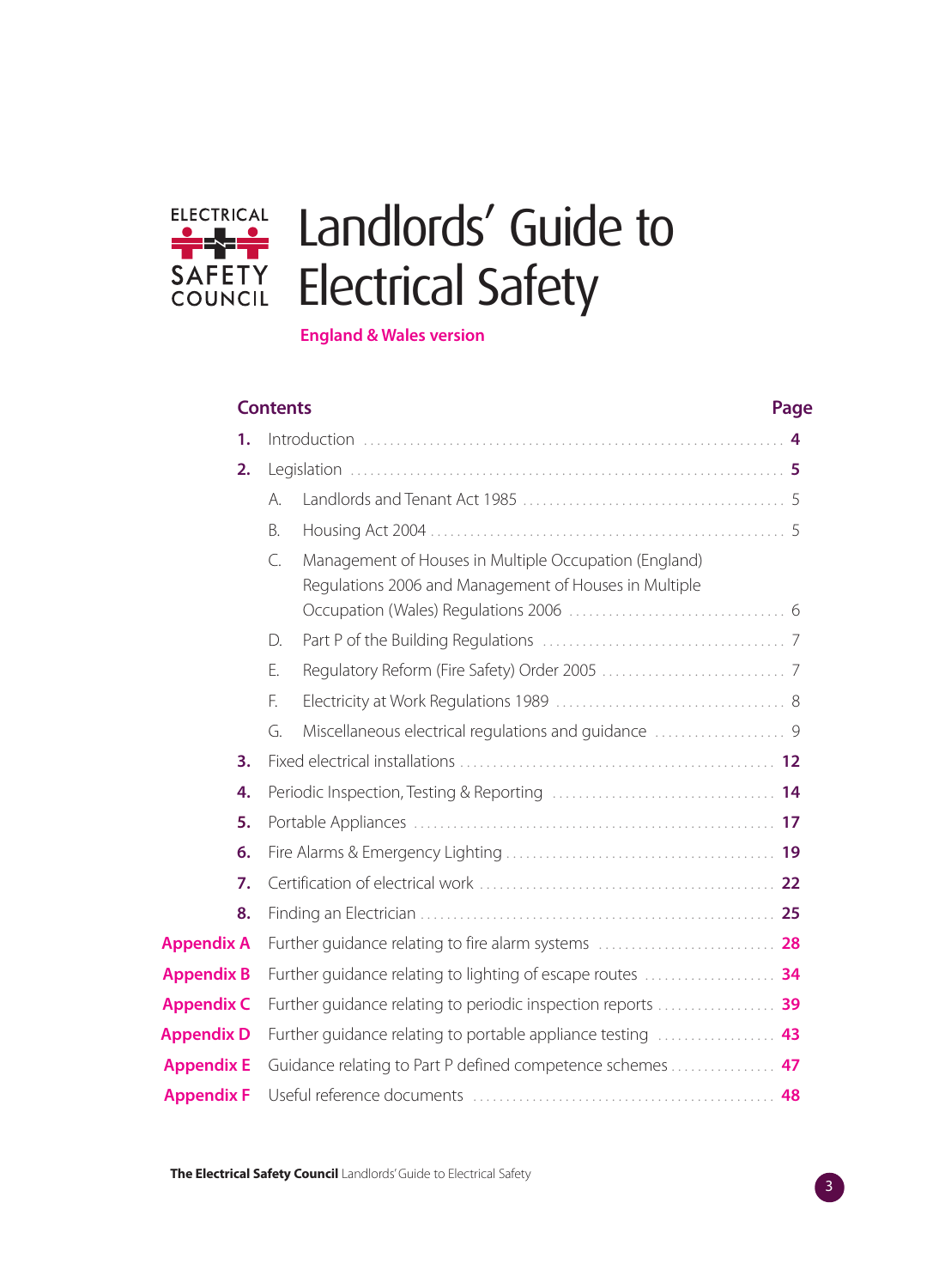# **1. Introduction**

Although the UK has a fairly good record of electrical safety, there are still over 30 deaths and nearly 4000 injuries from electrical accidents and the 8000 fires that occur in the home each year. Most of the accidents in the home involve faults in, or misuse of, domestic appliances, flexes, plugs or connectors. A large number are related to electrical maintenance or DIY activities. The major dangers to health from electrical accidents are from shock, burns, electrical explosion or arcing, fire, and mechanical movements initiated by electricity.

The causes of such incidents are varied but include:

- deterioration of the electrical installation;
- broken accessories and equipment;
- misuse of the installation and equipment and occasional vandalism; and
- inconsistent maintenance programmes.



**Typical examples of potentially dangerous electrical installations** 

This guide has been produced to help landlords understand their responsibilities for electrical safety in their properties as well as to provide practical advice on actions they should take to ensure the safety of their tenants.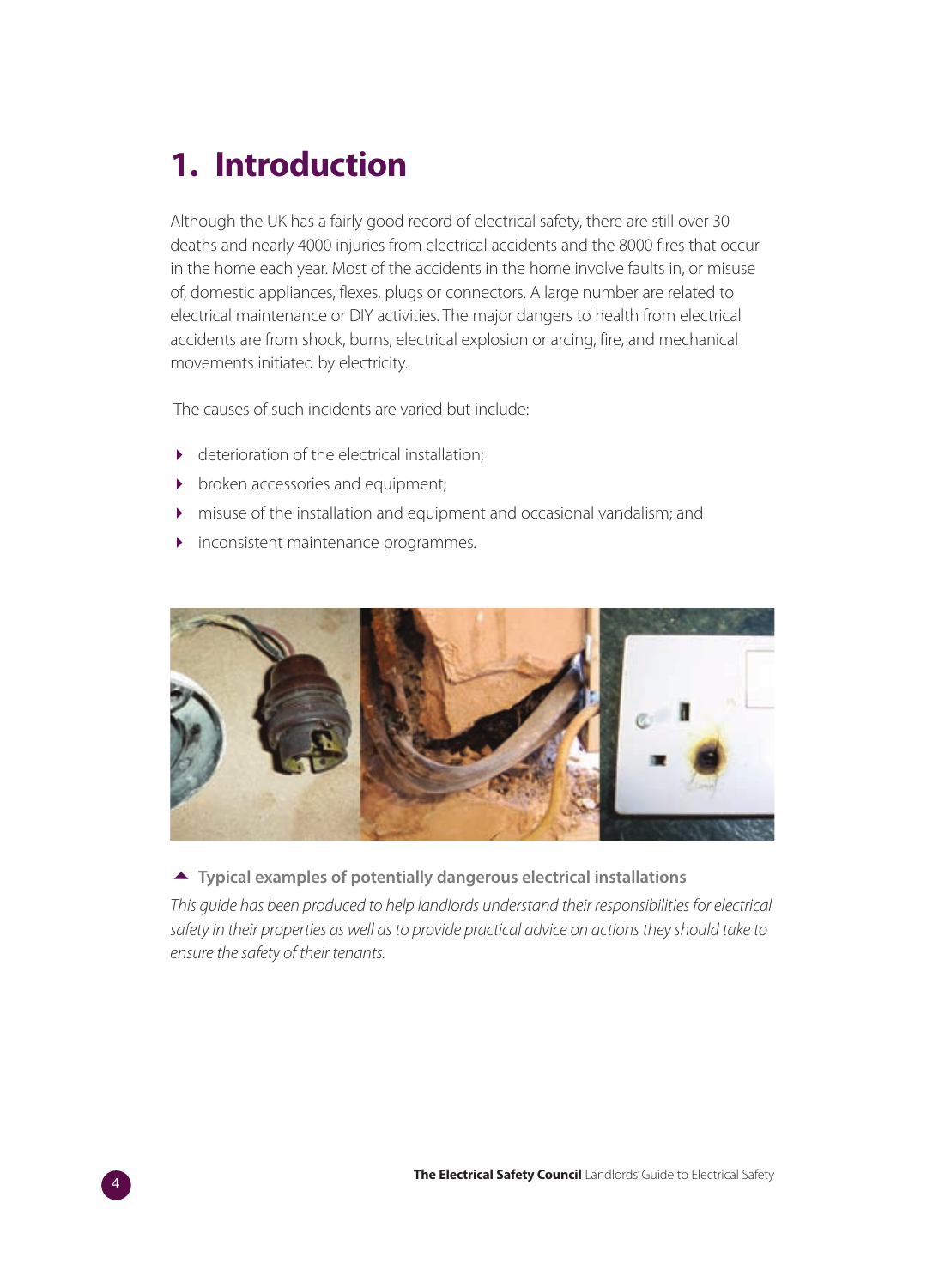# **2. Legislation**

#### **Landlords and Tenant Act 1985**

The Landlords and Tenants Act 1985 requires that the electrical installation in a rented property is:

- safe when a tenancy begins and
- maintained in a safe condition throughout the tenancy.

The Landlords and Tenants Act 1985 makes it an implied term of every tenancy that the landlord will 'keep in repair the structure and exterior' of the property and 'keep in repair and proper working order the installations in the dwelling-house for the supply of water, gas and electricity, and for sanitation, space heating and heating water. The landlord cannot make the tenant responsible for these repairs.



### **How does this affect you?..**

**It is your responsibility to ensure the above requirement is met and continues to be met.**

#### **B. Housing Act 2004 (England and Wales)**

The Housing Act 2004 (England and Wales) came into force in April 2006, introducing major changes to the way privately rented homes are assessed and regulated. One important change was the introduction of a new method of risk assessment for residential properties called the Housing, Health and Safety Rating System (HHSRS). A new licensing scheme for Houses in Multiple Occupation (HMO) was also introduced.

The HHSRS replaced the previous Fitness Standard. Whereas the Fitness Standard focused on the structure of the building and the facilities provided, HHSRS is aimed at addressing the health impacts of poor housing. HHSRS has been developed to assess all hazards that may be present in a residential property and 'provide a safe and healthy environment for any potential occupiers or visitors'. From an electrical perspective this includes consideration of general lighting provision, socket-outlet provision, escape lighting (emergency lighting), automatic fire detection and electrical hazards for fixed wiring and portable electrical equipment.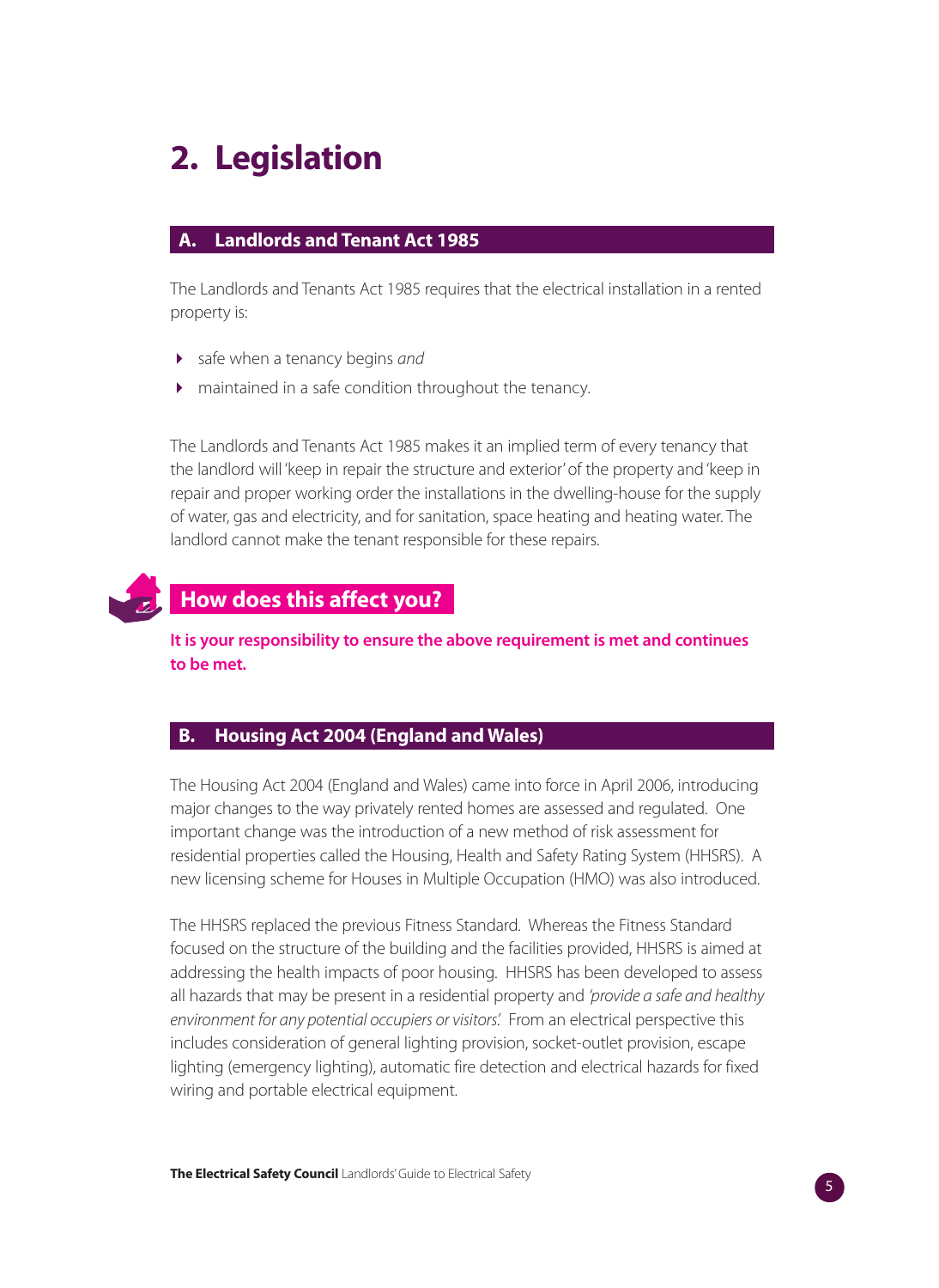Guidance in relation to the HHSRS has been provided by Communities and Local Government (CLG) entitled: Housing Health and Safety Rating System Guidance for Landlords and Property Related Professionals and is available as a free download. In the CLG guidance, Section 23 (Electrical hazards) and Section 24 (Fire) provide information relating to the hazards associated with electrical installations and measures to lessen the likelihood of occurrence and reduce harm outcomes.

### **How does it affect you?**

**You must comply with the requirements of the Housing Act 2004, including identifying areas where work is required and carrying out any related remedial actions/work, before the local authority carries out an inspection. Should a health and safety problem be identified, the inspecting officer can take enforcement action against you.** 

**C. Management of Houses in Multiple Occupation (England) Regulations 2006 Management of Houses in Multiple Occupation (Wales) Regulations 2006**

The Housing Act 2004 introduced a new definition of a House in Multiple Occupation (HMO). Part 2 of the Act introduced the mandatory licensing of certain types of higher risk HMOs, and enables local authorities to establish discretionary additional HMO licensing schemes, subject to approval from the Secretary of State, to cover smaller types of HMO where management problems have been identified.

The Management of Houses in Multiple Occupation (England) Regulations 2006 sets out the duties of managers of HMOs and the corresponding duties of occupants. The Regulations also set out what occupiers must do with a view to assisting managers to undertake their duties. Further information is available at

www.lacors.gov.uk/lacors/ContentDetails.aspx?id=15065. Similar duties are required by the Management of Houses in Multiple Occupation (Wales) Regulations 2006.



# **How does it affect you?**

**The manager's duties include the duty to take safety measures, the duty to maintain the water supply and drainage, to supply and maintain gas and electricity and have tested regularly gas and electricity installations, the duty to maintain common parts, fixtures and fittings and living accommodation. The Regulations set out what occupiers must do with a view to assisting managers to undertake their duties**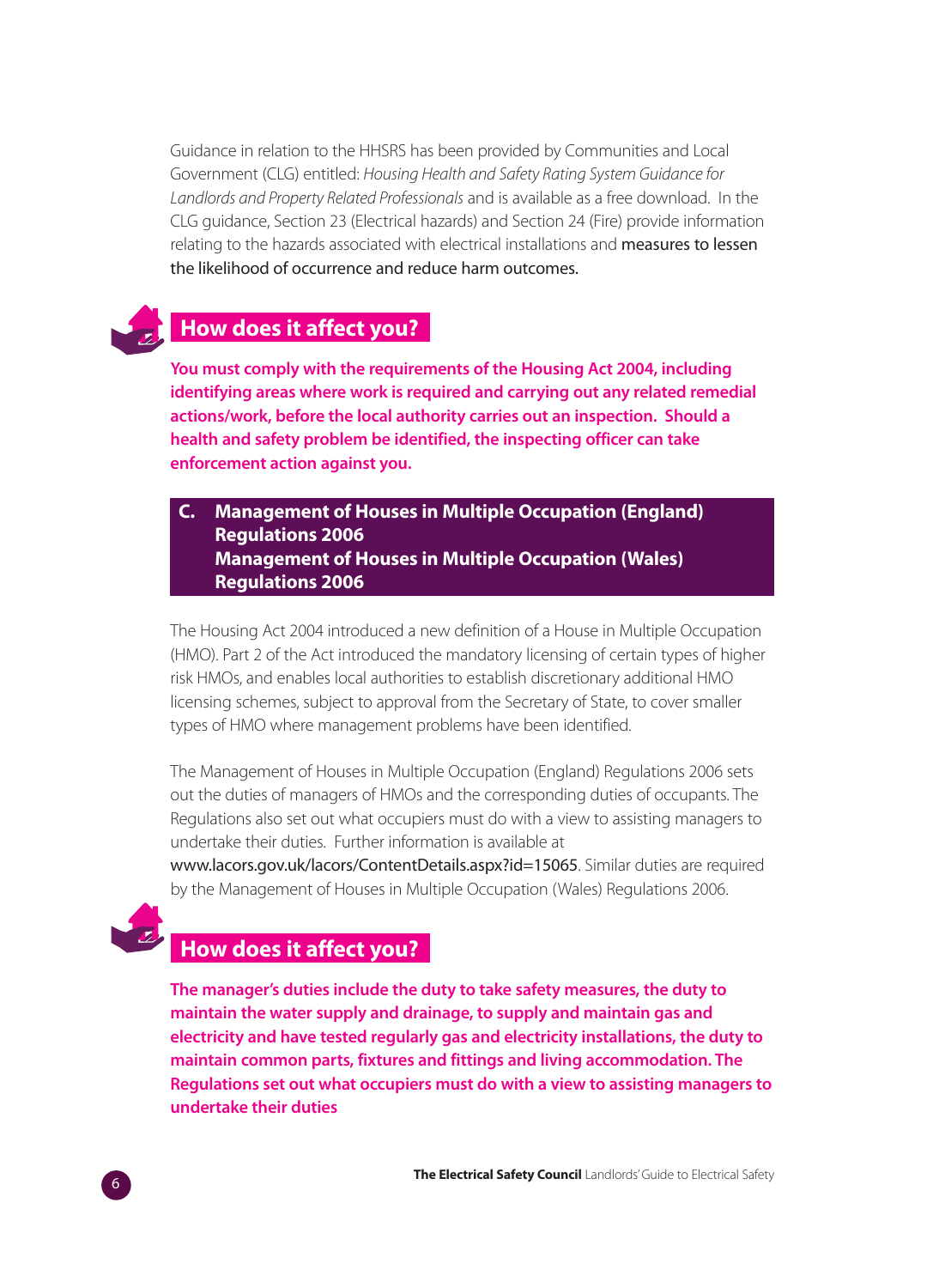#### **D. Part P of the Building Regulations (England & Wales)**

In January 2005, the Government introduced electrical safety rules for dwellings into the Building Regulations for England and Wales. Because of this, most fixed electrical installation work carried out in homes must, by law, meet the Building Regulations.

Part P states that 'reasonable provision shall be made in the design and installation of electrical installations in order to protect persons operating, maintaining or altering the installations from fire or injury'.



### **How does it affect you?..**

**In domestic premises, apart from some types of minor work, all electrical work must either be notified to a building-control body (normally the local authority building control department) in advance of the work being started, or be carried out by an electrician who is registered with one of the Government-approved scheme providers.** 

### **E. Regulatory Reform (Fire Safety) Order 2005 (England & Wales)**

The Regulatory Reform (Fire Safety) Order 2005 (England and Wales) became law on 1 October 2006 and replaces most of the previous fire safety legislation. The Order applies to all non-domestic premises, including common parts of blocks of flats or houses in multiple occupation (HMOs).



A document providing guidance in relation to fire safety risk assessments for sleeping accommodation is available as a free download on the Communities and local Government website at www.communities.gov.uk/publications/fire/firesafetyrisk4. Further information, specific to fire safety and housing is provided in the LACORS document Housing Fire safety. Guidance on fire safety provisions for certain types of existing housing which is also available as a free download at www.lacors.gov.uk/lacors/ContentDetails.aspx?id=19843.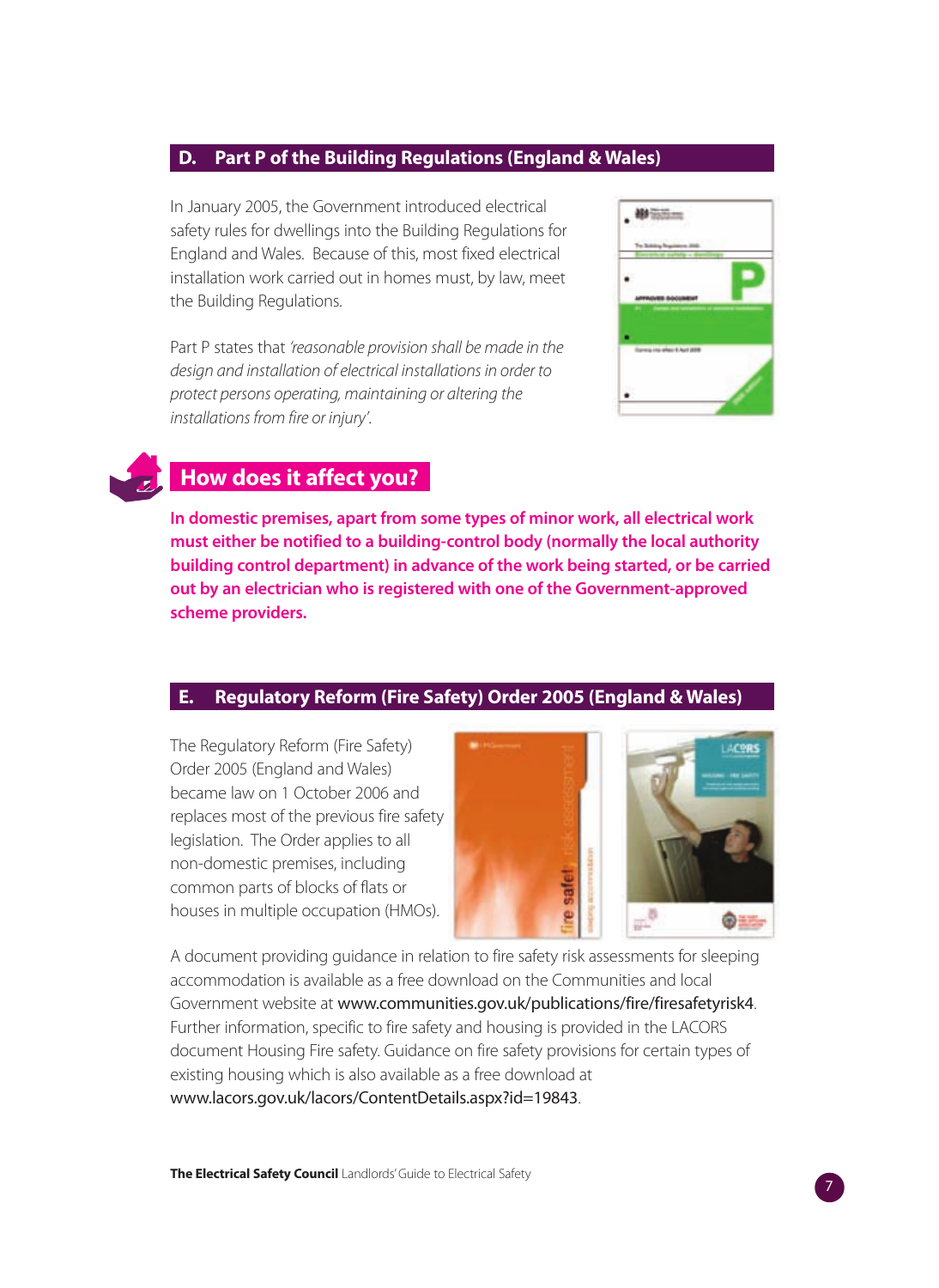### **How does it affect you?**

**The Regulatory Reform (Fire Safety) Order 2005 (England and Wales) requires any person who has some level of control in the premises to carry out a fire safety risk assessment and implement and maintain a fire management plan. The responsible person must take steps to reduce the risk of fire, consider how to contain a fire should one break out, and then ensure people can safely escape if there is a fire.**

#### **F. Electricity at Work Regulations 1989**

The Electricity at Work Regulations 1989 (EWR) is a statutory document requiring precautions to be taken against the risk of death or personal injury from electricity in work activities.

All electricians carrying out electrical work, whether as an employer, employee or self-employed person, must comply with the relevant requirements. In particular, regulation 16 which requires all persons working on electrical installations must have the technical knowledge and experience to prevent danger or injury.



Four main areas that need to be considered by landlords in relation to EWR are:

- systems
- electrical equipment
- conductors
- competence of persons in respect of work activities on or near electrical equipment

Complying with BS 7671 (IEE Wiring Regulations) is likely to meet the requirements (relevant to landlords) of the Electricity at Work Regulations (see below for further information relating to BS 7671).



### **How does it affect you?..**

**EWR applies to you if, for example, maintenance staff are employed and when operatives are carrying out electrical installation work on your properties.**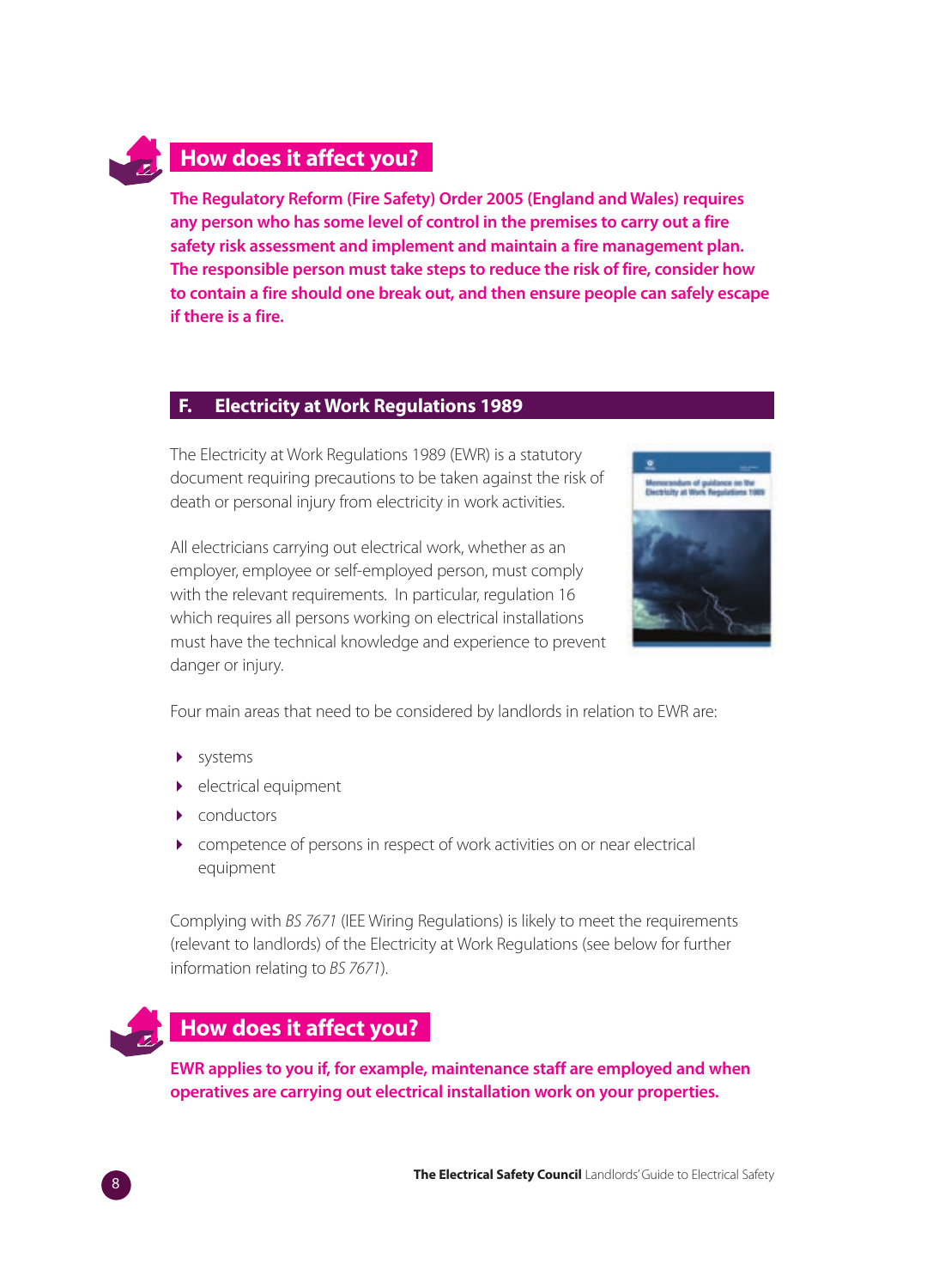#### **G. Miscellaneous electrical regulations and guidance**

#### **British Standard 7671: 2008 (IEE Wiring Regulations)**

The UK National Standard for the safety of electrical installations, BS 7671, contains the rules for the design and erection of electrical installations so as to provide for safety and proper functioning for the intended use. Electricians should be trained to carry out work to the requirements of BS 7671. Electrical Installation Certificates and Periodic Inspection Reports (discussed in Section 4 Page 14) are modelled on the forms provided in BS 7671.





### **How does it affect you?..**

**All electrical work in domestic properties should always meet the requirements of BS 7671, regardless of whether you employ a registered electrician or other competent person.** 

#### **British Standard 5839 Pt 1 & 6 Fire Alarms**

The type of fire alarm system that is required will vary according to the type of building, its use and the type of person(s) using the building. The particular standard that applies to fire alarm systems in dwellings is BS 5839-6 Fire detection and fire alarm systems for buildings – Part 6 code of practice for the design, installation and maintenance of fire detection and fire alarm systems in dwellings.

BS 5839-6 prescribes the requirements for fire alarm systems. Different Grades and the extent of coverage are specified depending upon the type of building, height, occupier, use etc.

It is essential that the occupant of the dwelling (including all occupants of a house in multiple occupation) understands:

- the operation of the fire alarm system,
- the action to take in the event of a fire alarm signal,
- the means of avoidance of false alarms,
- the procedures for routine testing of the system, and
- $\blacktriangleright$  the need for routine maintenance of the system.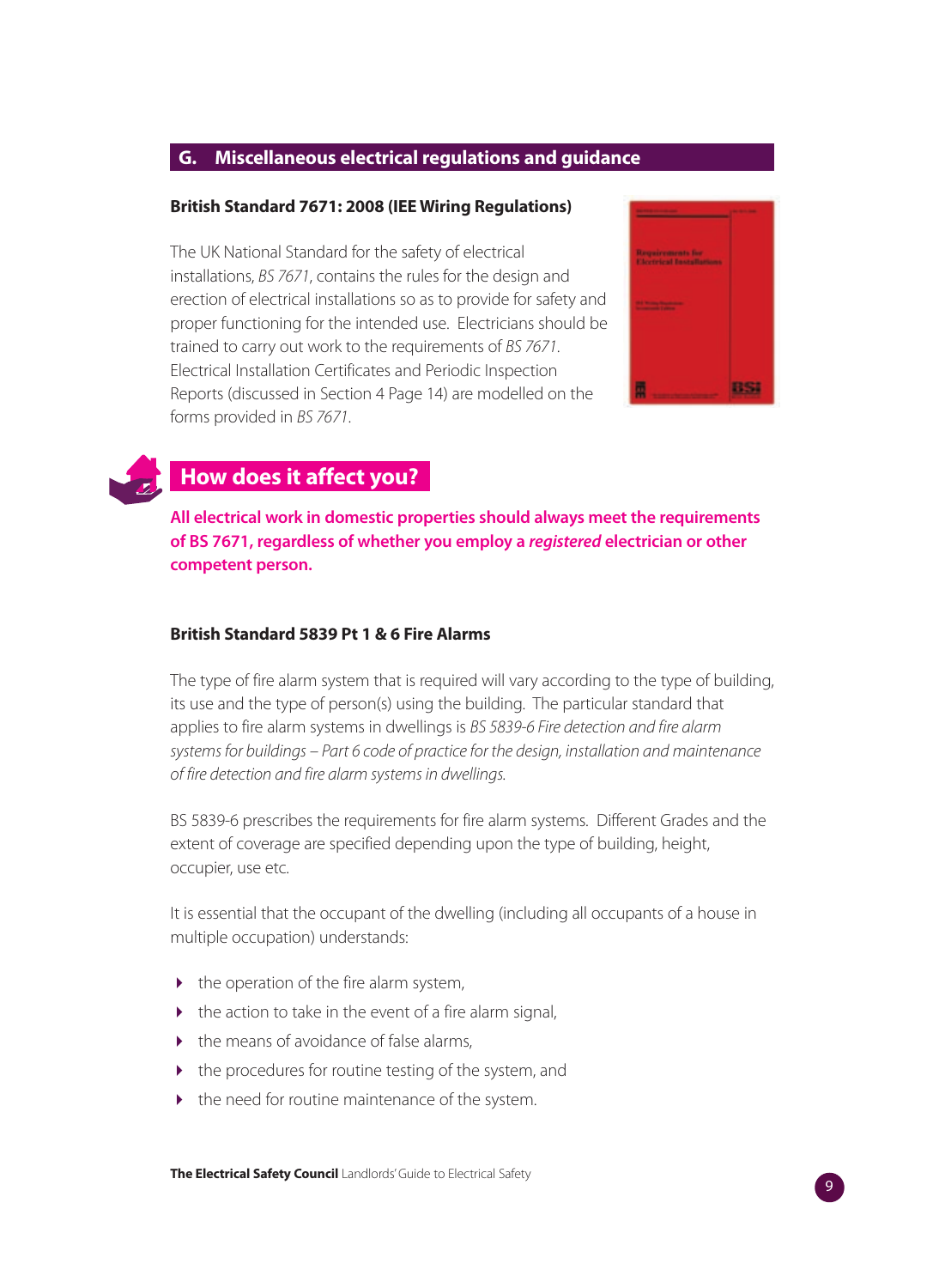The above information will normally be provided in the first instance by the supplier of the fire alarm system but in the case of rented accommodation landlords should be in a position to provide this information to tenants.

It is essential that the fire detection and alarm system is subject to periodic inspection and testing, so that unrevealed faults are identified, and, in the case of more complex systems, so that preventive measures can be taken to ensure the continued reliability of the system. The frequency and detail of periodic inspections will depend on the grade of system installed and landlords should seek advice on fire detection and alarm system periodic inspection and testing from a competent person with specialist knowledge of fire detection and fire alarm systems.

### **How does it affect you?**

#### **You need to be aware of the requirements for fire alarm systems relating to your properties or employ an expert that can advise you**

Further information relating to fire alarm systems can be found at Annex A

#### **British Standard 5266 Emergency Lighting**

It is necessary for people to be able to find their way out of a dwelling to a place of safety if there is a fire. The escape routes should be free from clutter and have sufficient light to ensure safe escape.

### **How does it affect you?..**

**You need to be aware of the requirements for emergency lighting relating to your properties or employ an expert that can advise you. Guidance from the LACORS document (see Annex B) or advice from the local authority will usually provide the answers.**

Further information relating to lighting of escape routes can be found at Annex B

#### **The Electrical Equipment (Safety) Regulations 1994**

If a landlord provides any electrical appliances as part of a tenancy, the Electrical Equipment (Safety) Regulations require him or her to ensure that the appliances are safe when first supplied. Although there is no specific requirement for portable appliance testing to be carried out in rented accommodation, the landlord is required to take reasonable steps to ensure that appliances such as electric kettles, fridges and washing machines provided as part of the tenancy agreement are safe.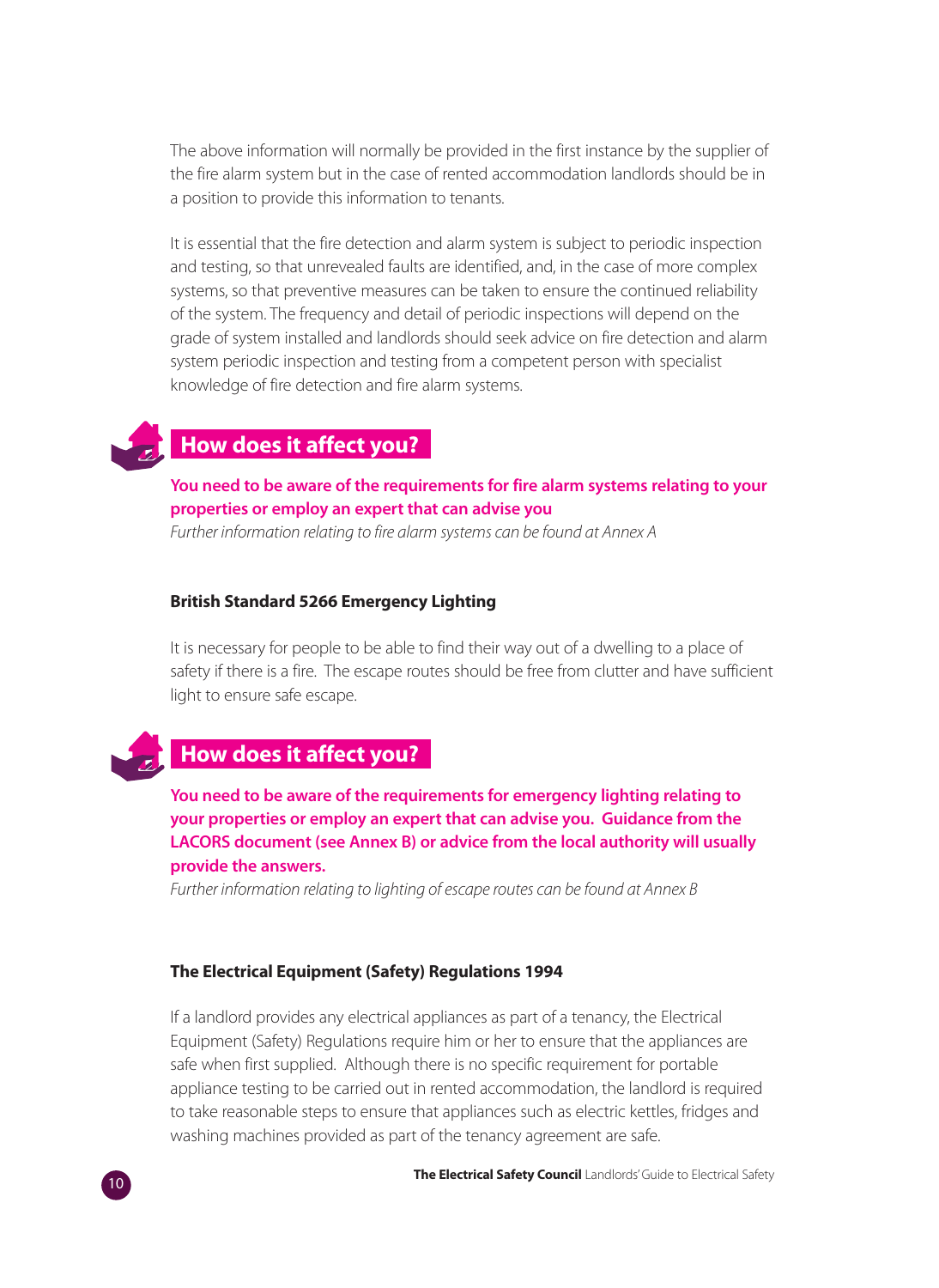Portable appliance testing is one way of ensuring equipment is safe for continued use. Guidance from Communities and Local Government (CLG) indicates that when accommodation is re-let, the electrical appliances will be classed as being supplied to that tenant for the first time, and should therefore be re-checked.

### **How does it affect you?.**

**You must ensure electrical equipment that you provide conforms to Electrical Equipment (Safety) Regulations 1994 and take reasonable steps to ensure ongoing safety.**

#### **Code of Practice for In-Service Inspection and Testing of Electrical Equipment (ISITEE)**

This document (produced by the Institution of Engineering and Technology) gives guidance to those responsible for the inspection, testing and maintenance of electrical appliances. The document also provides guidance to persons with administrative responsibilities for maintenance of electrical equipment (such as landlords). This subject is commonly referred to as 'portable appliance testing'. The document contains information for operatives carrying out inspection and testing of electrical equipment for them to determine whether electrical equipment is fit for continued service or maintenance or replacement is necessary.



It also provides advice on compliance with health and safety legislation and specifies the frequency and scope of inspections and testing for a range of electrical equipment in different environments.

### **How does it affect you?.**

**You should ensure inspection and testing of electrical appliances is carried out by a competent person and that records providing documentary evidence of inspection and testing results are maintained.**

Further information relating to portable appliance testing can be found at Annex D.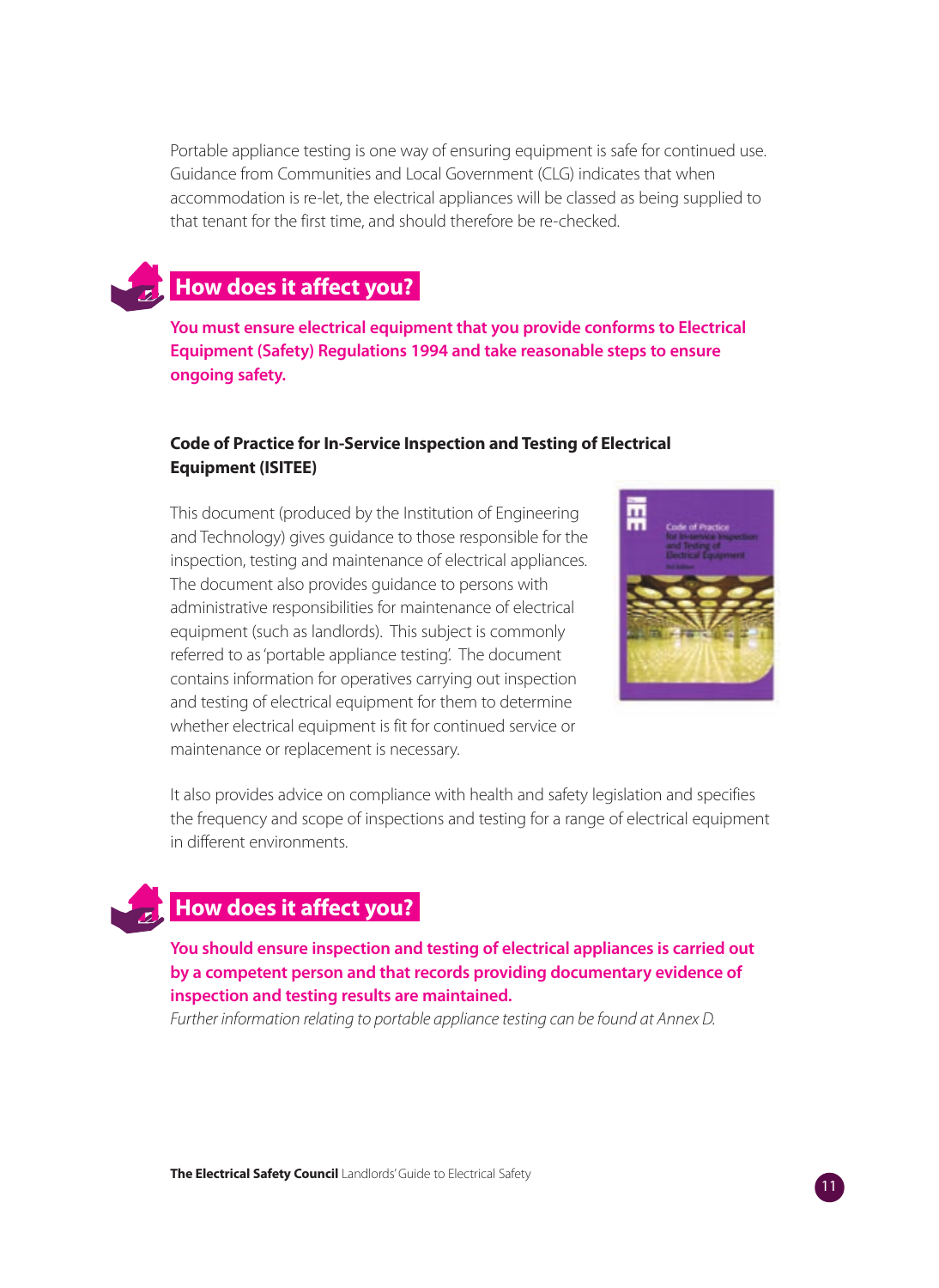# **3. Fixed Electrical Installations**

An electrical installation is made up of all the fixed electrical equipment that is supplied through the electricity meter. It includes the cables that are usually hidden in the fabric of the building (walls and ceilings), accessories (sockets, switches and light fittings), and the consumer unit (fusebox) that contains all the fuses or circuit-breakers.

There are many things that contribute to the making of a 'good' electrical installation. For example, an electrical installation should have:

- enough sockets for the number of portable appliances likely to be used, in order to minimise the use of multi-socket adapters,
- covers in place to ensure that fingers cannot come in contact with live parts (broken or damaged switches and sockets should be replaced without delay),
- residual current device (RCD) protection where appropriate (an RCD provides additional protection against electric shock),
- satisfactory earthing arrangements (earthing ensures that a fuse or circuit-breaker will operate fast enough to clear an electrical fault before it can cause danger of electric shock or fire),
- satisfactory bonding arrangements (bonding ensures that any electric shock risk is minimised until the fault is cleared),
- enough circuits to avoid danger and minimise inconvenience in the event of a fault, and
- cables that are correctly selected in relation to their related fuse or circuit-breaker.

Once an electrical installation is installed it cannot simply be ignored. Over time, and with the wear and tear of regular use, the installation will start to deteriorate. Connections can work loose (a potential fire hazard), people can be heavy-handed whilst plugging in items of equipment, and building and maintenance work can have a damaging effect on the wiring.



You should carry out regular basic visual safety checks to ensure that the electrical installation has none of the following hazards:

- broken accessories (such as sockets and light switches),
- signs of scorching around sockets due to overloading,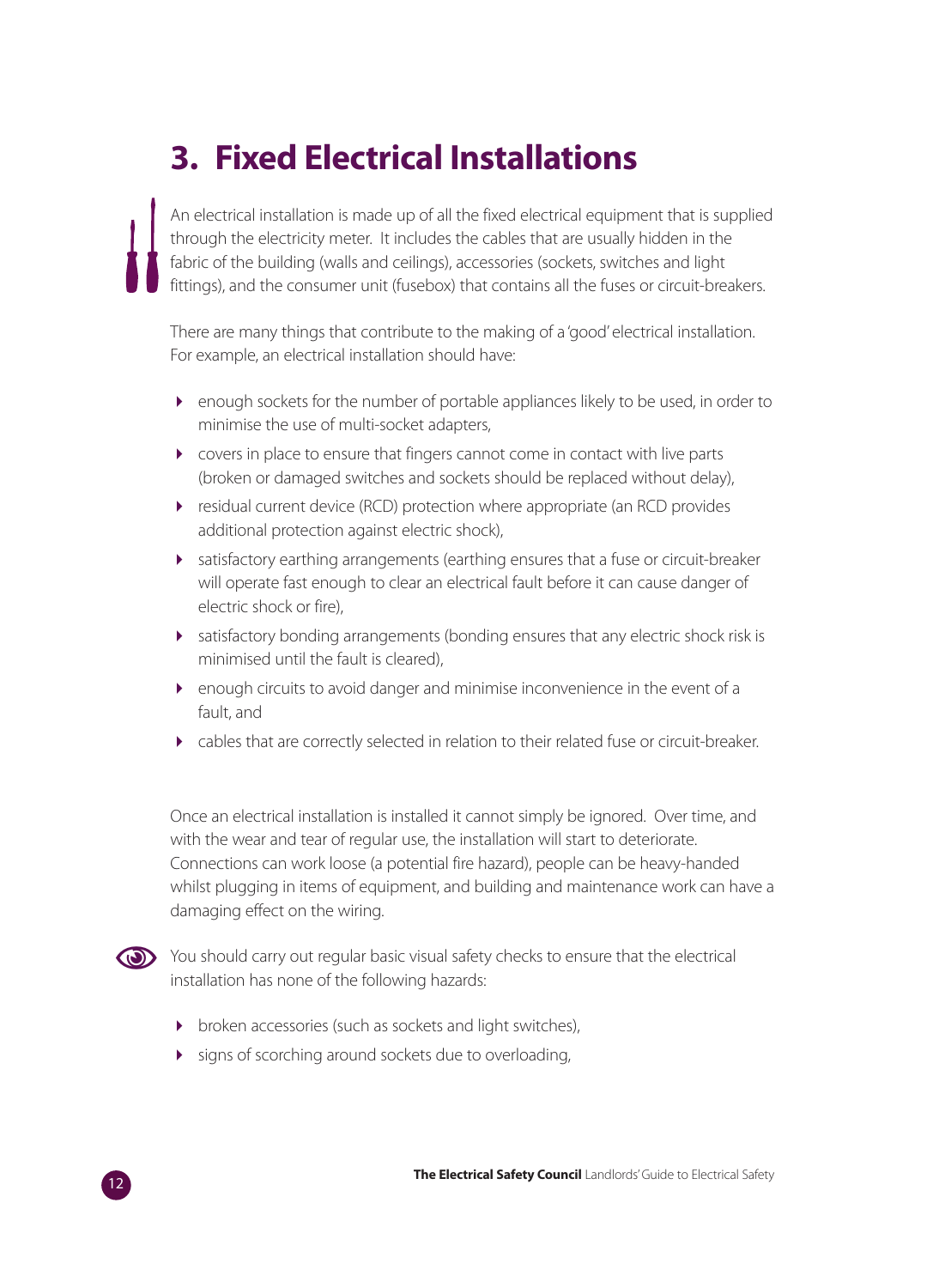- overheating of electrical equipment usually detected by a strong, often fishlike, smell (such as lampholders fitted with the wrong lamps), and
- damaged cables to portable equipment or trailing cables/flexes.

In addition to regular basic visual safety checks, we would recommend that a Periodic Inspection Report (PIR) should also be carried out at regular intervals by a registered electrician that is approved to carry out Periodic Inspection Reporting.

For further information see Section 4 'Periodic Inspecting, Testing & Reporting'.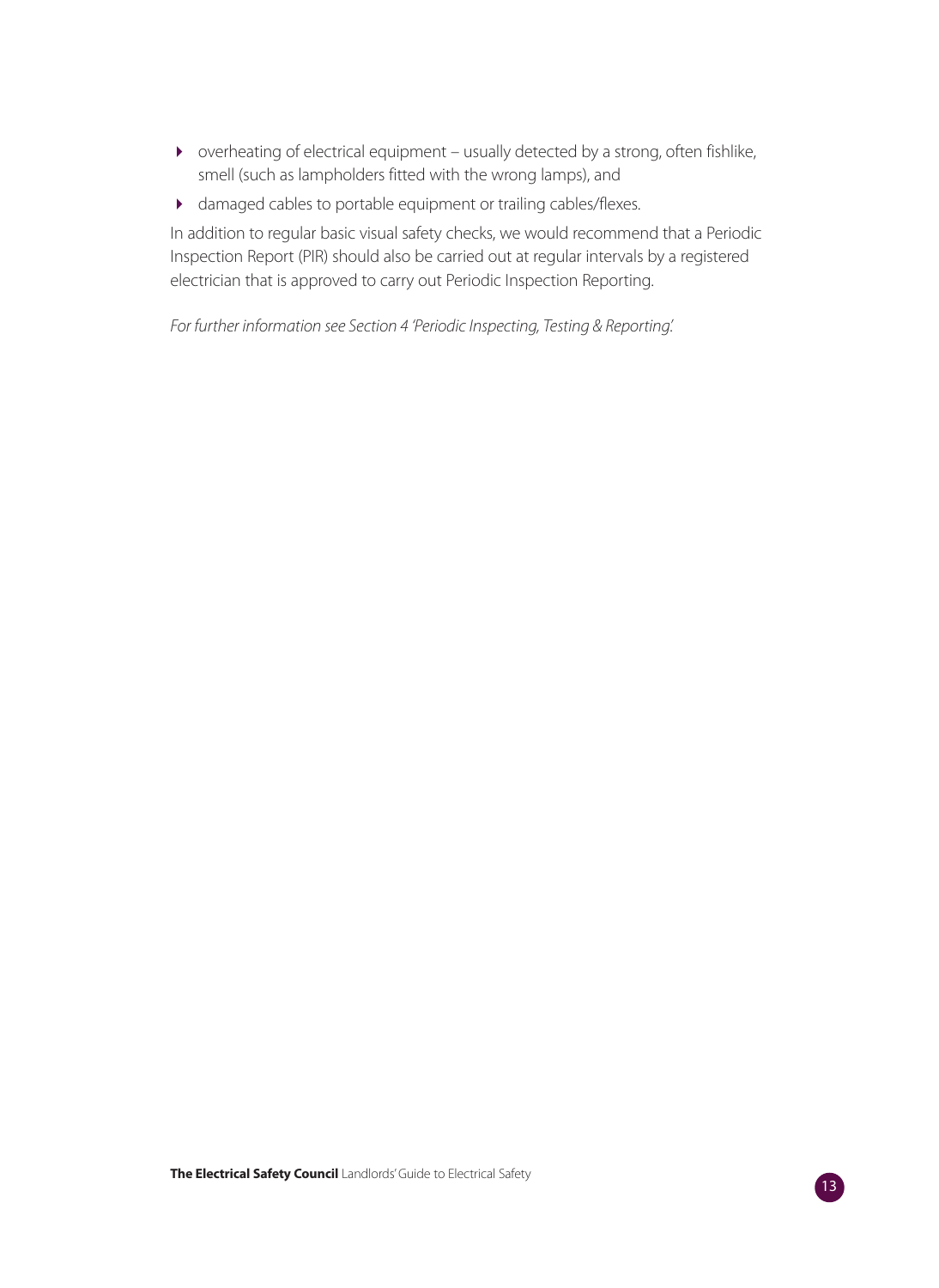### **4. Periodic Inspection, Testing & Reporting**

Every electrical installation deteriorates with use and age. It is important that you ensure that your tenant(s) are not put at risk, by ensuring that the electrical installation continues to be in a safe and serviceable condition.

A Periodic Inspection is an inspection on the condition of an existing electrical installation, to identify (in order of priority) any deficiencies against the National Standard, BS 7671, for the safety of electrical installations.

A periodic inspection should:

- reveal if any of your electrical circuits or equipment are overloaded,
- find any potential electrical shock risks and fire hazards in your electrical installation,
- identify any defective DIY electrical work,
- highlight any lack of earthing or bonding, and
- identify departures from the National standard (BS 7671).



**Domestic periodic inspection report**

Tests are also carried out on the electrical installation to check that it is safe. A schedule of circuits will also be provided as part of the reporting process. The schedule should be kept adjacent the consumer unit (fuseboard).

Further information relating to periodic inspection reporting can also be found at Annex C.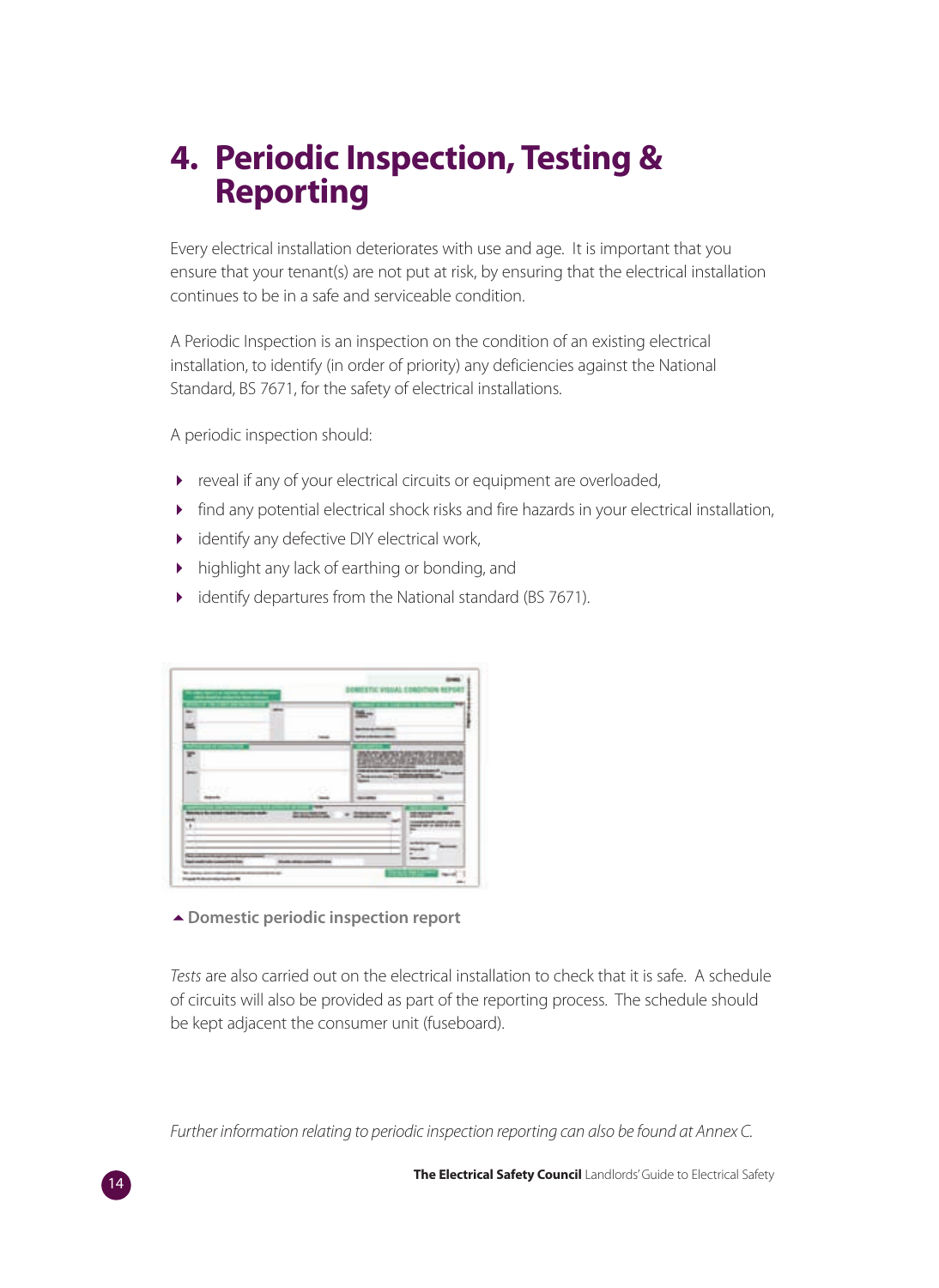#### **Frequency of Periodic Inspections**

The frequency of periodic inspection and testing will depend upon the type of installation, its use and operation, the frequency and quality of maintenance and the condition of the electrical installation at the time of the inspection and test. Although IEE Guidance Note 3 Inspection and Testing recommends 10 years as the maximum period between tests, this relates to the period from the initial inspection (when the installation was first installed) to the first periodic inspection and test. Subsequent inspections may result in a recommendation for the interval between future inspections to be increased or decreased depending upon the condition of the installation, although an increase in the interval is very unlikely. The inspector recommending the interval between subsequent inspection and tests must apply engineering judgment and consider the overall condition of the installation at the time of the inspection and test. IEE Guidance Note 3 also recommends that for domestic dwellings a periodic inspection is carried out on change of occupancy.

For rented accommodation the ESC recommends that periodic inspection and testing is carried out at least every 5 years or on the change of tenancy. Housing organisations that keep an up-to-date record of the condition of their housing stock and work to a written maintenance programme and periodic testing regime may be in position to justify a longer period between periodic inspection and tests.

Where a change of tenancy occurs after a short period (for example less than 6 months) of letting, a full periodic inspection and test may not be always be required. However, it is imperative that the landlord or a person acting on their behalf carries out an electrical safety inspection, prior to the property being relet. This inspection should include checks to ensure there are no broken or missing accessories, no accessible live parts, no signs of burning at accessories or electrical equipment and a manual test of any residual current devices.

The Management of Houses in Multiple Occupation (England) Regulations 2006 requires that every fixed electrical installation in a HMO is inspected and tested at intervals not exceeding 5 years by a person qualified to undertake such inspection and testing. A certificate from the person conducting that inspection and test, specifying the results of the inspection and test must be obtained and supplied to the local housing authority within 7 days of receiving a request in writing for it from that authority.

A procedure involving periodic inspection and test reports in conjunction with interim visual condition reports may also be considered where appropriate. However, in general a visual condition report is only suitable where the installation has been inspected and tested in the last two years, and the results were reported (on an Electrical Installation Certificate or a Periodic Inspection Report, as appropriate) as being satisfactory (or where the Periodic Inspection Report contains Code 1 or Code 2 departures the defects have been rectified).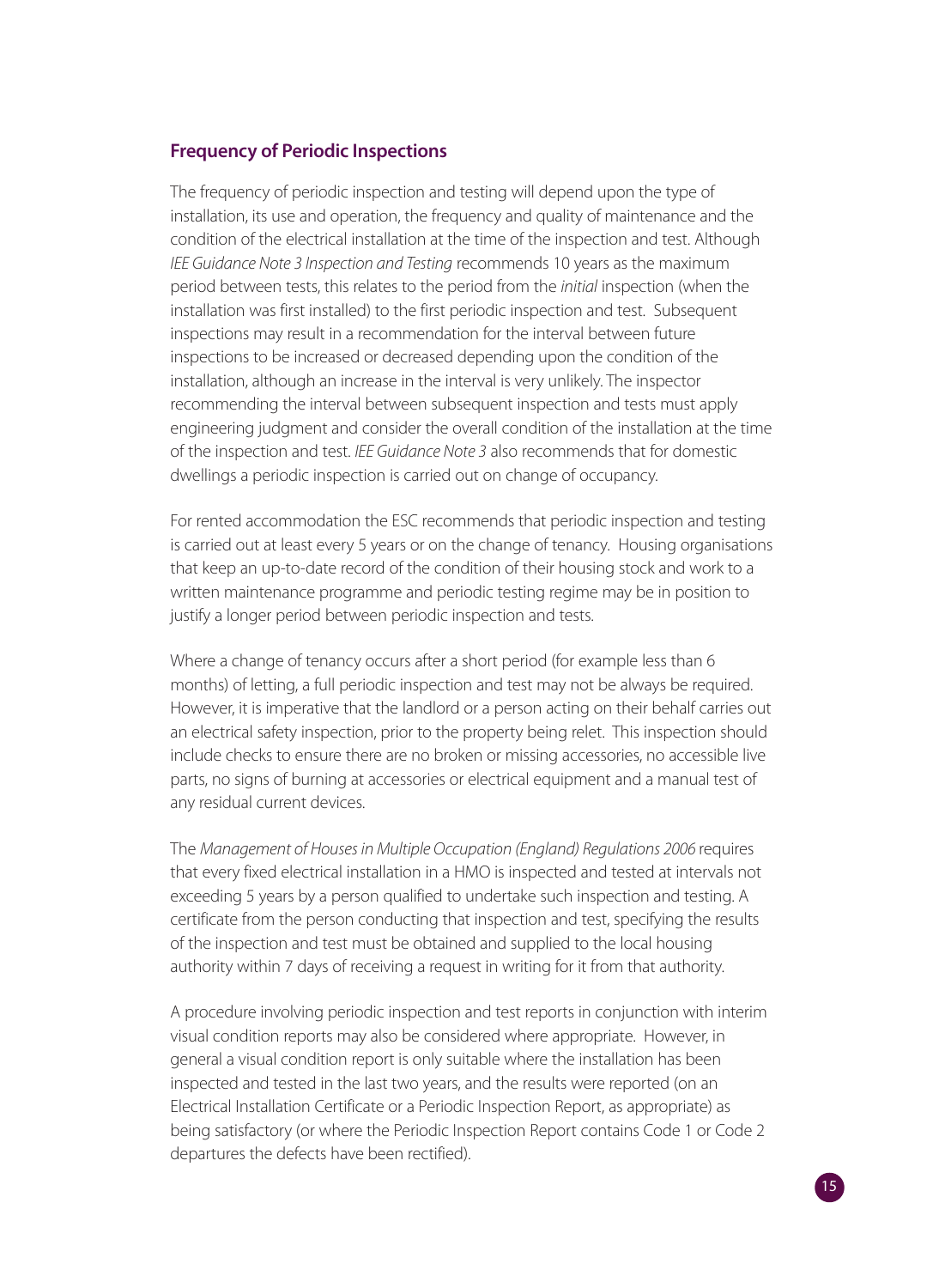We recommend that you use a registered electrician that is approved to carry out Periodic Inspection Reporting.



Further information relating to Periodic Inspection Reporting is available as a free download from the Electrical Safety Council in the document Periodic Inspection Reporting – recommendation codes for domestic and similar installations

(Best Practice Guide 4) at www.esc.org.uk .

Further information relating to periodic inspections reports can be found in Appendix C of this guide.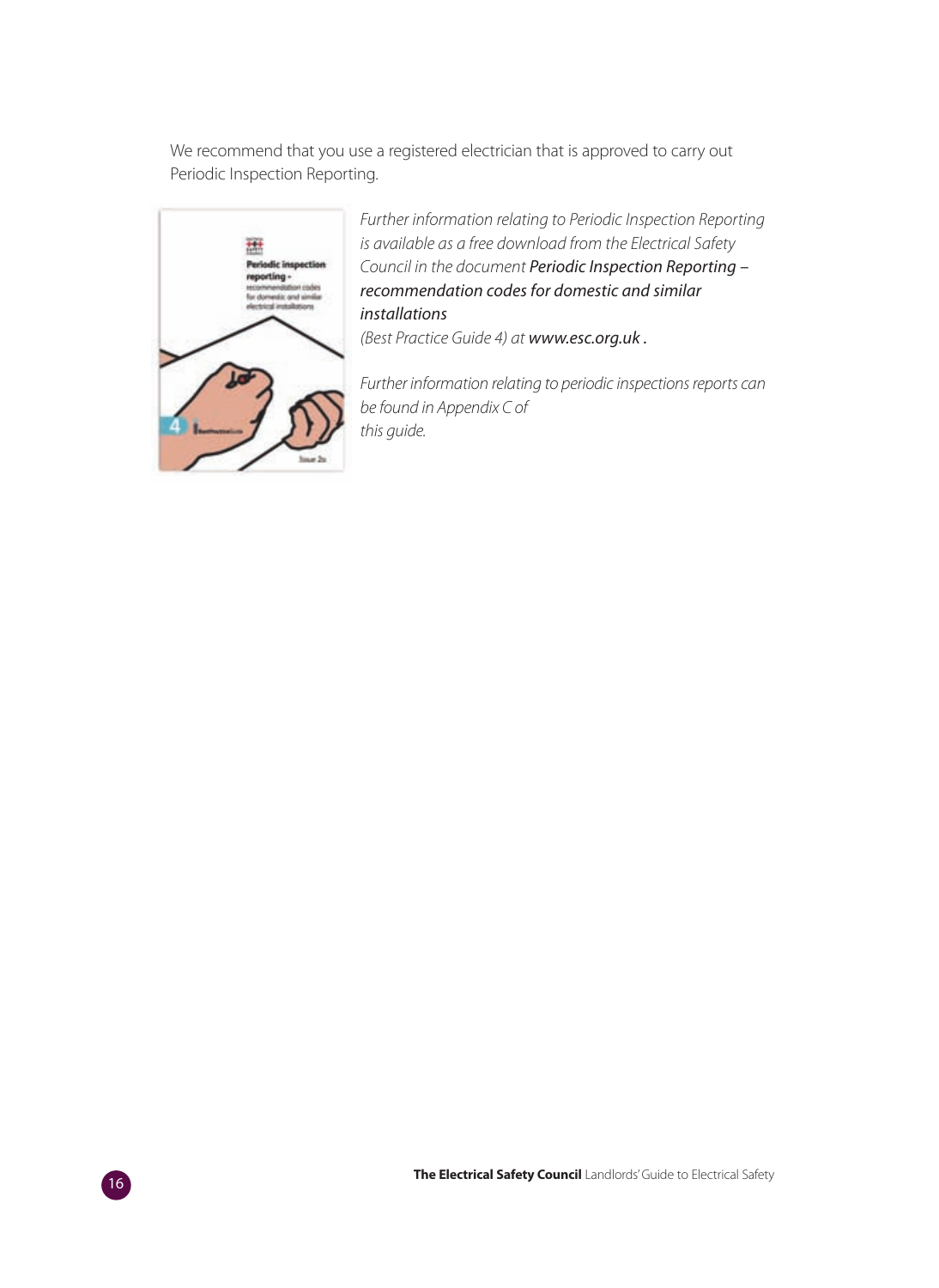# **5. Portable Appliances**

The majority of electric shock fatalities in homes are caused by faulty plugs, leads and appliances and many of these can be avoided by landlords and tenants taking simple steps. It should also be noted that the safety of portable appliances relies to some extent on the standard of the *fixed* wiring.

The incorrect use of any hand-held electrical appliance will increase the risk of electric shock to the user. For example, after using an appliance, such as an iron, the user may wind the flexible cable around the appliance, and create a twist or kink in the cable. Repeating this process over time may lead to the cable being damaged and increase the risk of electric shock or fire.

So that the risks are kept to a minimum, you and/or your tenant will need to take steps to ensure that portable electrical equipment is safely used, stored and checked.

#### **Providing portable appliances**

Before providing portable appliances to your tenant(s) you should check that each appliance at least has the CE Mark, which is the product manufacturer's claim that it meets all the requirements of European legislation. We recommend that appliances with additional safety marks, such as the British Standard Kitemark or the 'BEAB Approved' mark (which indicate that the equipment has been assessed by an independent body as meeting with the relevant product standard) are purchased, as these tend to provide greater assurance of electrical safety.

It is also important to ensure the electrical installation is suitable for the equipment provided and the equipment provided is suitable for the conditions and location where it is likely to be used.

When providing portable electrical equipment to tenant(s), the tenants should always be told to read and follow the manufacturer's instructions. Copies of the instructions should be left in the property so the tenant(s) can refer to them as and when required. Landlords should also ensure that manufacturers' instructions relating to electrical equipment are available for new tenants who may be expected to use existing electrical equipment.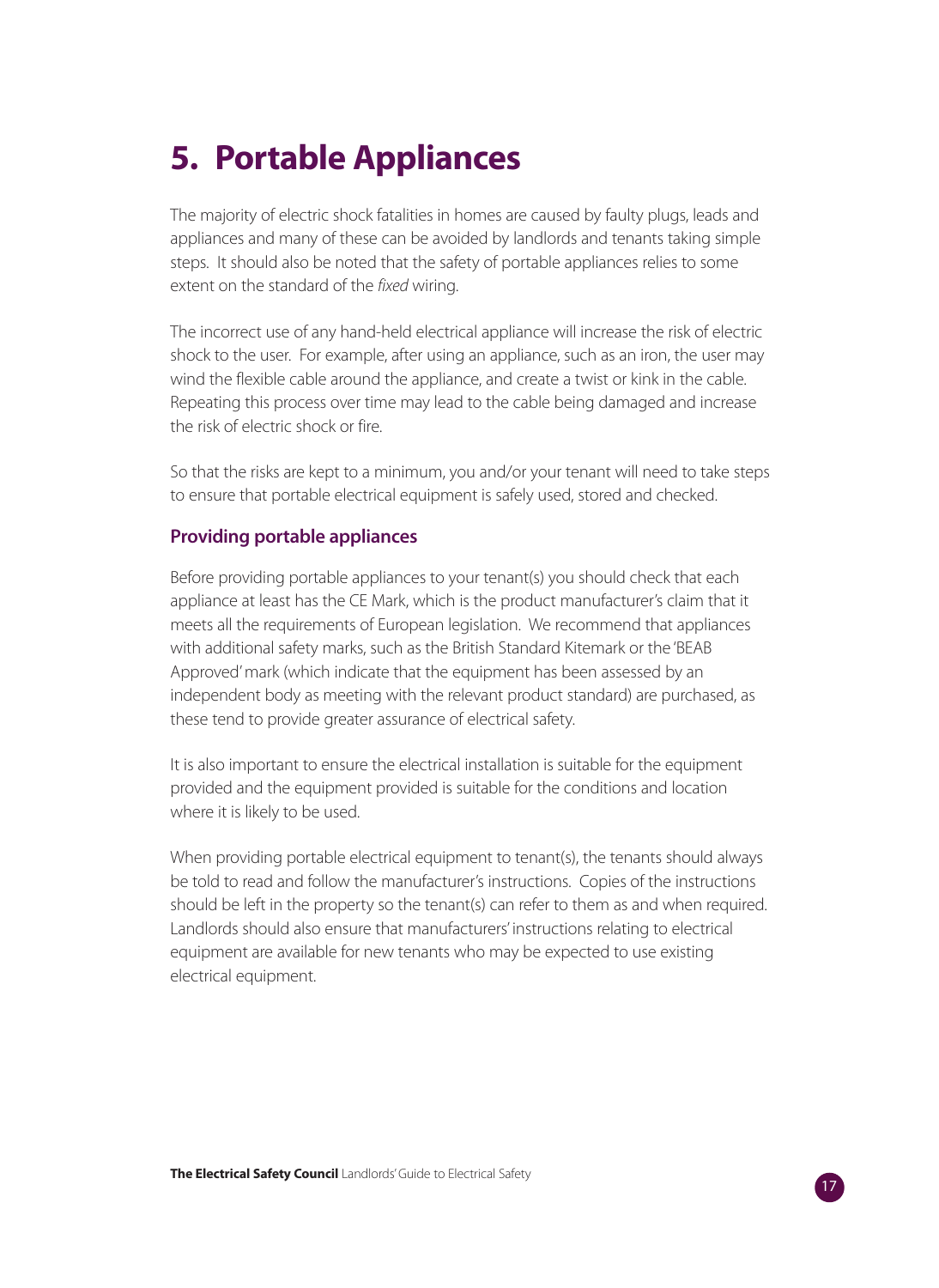#### **Checking portable appliances**

To ensure that portable appliances continue to be safe for use, regular basic safety checks should be carried out. The checks that you or the user of the appliance can safely carry out include:

- checking that there are no cuts or abrasions in the cable covering (sheath);
- the plug has no cracked casing or bent pins;
- there are no loose parts or screws;
- there are no signs of burning, particularly at the plug;
- the outer covering of the cable is gripped by the cord grip in the plug top so that no coloured cable cores are visible from outside of the plug. (The function of the cord grip is to prevent the internal connections being pulled loose)
- checking that no part of the appliance is damaged (for example, cracked or dented) or missing (for example, a missing protective electrical connection cover or screw).

The majority of dangerous defects in electrical appliances can be identified by carrying out these checks.

**For further information relating to the frequency of inspection and testing of portable appliances see Appendix D**

### **Portable Appliances for use outdoors**

Where portable appliances are likely to be used outside in the garden or driveway, it is necessary for the socket supplying the appliance or equipment to be protected by a Residual Current Device (RCD) with a rated residual operating current of 30 mA or less. An RCD is an electrical safety device that switches off electricity automatically if there is a fault.



We recommend that all sockets that may reasonably expected to be used to supply electrical equipment for use outdoors are protected by a fixed RCD. A fixed RCD is one where the RCD is fitted in the consumer unit (fusebox) or incorporated into a socket-outlet.

Fixed RCDs should be tested at quarterly intervals by pressing the test button marked 'T' or 'Test' as stated on the instructions that should be on or next to the consumer unit.

Where there is no RCD in the consumer unit, we strongly recommend that a portable plug-in RCD is provided for the equipment to be plugged into before plugging into the electrical installation. This type of RCD, which costs less than £10, should be tested before each use by following the manufacturer's instructions.

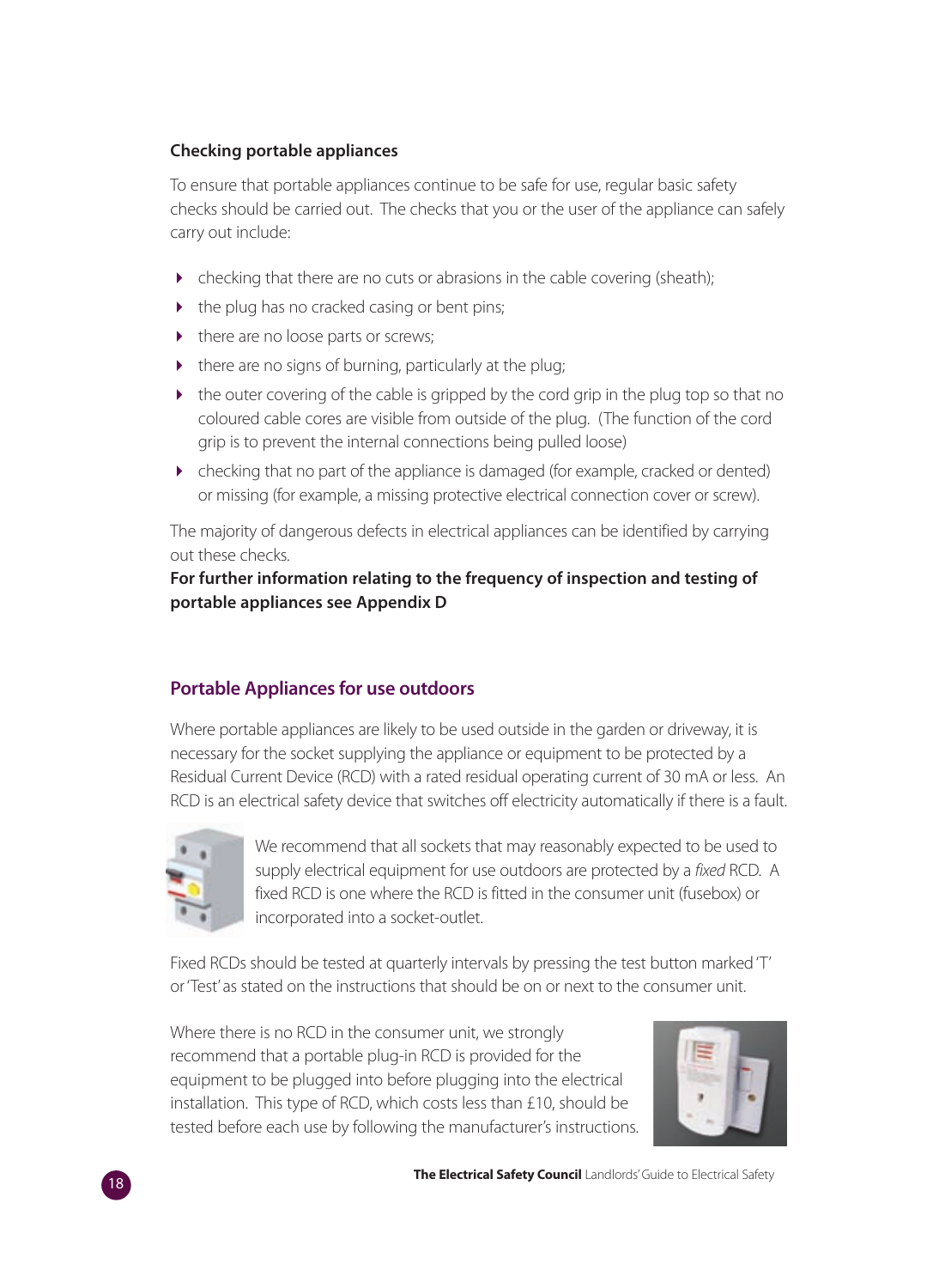# **6. Fire Alarms & Emergency Lighting**

#### **Introduction**

The majority of fires in the home start in the kitchen, with the main source of ignition being cooking appliances. Other causes of fire include clothes being hung over heaters to dry and the misuse of cigarettes and candles.



Electrical wiring and equipment can also be the root cause of electrical fires. Loose connections in electrical equipment and parts of the electrical installation (such as at accessories) can produce arcing and/or heating of terminations and conductors which can lead to a fire. Incorrectly selected fuses or circuit-breakers can also lead to overheated cables.

To reduce the risk of fire causing harm or even death to your tenant(s) you will need to ensure that there is a fire alarm system and emergency lighting system (where required) installed and that they are the correct type for the property. You will also need to ensure they are regularly tested and maintained.



In the event of fire it is crucial that your tenant(s) can find their way out of the property to a place of safety. This means having a planned escape route which is free from clutter and having enough lighting to ensure a safe escape.

### **Fire Alarm System selection**

The type of fire alarm system you need will vary according to the type of property and its use. The British Standard, BS: 5839-6 Fire Detection and Fire Alarm Systems for Dwellings gives guidance on the type of system that will need to be fitted.

The presence of a suitable, properly installed and maintained automatic fire detection and warning system will alert occupants to the presence of a fire in its early stages and enable them to evacuate to a place of safety before the escape routes become blocked by smoke or directly affected by fire. The system should be designed to wake people who are sleeping (who may otherwise be asphyxiated by smoke before being able to escape). It should also be designed to alert the presence of a developing fire in any hidden areas such as boiler rooms, storerooms, cellars and other potentially unoccupied risk areas before that fire affects the escape route.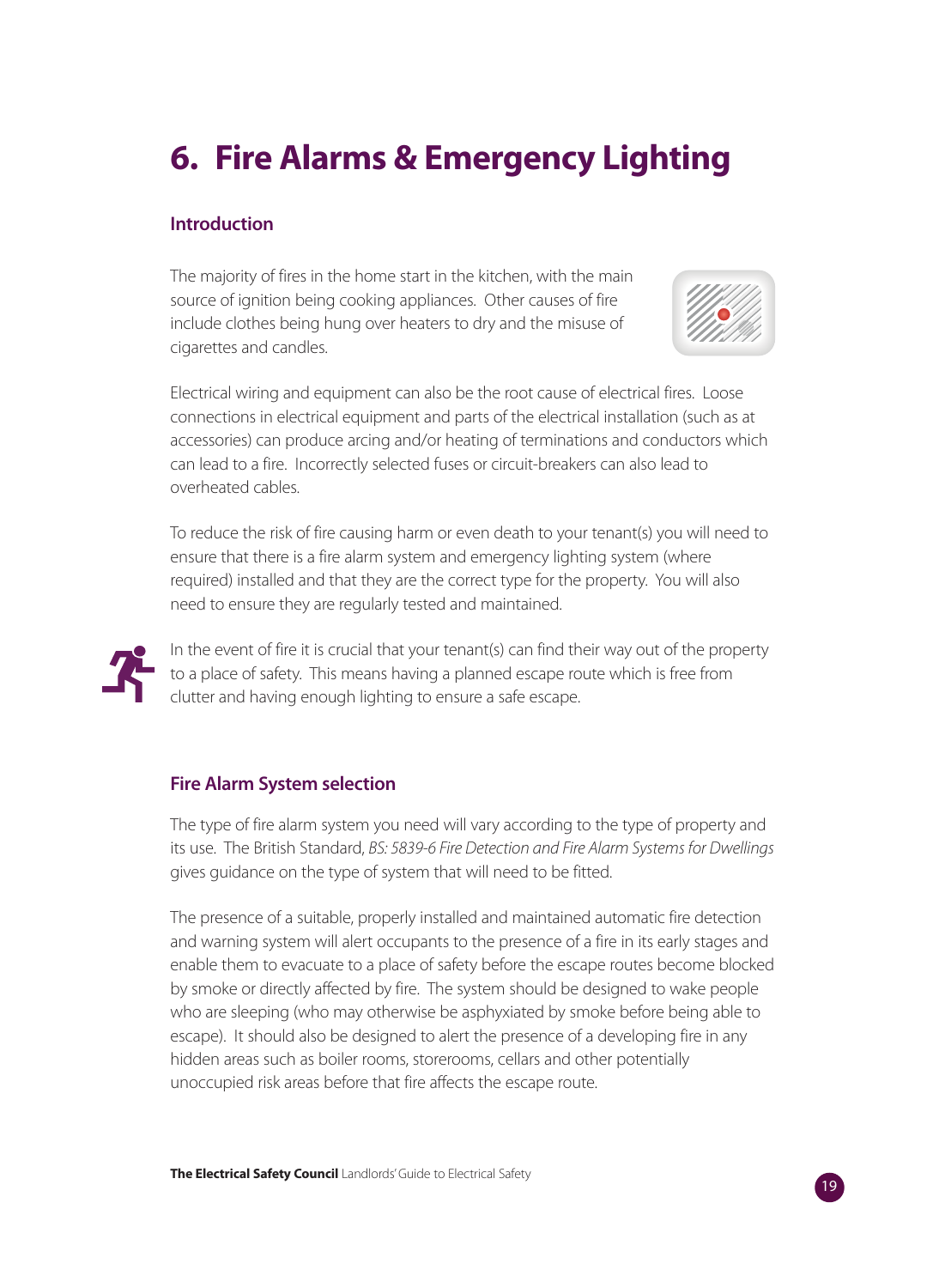The type of system to be provided in a particular premise is dependent upon risk. A small single-family house will require only a relatively simple provision of smoke alarms, whereas large HMOs will require a more sophisticated system including both smoke and heat detectors linked to an integrated control panel and alarm sounders. All residential premises where people are sleeping should have some form of automatic fire detection and warning system.

BS 5839-6 groups fire alarm systems into six grades (A to F) for the purpose of specifying the system. Generally speaking, the greater the fire risk and the more demanding the application, the more comprehensive the system needs to be. Further information relating to the selection of grades of fire alarms systems and the level of protection for different types of rented accommodation can be found in Appendix A of this guide.



#### **Testing Fire Alarm Systems**

All fire alarm systems need to be regularly tested to ensure they are working properly. The routine tests that are required to be carried out frequently do not require specialist knowledge and can normally be carried out by you or your tenant(s). Some routine tests and maintenance (depending upon the grade of the systems concerned) may require specialist knowledge and/or equipment.

If the dwelling has been unoccupied for a period during which the normal and standby supply (if provided) could have failed, the occupier should check immediately on reoccupying the dwelling that the system has not suffered total power failure.

#### **Routine testing and maintenance:**

**Grade A systems** (see Section 6 of BS 5839-1 for further details)

- Routine testing at least one detector or call point in each zone should be tested weekly to ensure correct operation of the system. Any defect should be recorded in the log book and action taken to correct it. Tests should not involve the use of open flame or any form of smoke or non-specific aerosol that could contaminate the detection chamber or the electronics of the detector.
- Routine maintenance a six-monthly service should be carried out by a competent person, usually a specialist alarm engineer, under a maintenance contract. It entails a full test to ensure compliance as specified in with BS 5839-1, Section 6. It should be recorded in the log book and an Inspection and Servicing Certificate issued.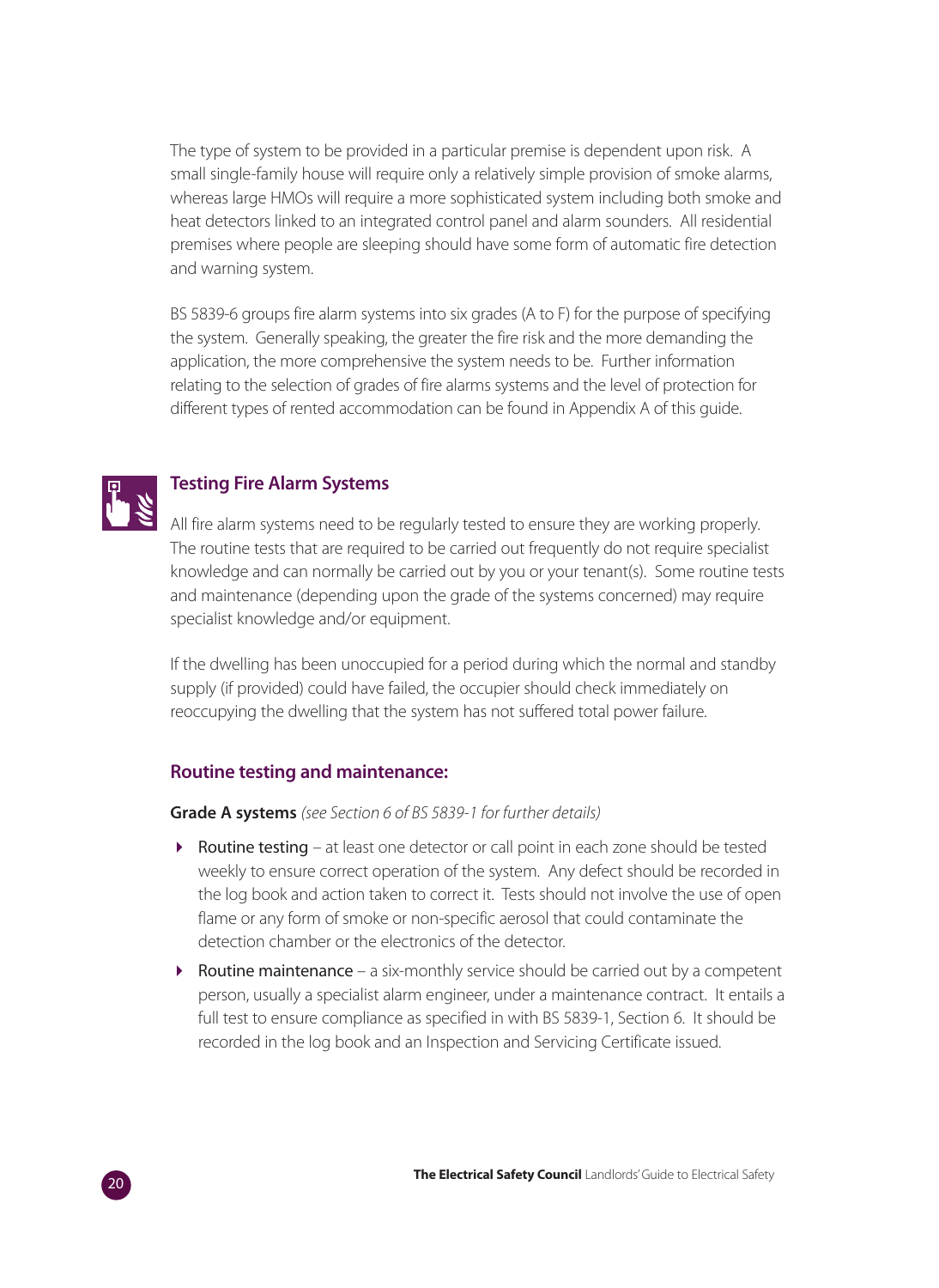#### **Grade B, C, D, E & F systems**

- ▶ Routine testing All systems, other than Grade A systems, should be tested at least every week by operating all fire alarm devices in the dwelling. In the case of smoke alarms and any heat alarms, the weekly test may be carried out by use of a test button on each of the smoke alarms and heat alarms installed in the dwelling.
- Routine maintenance Grade B and Grade C systems should be serviced every six months in accordance with the supplier's instructions.

Smoke alarms in Grade D, Grade E and Grade F systems should be cleaned periodically in accordance with the manufacturer's instructions.

#### **Further information relating to fire alarm systems can be found in Appendix A of this guide.**

#### **Emergency Lighting Systems**

When a fire occurs, people will be escaping in haste and in a probable state of distress or even panic. At night, when they



have been awoken abruptly, they may be disorientated. With this is mind, the staircase and escape route must be adequately lit.

In the event of fire it is crucial that your tenants can find their way out of the property to a safe place. This means having a planned escape route which is free from clutter and having enough lighting to ensure a safe escape.

In common escape routes, including stairways, conventional artificial lighting with a suitable system of control should be provided so that people are able to move within the escape route from a building during the hours of darkness (and during the day in areas that do not have the benefit of daylight). Some buildings will, in addition, require emergency escape lighting in the escape route. These will include:

- large buildings with long escape routes;
- buildings with a complex layout;
- $\rightarrow$  buildings with no natural or borrowed lighting along the escape route; and
- $\blacktriangleright$  buildings with vulnerable occupiers or those posing a specific risk.

**Further information relating to the selection of escape lighting provision can be found in Appendix B of this guide.**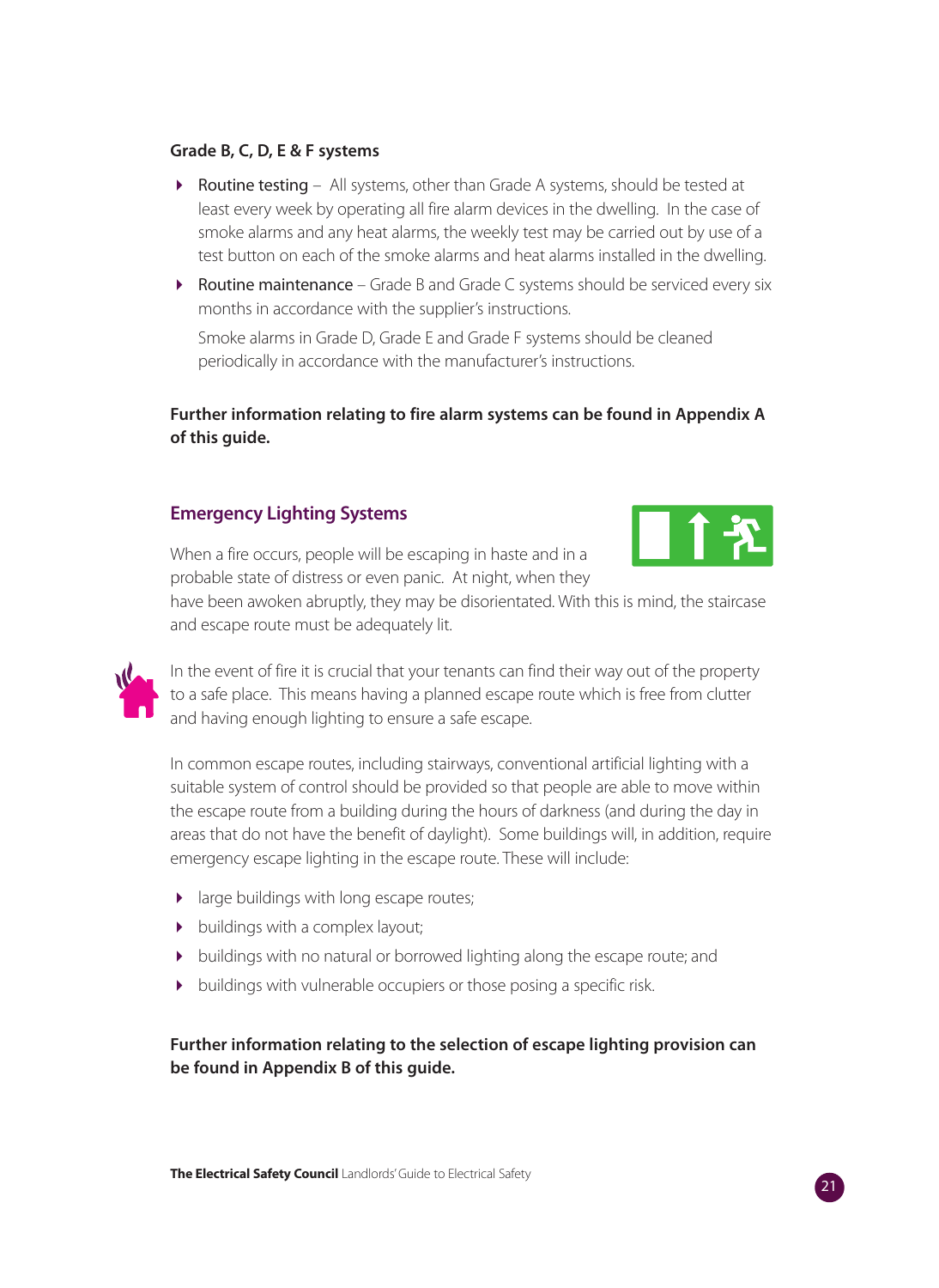# **7. Certification of electrical work**

It is essential that you receive and retain the relevant electrical paperwork for all completed electrical installation work and periodic inspection reporting. All certificates and reports should include the relevant test results.

The type of certification or report you will receive depends on the extent and type of electrical installation work or report you have had carried out.

#### **Electrical certification for new installations, alterations or additions**

Correctly compiled Electrical Installation Certificates (EICs) and Minor Electrical Installation Works Certificates (MEIWCs) provide the person responsible for the safety of electrical installations (including contractors, owners and users) with an important record of the condition of those installations at the time they were inspected and tested. Such certificates also provide an essential basis for subsequent inspection and testing, without which a degree of costly exploratory work might be necessary on each occasion. In the event of injury or fire alleged to have been caused by an electrical installation, certificates will provide documentary evidence to help demonstrate that, in the opinion of competent persons, the installation had been installed to a satisfactory standard of safety.

The EIC will indicate whether the electrical work that has been carried out is classed as 'new', an 'addition' or an 'alteration'. The term 'new' is relevant where the whole installation has been installed as new, if a complete rewire has been carried out or where a consumer unit (fuseboard) has been replaced. The term 'addition' is relevant if an existing installation has been modified by the addition of one or more new circuits. The term 'alteration' is relevant where one or more existing circuits have been modified or extended, or items such as distribution boards and switchgear have been replaced.

An EIC must be used for all new electrical installations. An EIC may also be required for an alteration or addition depending upon whether or not a new circuit has been installed. Where an alteration or additional electrical work is carried out and does not extend to the provision of a new circuit, a MEIWC or an EIC may be used. A Domestic Electrical Installation Certificate is a form of EIC for use only on domestic properties.

All certificates and reports should be kept along with other important property documentation.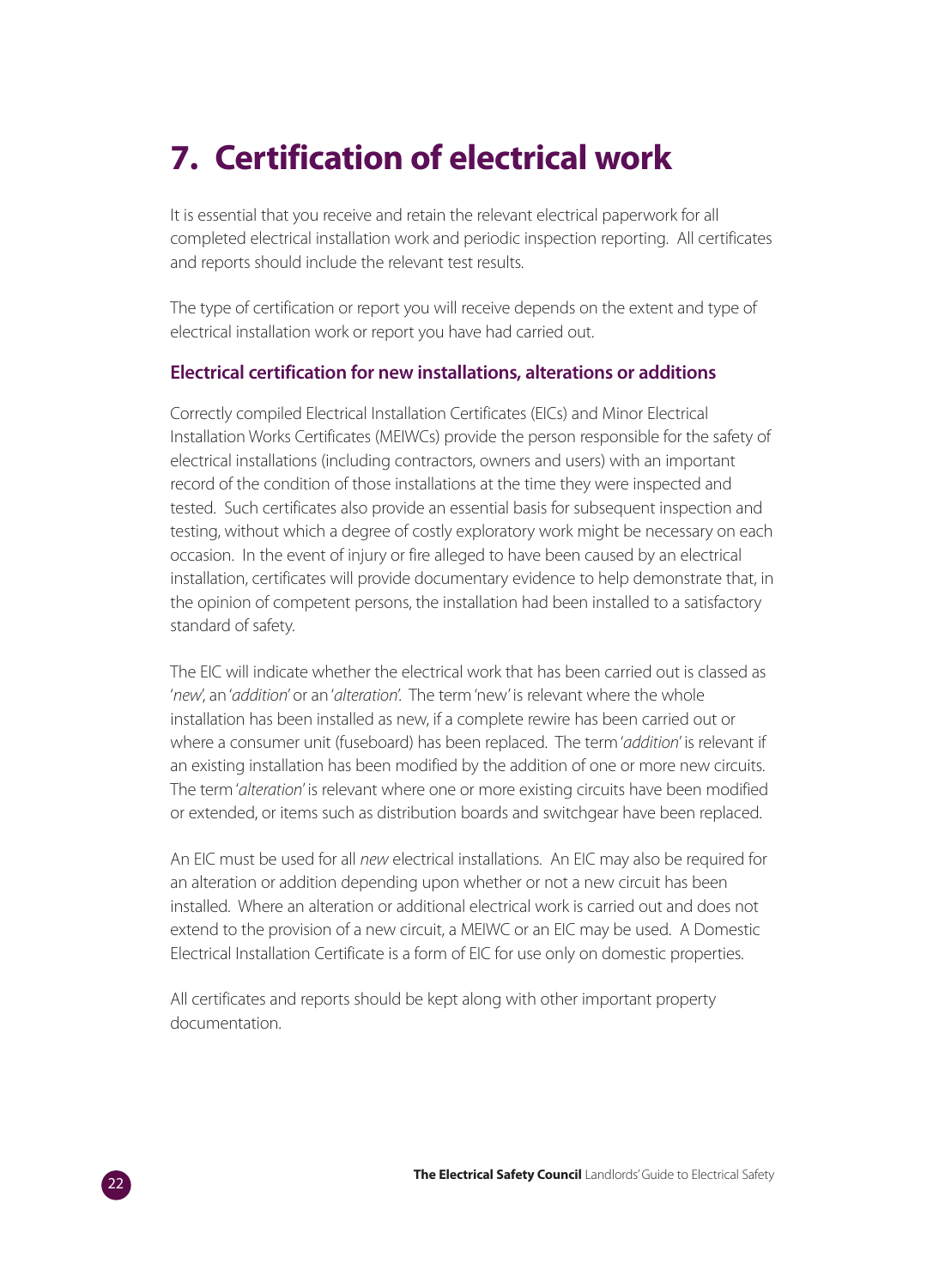#### **Building Control Compliance Certificates**

In domestic premises, apart from some types of minor work, all electrical work must either be notified to a building-control body in advance of the work starting, or be carried out by an electrician who is registered with one of the government-approved scheme providers. Once the work is complete either the electrician (where they are registered with one of the government-approved schemes) or the building-control body will issue a Building Control Compliance Certificate. This certificate states that the new electrical installation work, described on the certificate, complies with the Building Regulations. The certificate may be requested, for example, by a purchaser's solicitor when you sell your property.

All certificates and reports should be kept along with other important property documentation.

#### **Periodic Inspection Reports**

The requirements for periodic inspection reports (PIRs) were covered in Section 4 of this guide. Two versions of the PIR are available, the 'full' version, which can be used for all types of electrical installation, and the domestic PIR (or DPIR), which has been designed specifically for domestic premises.

All certificates and reports should be kept along with other important property documentation.

# **Visual Condition Reports**

Obtaining a Visual Condition Report may be an alternative to obtaining a Periodic Inspection Report. However, a visual condition report does not include testing, so details of hidden damage to equipment (for example cables) are unlikely to be detected by inspection.

In general, a visual Condition report is only suitable where the installation has been inspected and tested in the last two years, and the results



**A visual condition report will include the findings of the inspection of your electrical installation.**

were reported (on an Electrical Installation Certificate or a Periodic Inspection Report, as appropriate) as being satisfactory (or where the Periodic Inspection Report contains Code 1 or Code 2 departures and the defects have been rectified).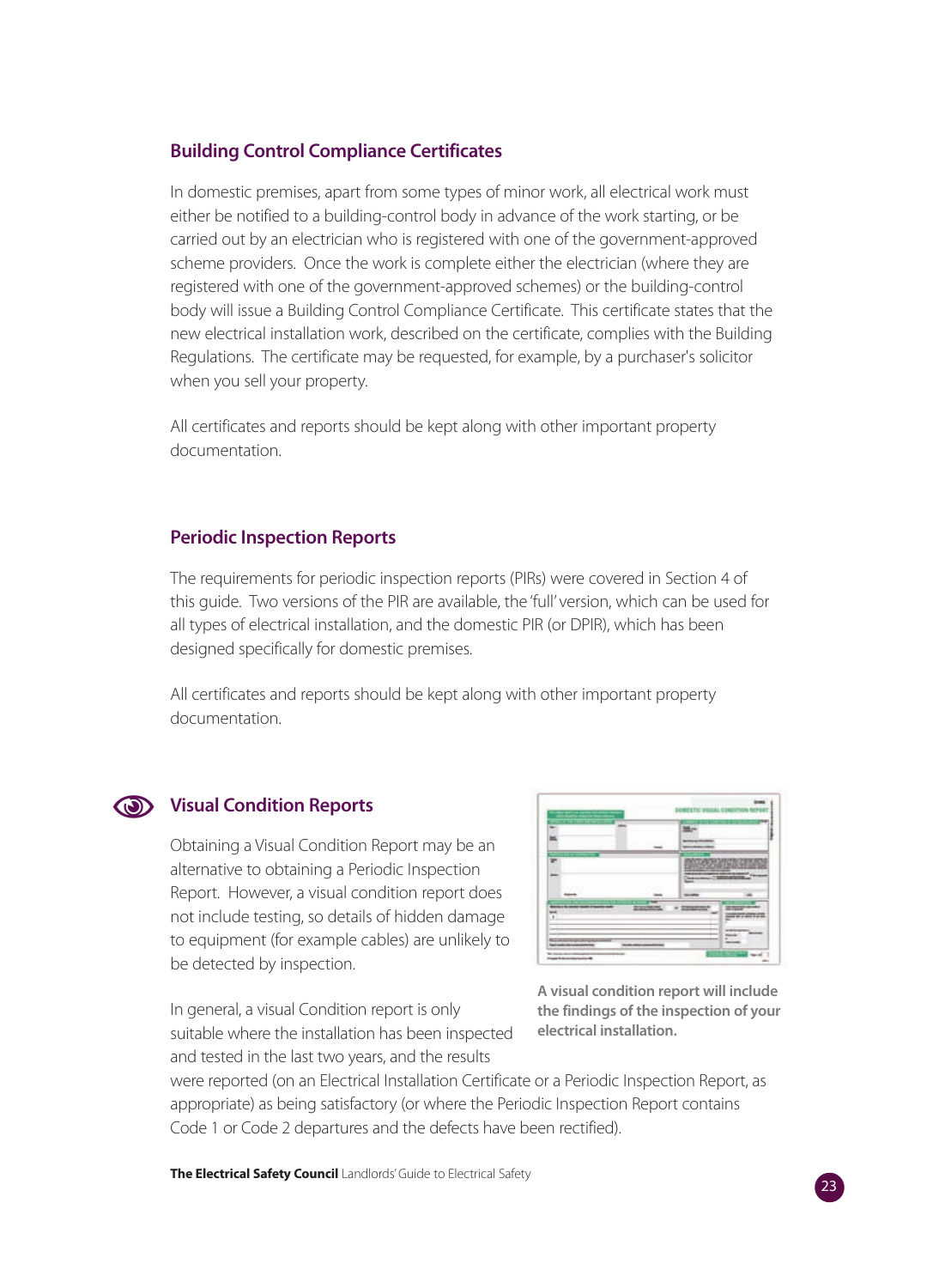#### **Fire Alarm Certificates**

Certificates are required for fire alarm systems when they are first installed, modified and following periodic inspection and servicing.

All certificates should be kept along with the fire alarm system log book and other important property documentation.

#### **Emergency Lighting Certificates**

Certificates are required for emergency lighting systems when they are first installed and following periodic tests.

All certificates and reports should be kept along with other important property documentation.

#### **Portable Appliance Testing (PAT) Certificates**

All certificates and reports should be kept along with other important property documentation.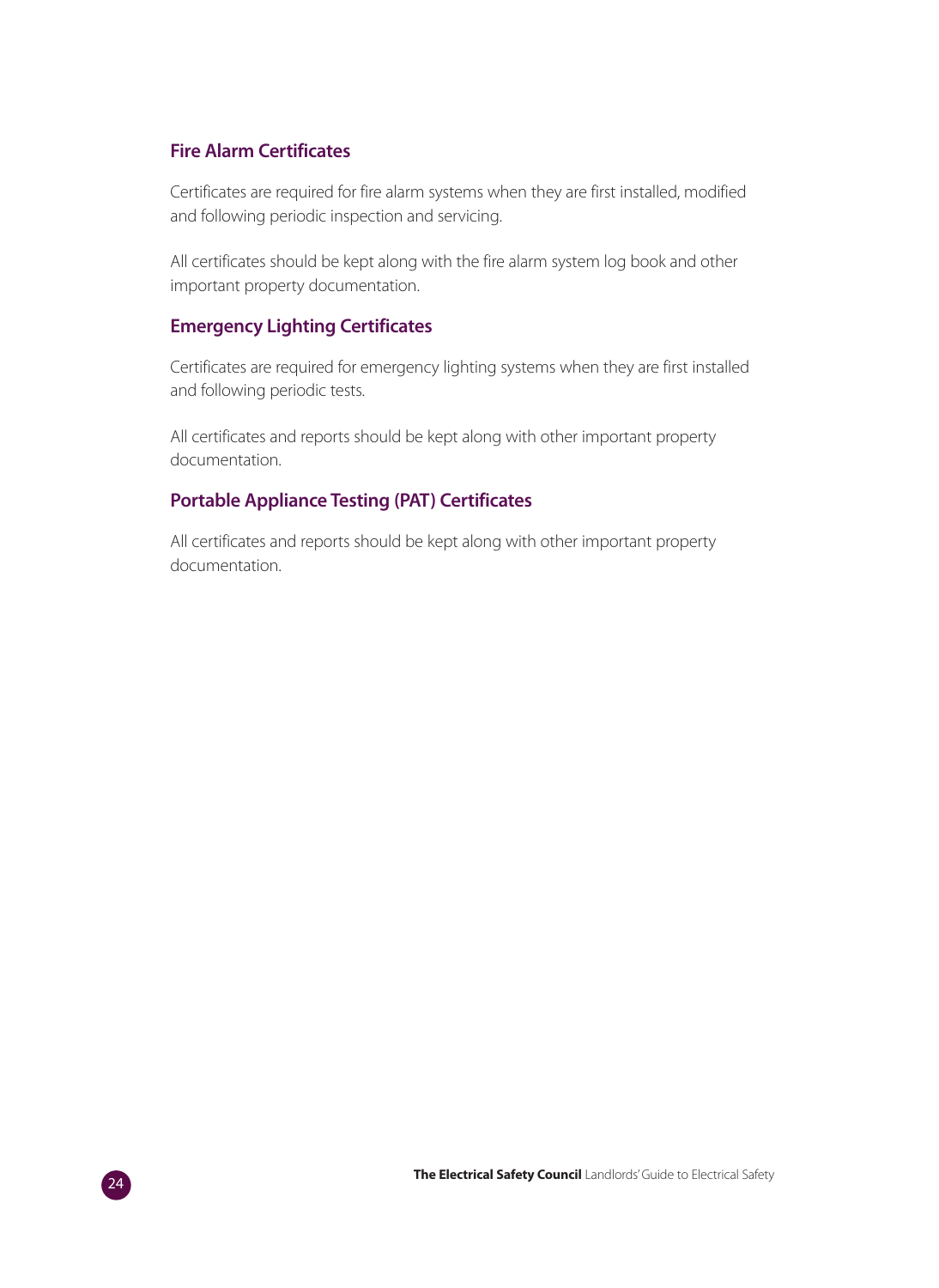# **8. Finding an Electrician**

Electrical installation work must be carried out only by people who have the knowledge, skill and experience needed to avoid danger to themselves and others. It's easy to make an electrical circuit work; it's far harder to make the circuit work safely.

We strongly recommend that landlords use an electrician who is registered with one of the government-approved scheme providers to install any electrical installation work they require to be carried out. Such electricians work to the UK national safety standard (BS 7671: IEE Wiring Regulations) and will give you a safety certificate to confirm that their work has been designed, built, inspected and tested in line with that standard.

Sole traders and electrical supervisors of businesses registered with one of the competent person self-certification schemes (mentioned below) will have had their qualifications, experience and samples of their work checked by the scheme provider to confirm that they have the knowledge and experience to carry out electrical work in accordance with BS 7671. Using a registered electrician will place less responsibility on you to decide whether an electrician is competent or not.

Registered electricians are approved to carry out domestic electrical installation work that comes under the Building Regulations and they will deal with the relevant paperwork. This will save you time, building control charges and in most cases the work will be covered by an insurance-backed warranty.

### **Finding an Electrician for Domestic Electrical installation work**

The following organisations are authorised by Government to assess and register electricians who are competent to carry out and self-certify domestic electrical installation work in compliance with Part P of the Building Regulations. This means that in addition to a BS 7671 certificate, a Building Regulations Compliance Electrical Installation Certificate will also be provided.



BRE Certification Ltd British Standards working in partnership with **Institution** the Electrical Contractors' Association Tel: 0870 609 6093 www.partp.co.uk



Tel: 0845 076 5600 www.kitemarktoday. com



ELECSA Ltd Tel: 0845 634 9043 www.elecsa.co.uk



Tel: 0870 444 1392 www.napit.org.uk

Ltd



NICEIC Group Ltd Tel: 0870 013 0382 www.niceic.com



**The Electrical Safety Council** Landlords' Guide to Electrical Safety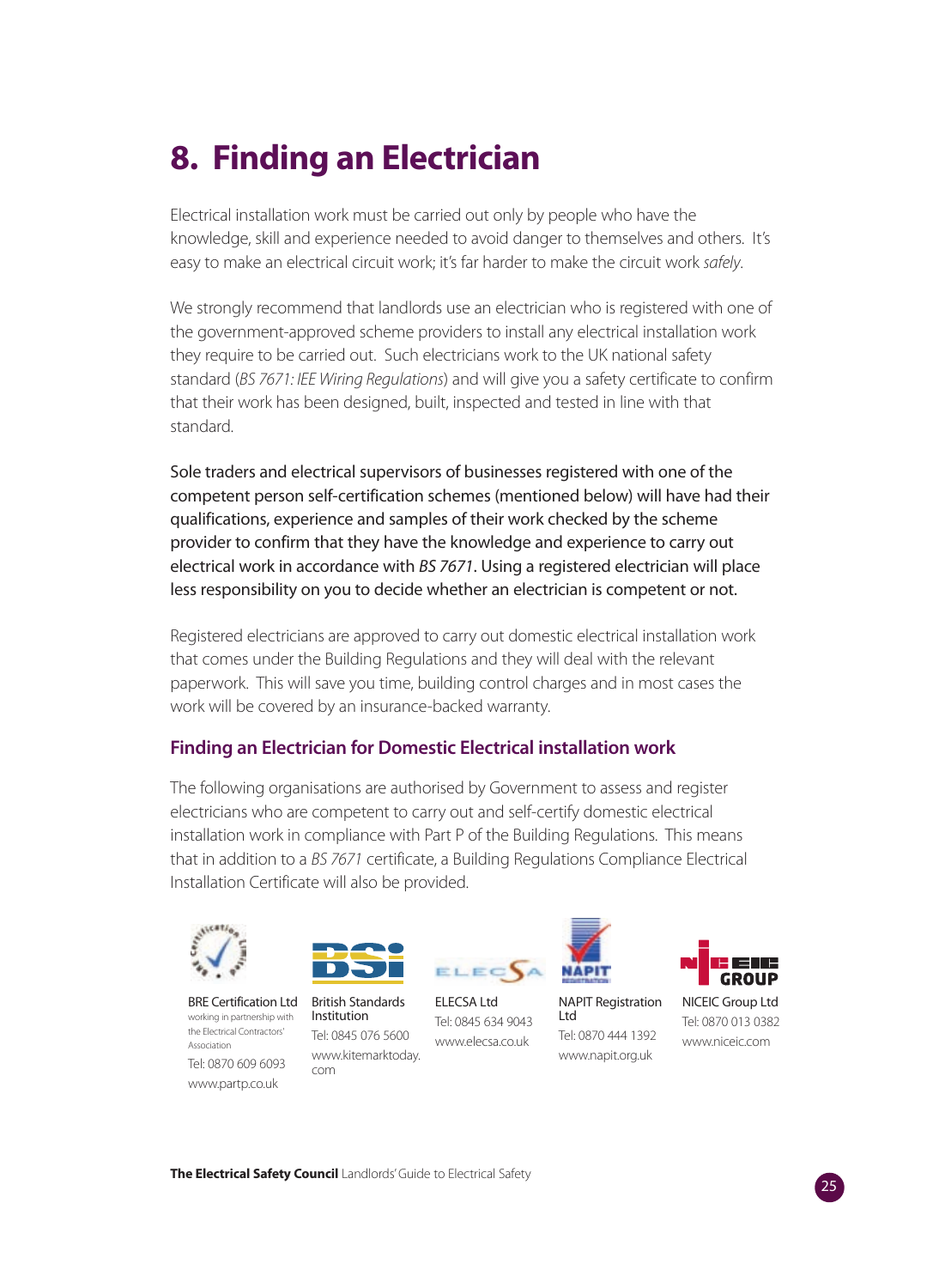In addition to the organizations authorized by Government to assess and register electricians who are competent to carry out and self-certify domestic electrical installation work in compliance with Part P of the Building Regulations, there are other government-approved competent person self-certification schemes that register electricians (or other trade operatives) who carry out electrical work, the scope of which is limited to defined electrical installation work in connection with, or ancillary to, non-electrical work such as central heating systems, kitchen installations, loft conversions, conservatories etc.

Further information relating to examples of work/installations that fall into the defined electrical installation work category can be found in Appendix E of this guide.

Further information and a full, searchable list of registered electricians can be found at **www.competentperson.co.uk**.

#### **Finding an Electrician for Periodic Inspection and Testing of existing Installations and Portable Appliance Testing**

There are no government-approved schemes in England and Wales that register competent electricians to carry out the periodic inspection and testing of existing electrical installations or portable appliance testing. However, the following organisations do register electricians that may be competent to carry out this work.

Before employing an electrician to carry out a periodic inspection or portable appliance test, check with the organisation who has registered them, to ensure they are approved to carry out this type of work.

- BRE Certification Limited
- **•** British Standards Institution (BSI)
- ELECSA Limited
- NAPIT Registration Limited
- NICEIC Group Limited

Using an electrician registered with one of the mentioned competency schemes to carry out periodic inspection reporting should ensure that a report will be provided in accordance with the requirements of BS 7671.

For testing portable appliances, certificates are issued for each appliance to confirm whether they have passed or failed the tests.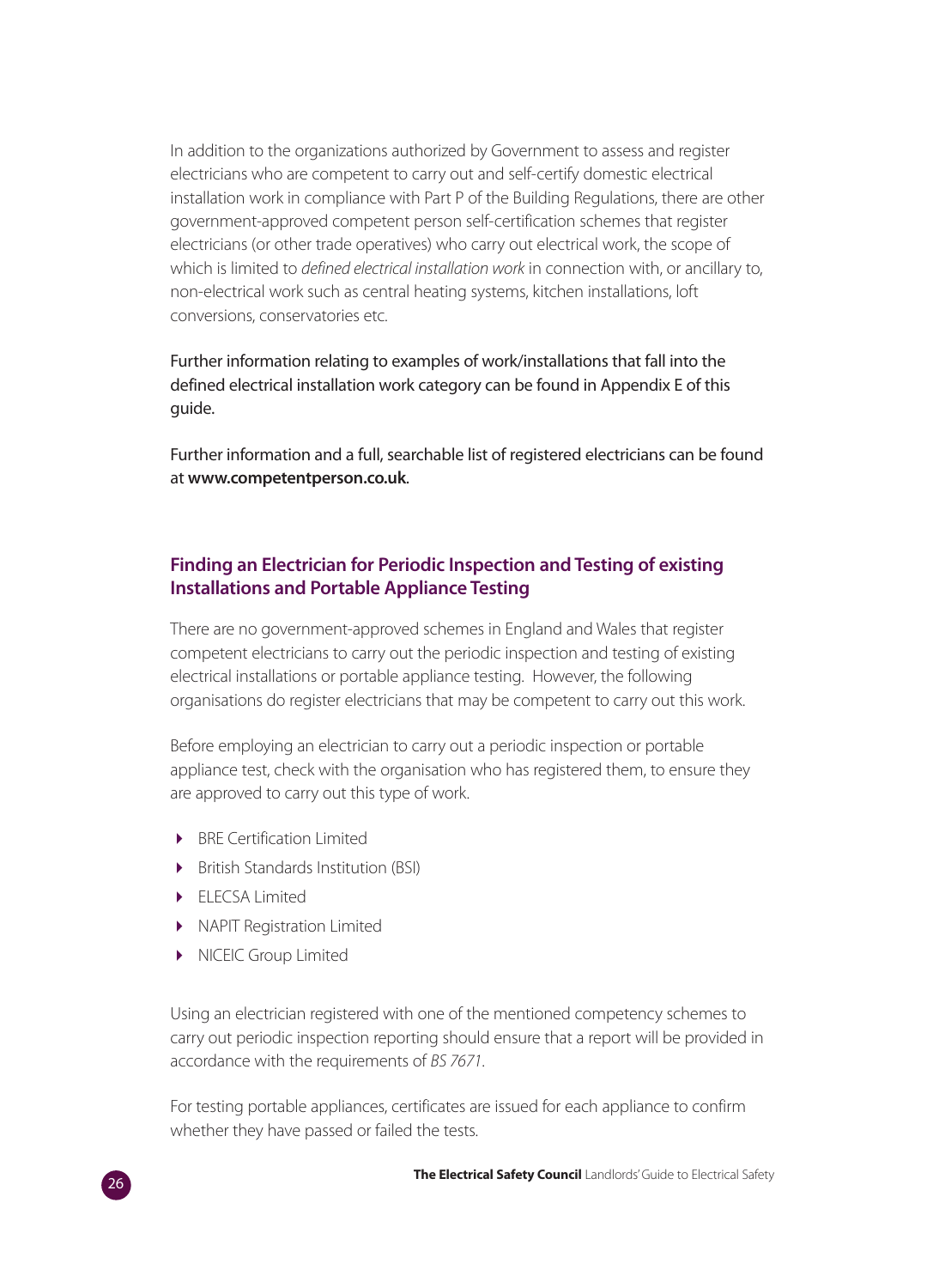If you decide to use an electrician who is not registered with one of the mentioned schemes to carry out a periodic inspection or portable appliance test, it is your responsibility to ensure that the electrician is competent to undertake the work. The technical qualifications of the electrician being employed can help you to decide whether a particular electrician is competent, although great care may still be needed if the judgement is based on qualifications alone.

Some of the relevant nationally-recognised qualifications that an electrician may hold are:

#### **Electrical installations and regulations qualifications**

City & Guilds 2360 Part 2 (Electrical Installation Competencies) or previously Course 'B' NVQ/SVQ Level 3 in Electrical Installation Work SCOTVEC National Certificate in Electrical Installation City & Guilds 2382-10/2382-20 (17th Edition) Certificate or an equivalent electrical installation qualification.

#### **Electrical inspection and testing**

City & Guilds 2392-10 (Certificate in Fundamental Inspection, Testing and Initial Verification)

City & Guilds 2391-10 (Certificate in Inspection, Testing and Certification of Electrical Installations)

Alternatives to City & Guilds qualifications such as EAL awarded qualifications may be acceptable.

Note: The Scottish Qualification Authority Tailored Award in Design and Verification of Electrical Installations may be offered in lieu of the City & Guilds 2382 and/or City & Guilds 2391 assessment.

It is recommended that persons employed to carry out electrical installation and/or periodic inspection reporting hold qualifications in electrical installation/regulation and in inspecting and testing.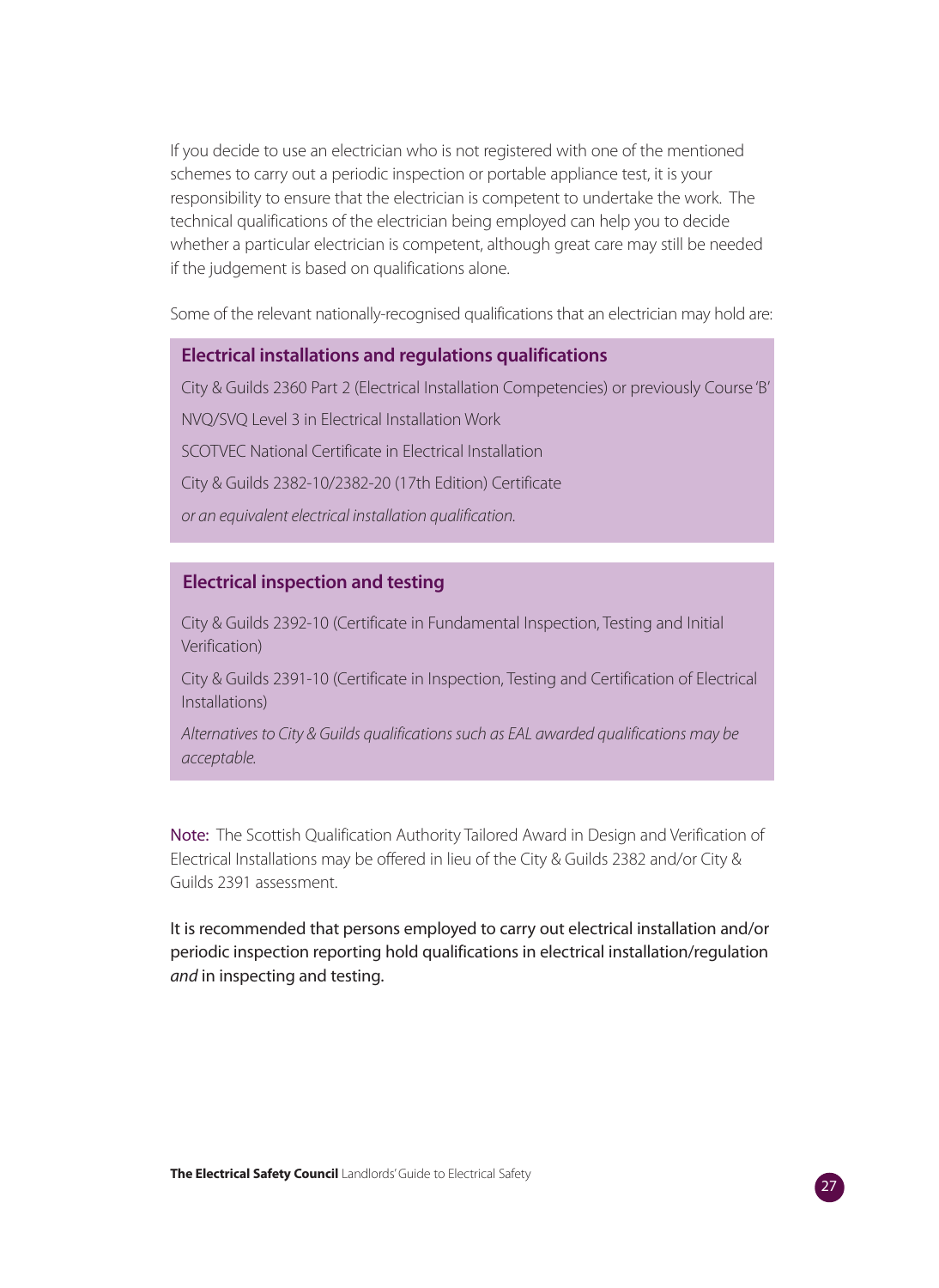## **APPENDIX A:**

### **Further Guidance Relating to Fire Alarm Systems**

The following guidance has been copied (with permission from LACORS) from Housing – Fire safety. Guidance on fire safety provisions for certain types of existing housing (available from LACORS as free download at www.lacors.gov.uk).

#### **Introduction**

The type of fire alarm system installed should be in accordance with the recommendations of BS 5839-6 Fire detection and fire alarm systems for buildings. Code of practice for the design, installation and maintenance of fire detection and fire alarm systems in dwellings. This details different grades of system and extent of coverage and recommends an appropriate system based on the risk the premises present. Relatively simple systems will be satisfactory for smaller, low-risk premises, but larger houses and HMOs will require a more sophisticated automatic system. In bedsit HMOs with cooking facilities within the bedsits and in blocks of self-contained flats then a mixed system is usually recommended, where the escape routes and common parts are protected by an interlinked system of alarms or detectors and the individual units have a separate stand-alone system to alert a sleeping occupant of fire in their own unit of accommodation. This has the benefit of reducing nuisance/false alarms throughout the whole property caused by activities such as cooking within any one unit.

BS 5839-6 is not a prescriptive standard but is based on the principles of fire risk assessment. It should be treated with flexibility. The standards recommended in part 6 table 1 are to be regarded as base guidelines. Those recommendations will be appropriate for premises of normal risk, but where the risk is assessed to be lower or higher than normal then a lower or higher provision of detection and warning may be appropriate.

#### **BS 5839-6 risk assessment criteria**

#### **General principles:**

- system design must be appropriate to the risk;
- in assessing risk, consider each room in the dwelling separately;
- consider statistical data on fire incidence in each type of dwelling/room; and
- occupant characteristics are relevant (for example tenants with impaired hearing).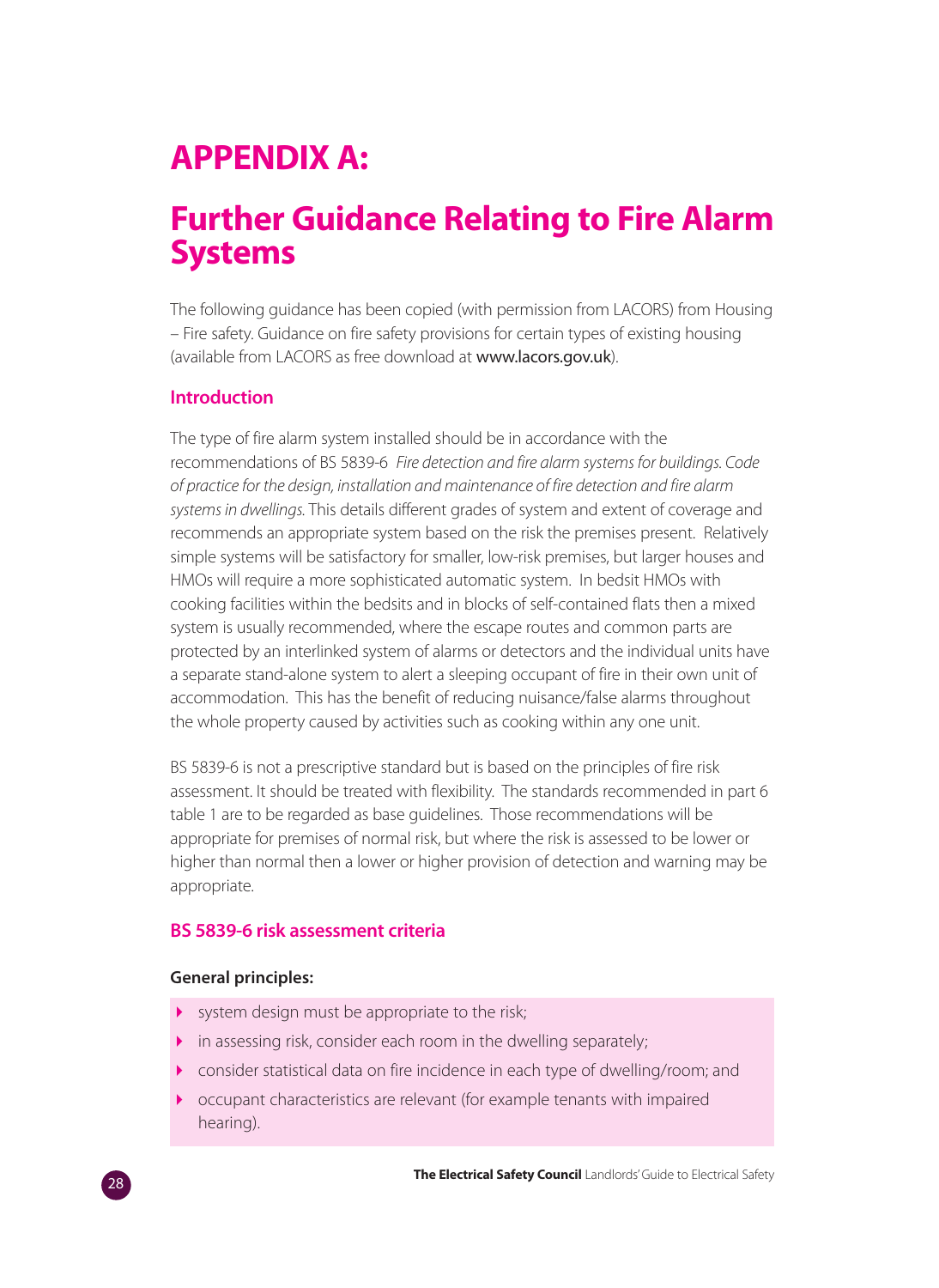**There is no risk low enough to negate the need for some form of detection and warning system in the house.**

#### **Design considerations/grades of system**

#### **Grades of automatic fire detection and warning systems as specified in BS 5839-6 (2004)**

**Grade A:** a fire detection and alarm system that is designed and installed in accordance with the recommendations of BS 5839-1 (2002), except clauses relating to alarm audibility, alarm warnings for the hearing-impaired, standby supplies, manual call points and radio-linked systems, which are replaced by part 6. This comprises a system of electrically operated smoke and/or heat detectors which are linked to a control panel. The control panel must conform to current BS 5839-4 (or equivalent). In general the system must incorporate manual call points which should be located next to final exits, and, in larger multi-storey properties, on each landing. The alarm signal must achieve sound levels of not less than 65dB (A) in all accessible parts of the building and not less than 75dB (A) at all bed-heads when all doors are shut, to arouse sleeping persons.

**Grade B:** a fire detection and alarm system including detectors (other than smoke or heat alarms), alarm sounders and control and indicating equipment which either conforms to BS EN 54-2 (power supply to BS EN 54-4) or to a simpler type laid out in annexe C of BS 5839-6.

**Grade C:** a system of fire detectors and sounders (which may be combined in the form of smoke or heat alarms) connected to a common power supply with both mains and a standby supply, with an element of central control – for example a small dedicated fire control panel.

**Grade D:** a system of one or more mains-powered smoke (or heat) alarms each with integral battery standby supply. These are designed to operate in the event of mains failure and therefore could be connected to the local lighting circuit rather than an independent circuit at the dwelling's main distribution board. There is no control panel.

**Grade E:** a system of one or more mains-powered smoke (or heat) alarms with no standby power supply. This grade of system will not function if mains power is disconnected or interrupted. It must therefore be wired to a dedicated circuit at the dwelling's main distribution board.

**Grade F:** a system of one or more battery-powered smoke alarms. These are not recommended in HMOs.

Note: in grades D, E, and F, where more than one alarm is installed they must be interlinked.

**The Electrical Safety Council** Landlords' Guide to Electrical Safety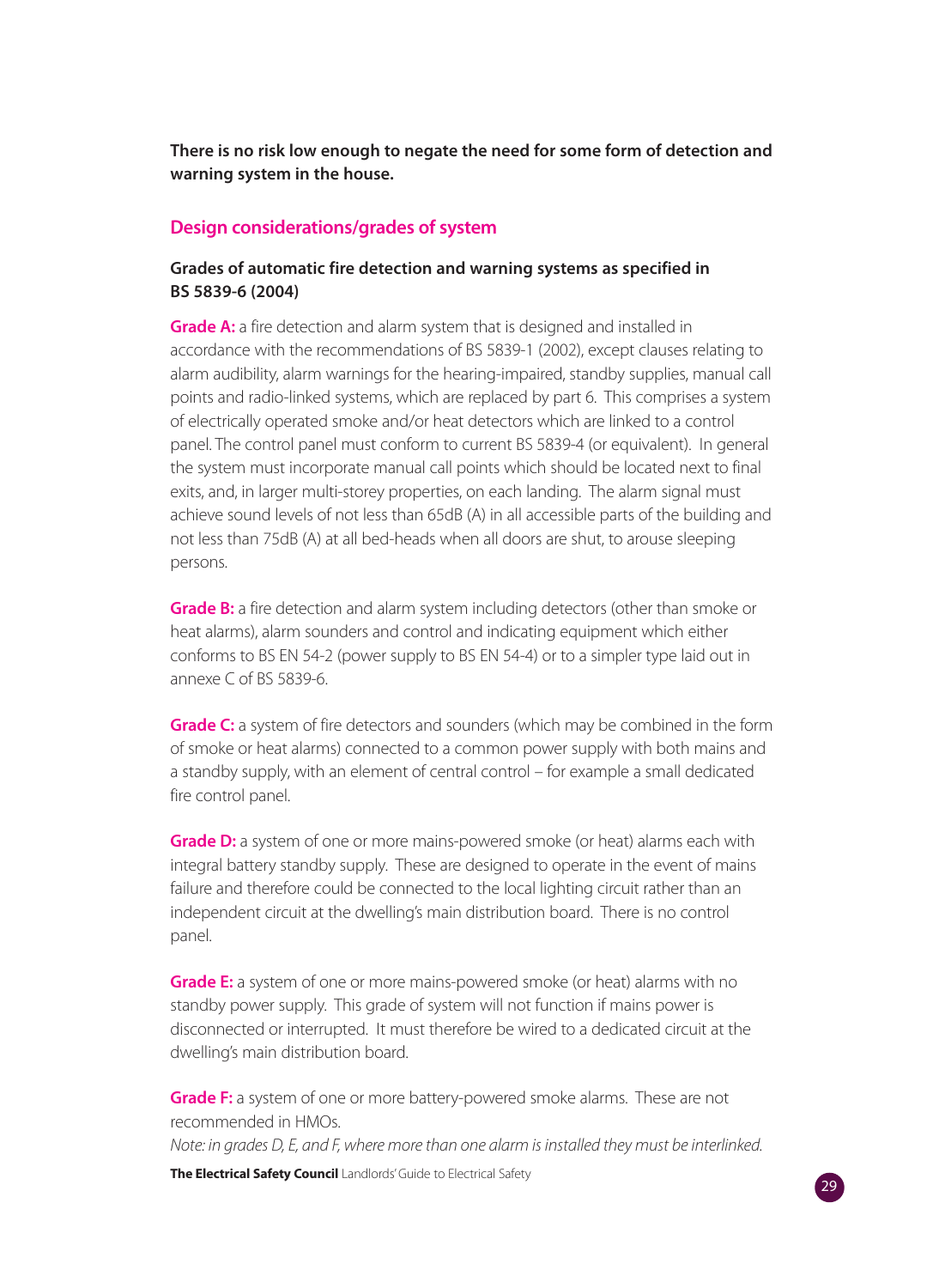#### **Mixed grade systems**

Installations where more than one alarm system is installed to serve the whole building are termed 'mixed systems'. These systems are installed to meet differing life safety objectives and may be to differing grades, having regard for the need to avoid false alarms from one dwelling unit affecting all occupiers.

Table 1 of BS 5839-6 recommends a mixed system for HMOs of three storeys and above (grade A for communal areas and grade D within individual dwelling units). However, for shared house HMOs of normal risk on the basis of risk assessment, assessment, the LACORS guidance document (referred to above) does not recommend a mixed system as detection is not normally recommended within bedrooms in this type of accommodation.

#### **Level of protection: types of system**

BS 5839: part 6 (2004) recommends various levels of coverage for detection within premises, based on risk. These are outlined below.

#### **Levels of coverage of automatic fire detection and warning systems as specified in BS 5839: part 6 (2004)**

**Category LD1** coverage: a system installed throughout the dwelling incorporating detectors in all circulation spaces that form part of the escape routes from the dwelling, and in all rooms and areas in which fire might start (other than toilets, bathrooms and shower rooms).

**Category LD2** coverage: a system incorporating detectors in all circulation spaces that form part of the escape routes from the dwelling, and in all rooms or areas that present a high fire risk to occupants.

**Category LD3** coverage: a system incorporating detectors in circulation spaces that form part of the escape routes from the dwelling.

#### **Recommended grade and coverage of automatic fire detection and warning system for various categories of existing residential premises (normal risk).**

As outlined previously, when specifying a system it is necessary to follow the principles of fire risk assessment. The design and complexity of the system should reflect the risk presented by the subject property and the type of occupier.

The recommendations for system design outlined below are based on a broad risk assessment using data sourced from BS 5839: part 6 (2004). The recommendations constitute an acceptable benchmark and will, in the majority of cases, provide a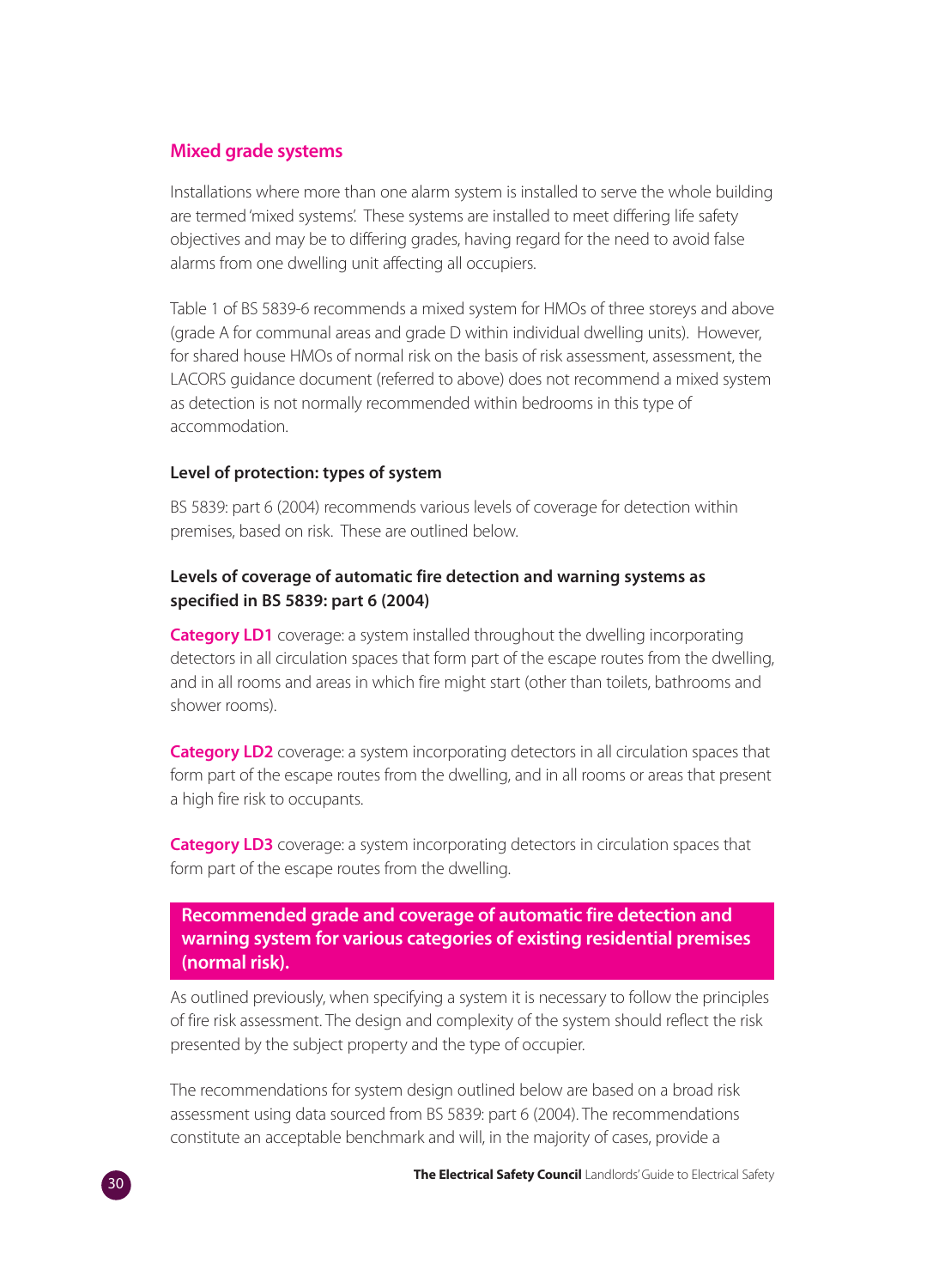reasonable level of protection. However, individual characteristics of the subject property must always be considered before specifying a particular system. The recommendations below are based on properties considered to present a normal risk for their type. They will have a suitable level of protection to the escape route and adequate other fire precautions as recommended in the LACORS guidance document (referred to above). Their occupiers will not be from high-risk groups. If this is not the case in the property under consideration then the risk can be considered as higher, and it may therefore be considered appropriate to recommend a higher standard of fire detection and warning or provide additional fire safety measures as appropriate to the case.

In the LACORS guidance document (referred to above), for the purposes of fire safety, when counting the number of storeys the reader should count all floors from the level of the final exit to the topmost floor (include mezzanines as storeys). Where the final exit is located on the ground floor (or raised ground floor) any lower ground floor/basement/cellar should not be counted. Therefore, a house with a basement, ground and two upper floors with its entrance/final exit at ground floor level should be counted as a three-storey house. Note: this is a different convention to that in the HMO licensing definition (which counts cellars/basements) as this guidance is considering the distance of travel to the final exit as a factor in determining fire risk.

#### **Single household occupancy up to four storeys**

**Grade D:** LD3 coverage (interlinked)

#### **Single household occupancy five or six storeys**

**Grade A:** LD3 coverage

#### **Shared house HMO of up to two storeys (shared cooking facilities)**

**Grade D:** LD3 coverage + additional detection to the kitchen, lounge and any cellar containing a risk (interlinked)

#### **Shared house HMO of three or four storeys (shared cooking facilities)**

**Grade D:** LD3 coverage + additional detection to the kitchen, lounge and any cellar containing a risk (interlinked)

#### **Shared house HMO of five or six storeys (shared cooking facilities)**

**Grade A:** LD2 coverage (detection in all risk rooms i.e. bedrooms, kitchen and lounge) (interlinked)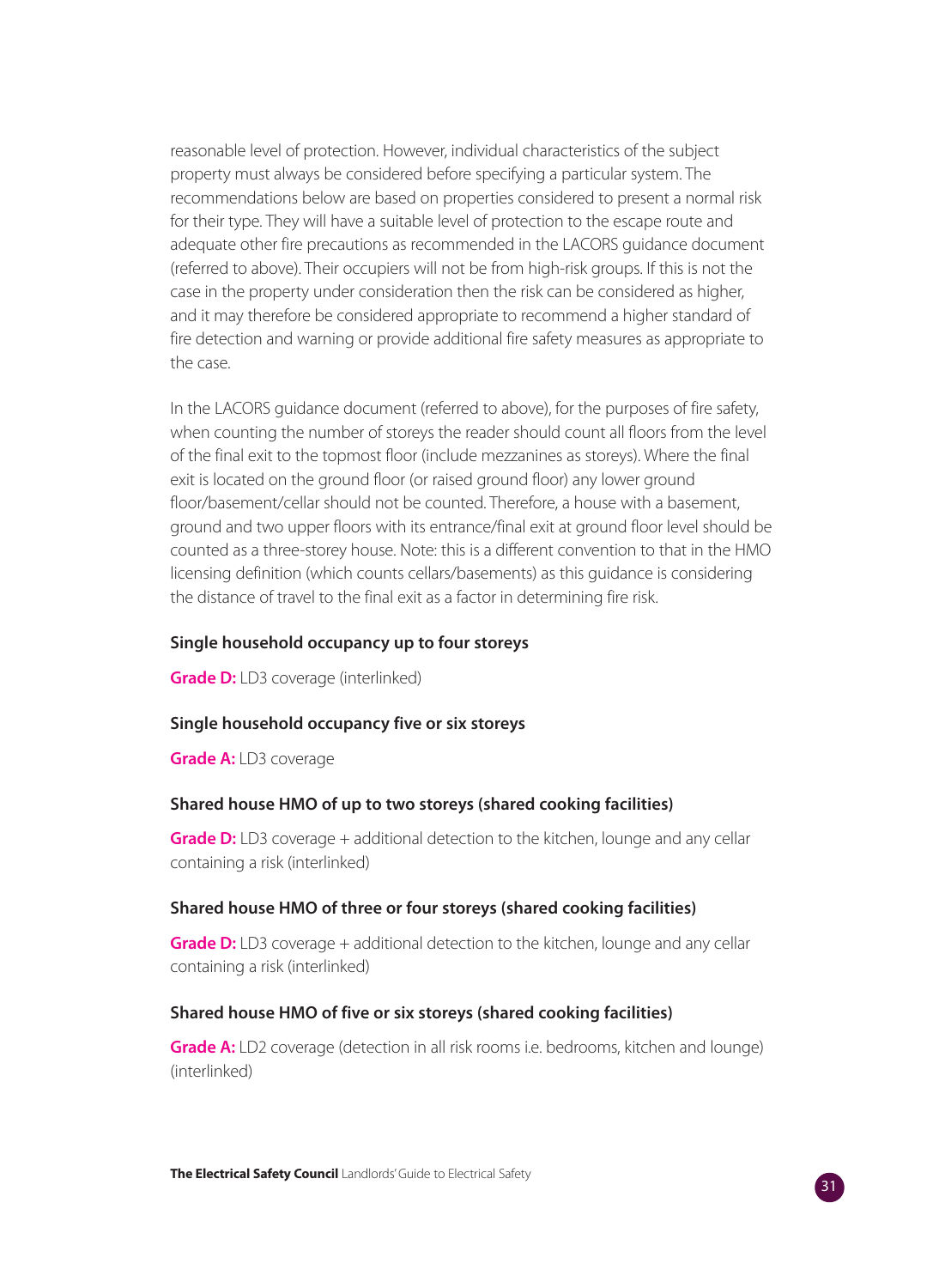#### **Bedsit HMO of one or two storeys with individual cooking facilities within bedsits**

A mixed system:

**Grade D:** LD2 coverage in the common areas and heat detectors in bedsits (interlinked)

**Grade D** smoke alarm in each bedsit to protect the sleeping occupants (noninterlinked)

#### **Bedsit HMO of three to six storeys with individual cooking facilities within bedsits**

A mixed system:

**Grade A:** LD2 coverage in the common areas and heat detectors in bedsits (interlinked)

**Grade D** smoke alarm in each bedsit to protect the sleeping occupants (noninterlinked)

#### **Two-storey house converted to self-contained flats (prior to Building Regulations 1991, approved document B standard)**

A mixed system:

**Grade D:** LD2 coverage in the common areas and a heat detector in each flat in the room/lobby opening onto the escape route (interlinked)

**Grade D:** LD3 coverage in each flat (non-interlinked smoke alarm in the room/lobby opening onto the escape route) to protect the sleeping occupants

#### **Three- to six-storey house converted to self-contained flats (prior to Building Regulations 1991, approved document B standard)**

**Grade A:** LD2 coverage in the common areas and a heat detector in each flat in the room/lobby opening onto the escape route (interlinked)

**Grade D:** LD3 coverage in each flat (non-interlinked smoke alarm in the room/lobby opening onto the escape route) to protect the sleeping occupants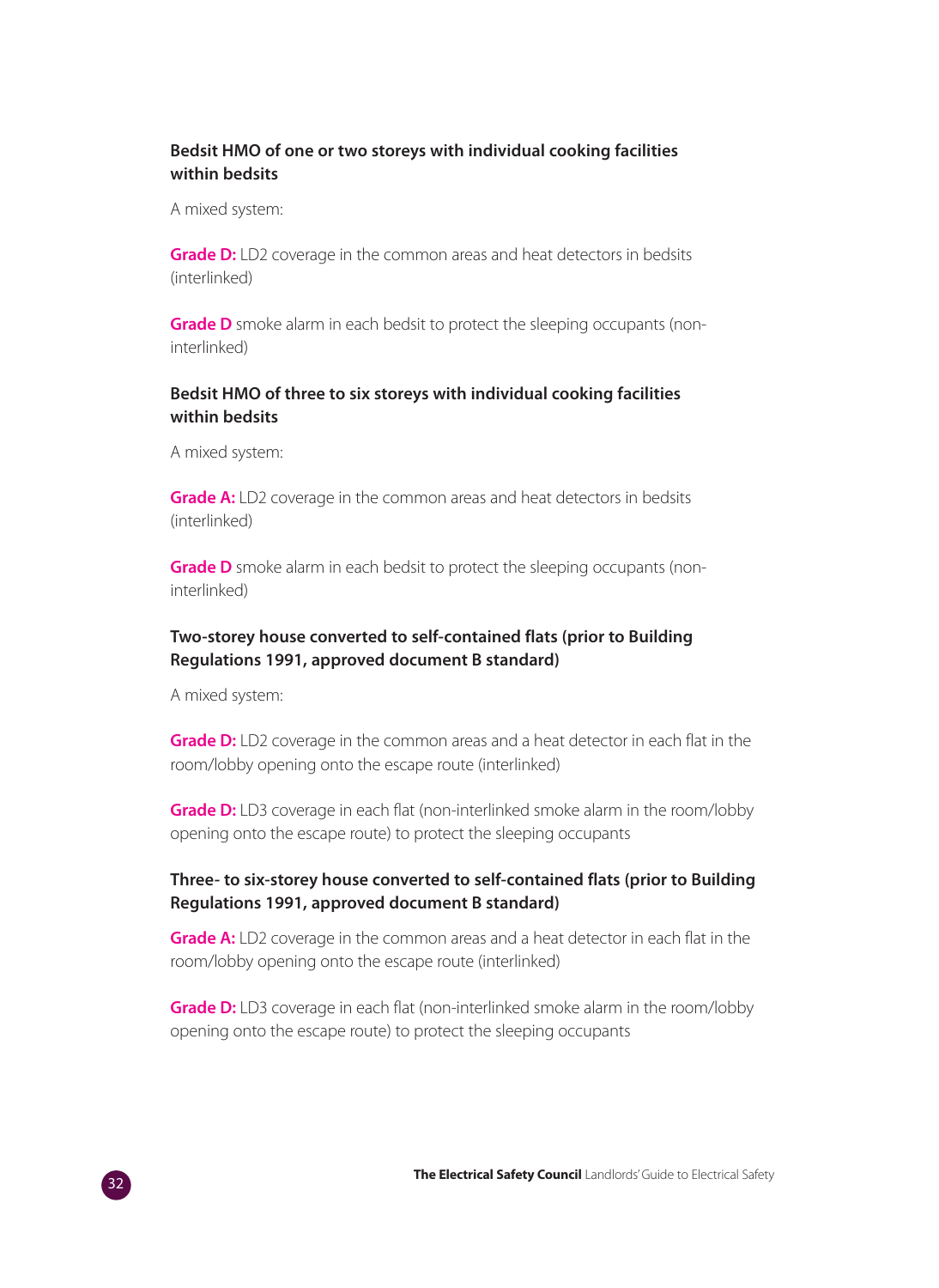#### **Building converted partly into self-contained flats and partly into bedsits or non-self-contained lets**

A mixed system:

Apply the appropriate recommendation for each unit of accommodation from this table and the appropriate whole-house system based on the storey height

#### **Flat in multiple occupation (FMO) (any storey height and regardless of date of construction/ conversion)**

**Grade D:** LD3 coverage + additional heat detector in the kitchen (and shared living room depending on risk)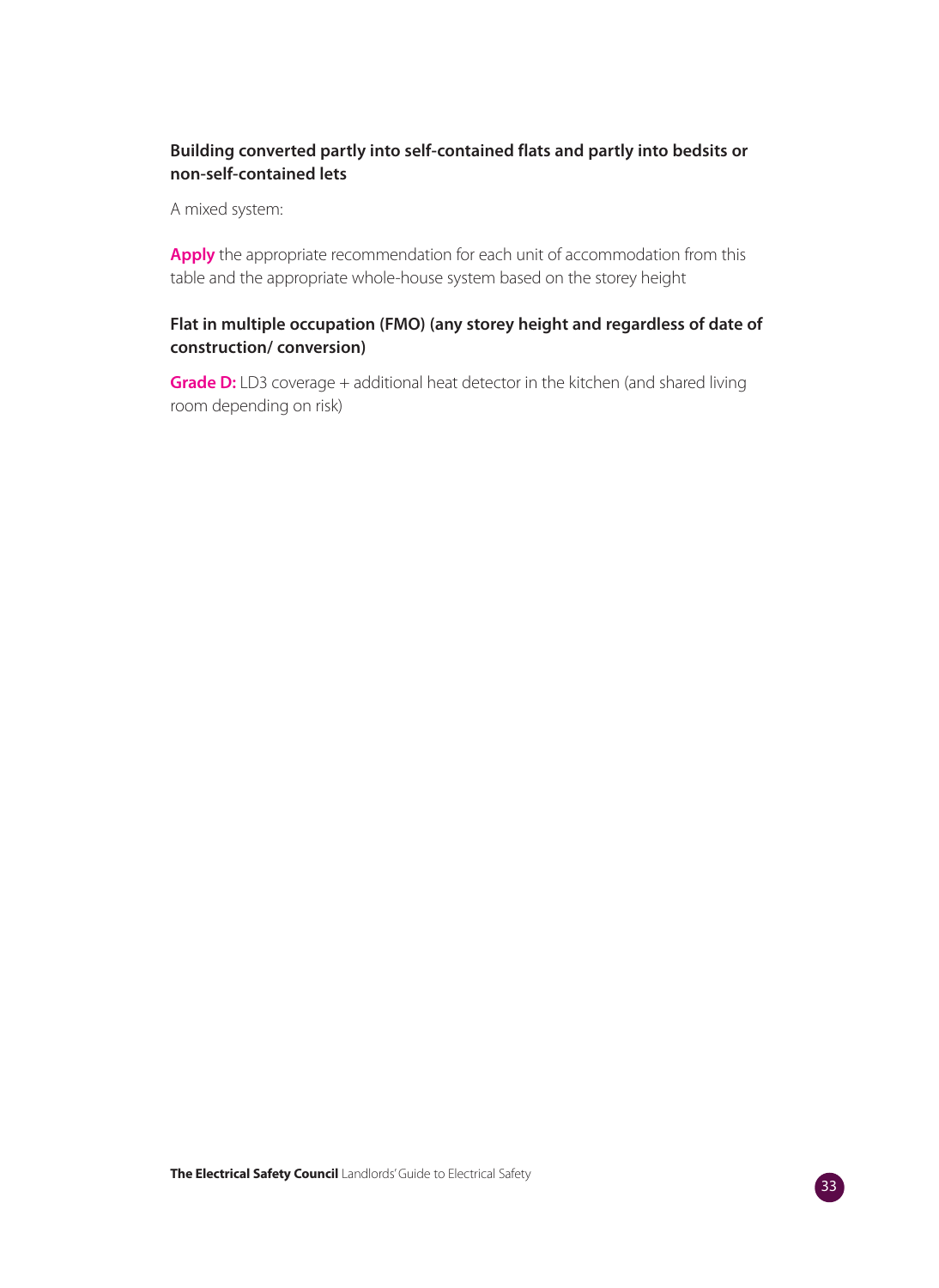## **APPENDIX B:**

### **Further Guidance Relating to Lighting of Escape Routes**

The following guidance has been copied (with permission from LACORS) from Housing – Fire safety. Guidance on fire safety provisions for certain types of existing housing (available from LACORS as free download at www.lacors.gov.uk).

In common escape routes including stairways, conventional artificial lighting with a suitable system of control should be provided so that people are able to move within the escape route from a building during the hours of darkness (and during the day in areas that do not have the benefit of daylight). Some buildings will, in addition, require emergency escape lighting in the escape route. These will include:

- $\mathbf{r}$ large buildings with long escape routes;
- buildings with a complex layout;
- buildings with no natural or borrowed lighting along the escape route; and
- buildings with vulnerable occupiers or those posing a specific risk.

In most single household properties conventional lighting arrangements should be adequate, subject to the above conditions. However, in larger single household properties, emergency escape lighting may be required if the escape route is complex and/or there is no effective borrowed light. In smaller properties (ground or first floor with no floor greater than 200 m<sup>2</sup> in size) where the escape routes are simple and straightforward, borrowed light from a reliable source such as a street light, may be acceptable. Exceptionally where there is no borrowed light available, suitably placed torches may be acceptable.

In buildings of up to two storeys conventional lighting arrangements will usually be adequate, subject to the above conditions. In HMOs (including shared houses) of three or four storeys, it may be appropriate to provide emergency escape lighting throughout the escape route if the route is long or complex or where there is no effective borrowed light. For all HMOs of five or six storeys then emergency escape lighting is recommended, as the escape route will be long and may be complex.

In larger or more complex premises, it is likely that a more comprehensive system of automatic emergency escape lighting will be needed to illuminate all escape routes. The inspection and maintenance of these systems will vary according to the way they are installed. Large systems will need to be inspected and maintained by a competent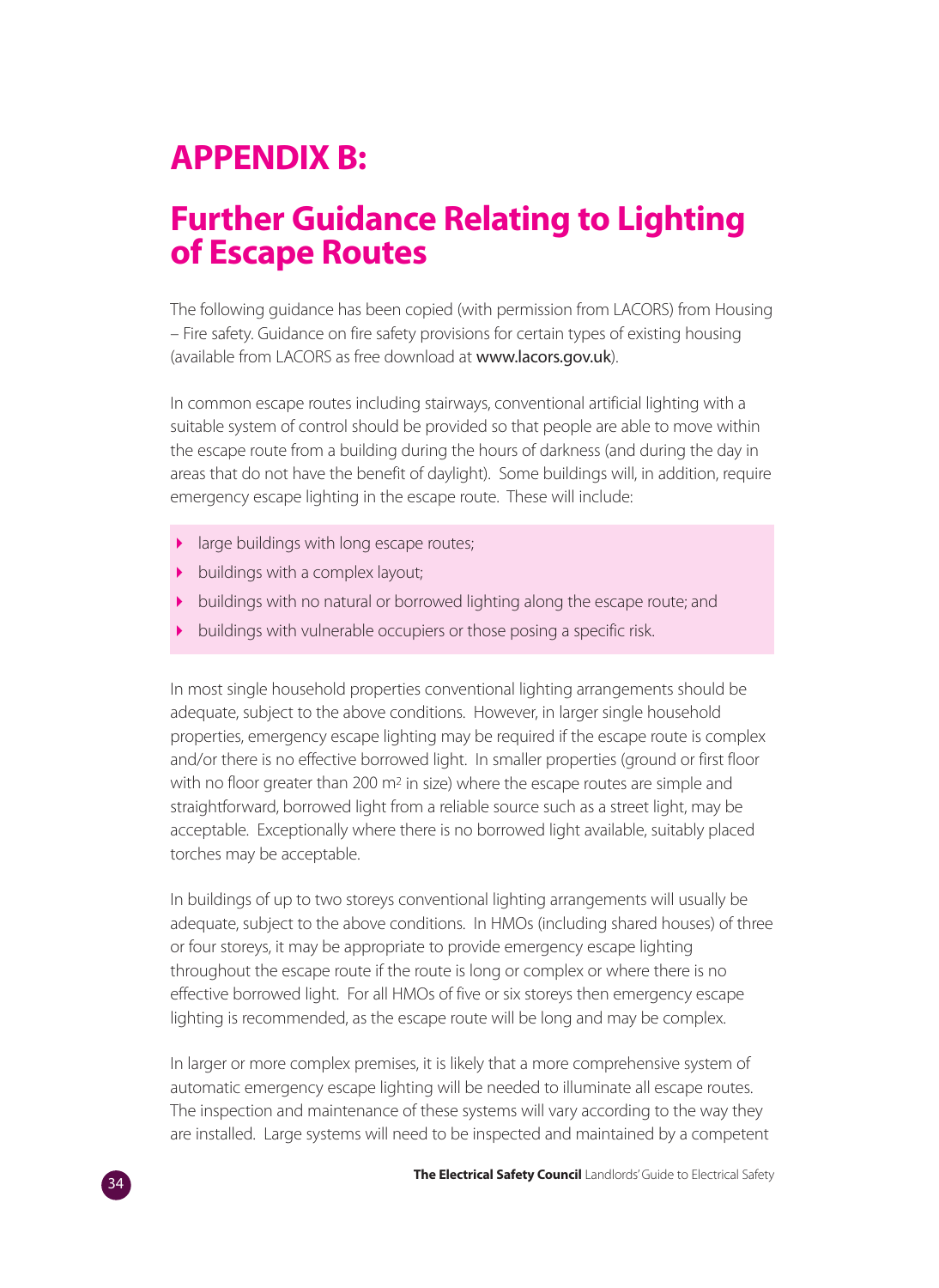person such as a registered electrician. For smaller installations, where it is likely that there is no central system, emergency lighting luminaires should be inspected and maintained in line with the manufacturers' instructions.

The recommendations for lighting of escape routes outlined below are based on a broad risk assessment. The recommendations constitute an acceptable benchmark and will, in the majority of cases, provide a reasonable level of safety. However, the recommendations are based on buildings considered to present a normal risk for their type. They will have a suitable level of protection to the escape route and adequate other fire precautions.

#### **Recommendations for lighting of escape routes for various categories of existing residential premises (normal risk)**

#### **Single household occupancy up to two storeys**

Conventional lighting

#### **Single household occupancy three to six storeys**

Conventional lighting. Emergency escape lighting maybe appropriate if route is complex and there is no effective borrowed light

#### **Shared house HMO of up to two storeys (shared cooking facilities)**

Conventional lighting

#### **Shared house HMO of three or four storeys (shared cooking facilities)**

Conventional lighting. Emergency escape lighting maybe appropriate if route is complex and there is no effective borrowed light

#### **Shared house HMO of five or six storeys (shared cooking facilities)**

Conventional lighting and emergency escape lighting

#### **Bedsit HMO of one to four storeys with individual cooking facilities within bedsits**

Conventional lighting (and emergency escape lighting if risk requires or there is no effective borrowed light)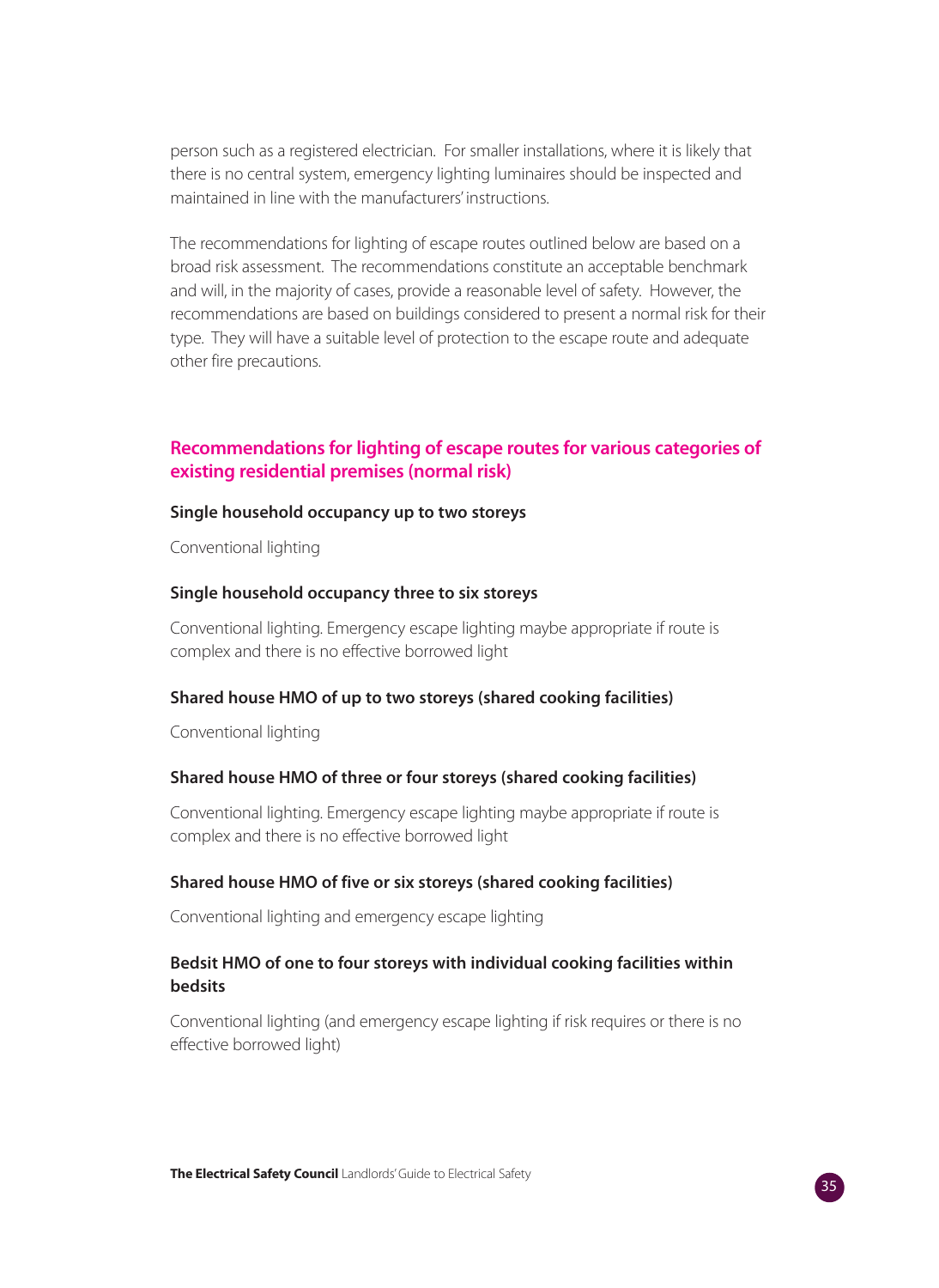#### **Bedsit HMO of five or six storeys with individual cooking facilities within bedsits**

Conventional lighting and emergency escape lighting

#### **Two, three or four storey house converted to self-contained flats (prior to Building Regulations 1991, Approved Document B standard)**

Conventional lighting (and emergency escape lighting if risk requires)

#### **Five or six storey house converted to self-contained flats (prior to Building Regulations 1991, Approved Document B standard)**

Conventional lighting and emergency escape lighting

#### **Two, three or four storey building converted partly into self-contained flats and partly into bedsits or non-self-contained lets**

Conventional lighting (and emergency escape lighting if risk requires)

#### **Five or six storey building converted partly into self-contained flats and partly into bedsits or non-self-contained lets**

Conventional lighting and emergency escape lighting

#### **Flat in multiple occupation (FMO) occupying a single storey of a building (at any storey height and regardless of date of construction/ conversion)**

Conventional lighting (and emergency escape lighting if risk requires – may also be required in the common escape route)

#### **Flat in multiple occupation (FMO) occupying more than one storey of a building (any level and regardless of date of construction/ conversion)**

Conventional lighting (and emergency escape lighting if risk requires – may also be required in the common escape route)

#### **Design and installation guidance**

#### **Conventional lighting**

For conventional lighting most existing arrangements will be adequate, with the following conditions:

- $\mathbf{r}$ light switches/controls should be obvious, simple and visible under all conditions;
- switches should be located on every landing in a convenient and conventional position;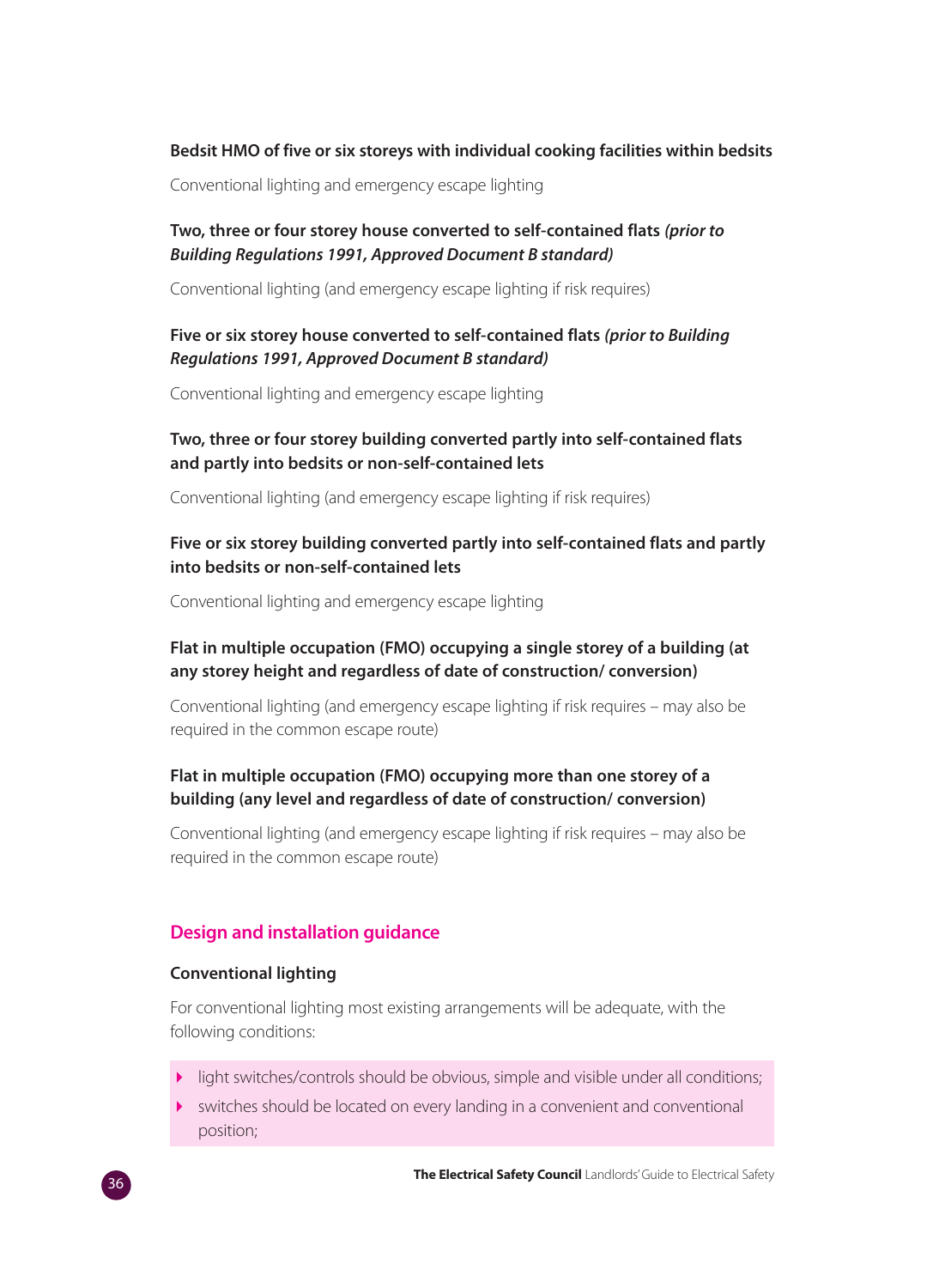- in HMOs (except smaller shared houses) a dedicated lighting circuit should be installed so that the use of any one switch/control anywhere along the route will illuminate the entire escape route. However, in large properties where the escape route is divided into distinct, separated sections, each section may have its own control provided it is obvious and visible under all conditions. In such cases (and where there is no borrowed light to the route) the switches themselves should be illuminated. The rule is that it should never be necessary to search for switches.

If push-button, slow release lighting switches are to be used, careful consideration must be given to their duration setting. This should be assessed according to risk (i.e. the distance of travel to a safe place or final exit, the height of building, the complexity of the escape route and mobility of the occupiers). Where occupiers have limited mobility, time release switches should be avoided. In all other cases the duration must be adequate to allow a normal, orderly escape from the building and incorporate some degree of redundancy. The rule here is that people should never be plunged into darkness while using the route.

Theft of light bulbs from common areas is a problem experienced in some properties. If this is likely to be a problem, bulb holders with a different fitting to those within the accommodation units should be used (screw holders, for example). This is good practice and should be standard in bedsit-type HMOs. The use of long-life, low-energy light bulbs throughout the property also reduces the frequency of replacement, thereby helping to reduce this problem.



#### **Emergency escape route lighting**

Where considered necessary, emergency escape lighting must be designed to comply with BS 5266.

Emergency escape lighting will automatically illuminate upon the failure of the power supply to the conventional artificial lighting, when it must:

- illuminate the escape route to assist the occupants to move easily to exits and a place of safety;
- highlight any hazards such as stairs and changes in floor level or direction; and
- enable easy identification of any fire alarm call points and fire fighting equipment throughout the escape route.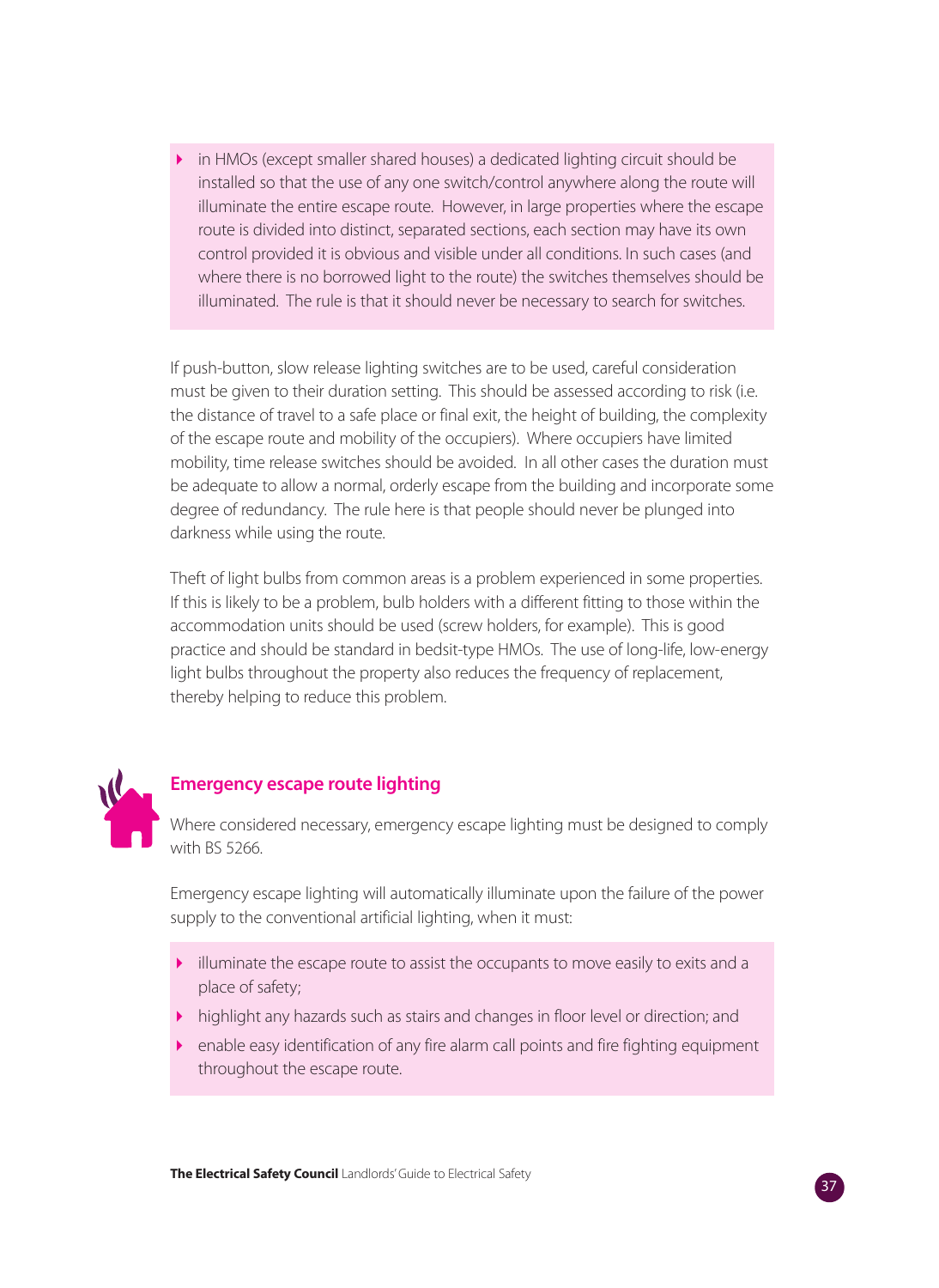Emergency lighting must operate not only when there is complete failure of the supply to the conventional artificial lighting, but also when there is a localised power failure within the lighting circuit that could be hazardous. The source of the power supply to the emergency lighting should be from the same local fuse as the conventional escape route lighting, so that in the event of that fuse failing, causing the normal lighting to fail, the emergency lighting will be brought into operation in the same locality.

In most cases self-contained, non-maintained luminaires providing three-hour duration will be adequate. Non-maintained luminaires remain unlit when the conventional lighting power supply is healthy. When it fails, the luminaire provides power to its own lamp from its own battery and illuminates. Restoration of the conventional lighting power supply switches off the emergency luminaire and recharges its battery.

Emergency lighting systems are categorised as maintained or non-maintained followed by their duration of illumination. So a non-maintained system with threehour duration will be categorised as NM/3.

The power supply to the luminaires should be designed to prevent unauthorised disconnection, but it must incorporate a suitable means for simulating a mains failure (i.e. a test switch).

The mounting height of luminaires will be governed by the physical characteristics of the building. They should be mounted close to two metres above floor level (when measured to the underside of the luminaire) but not lower than two metres.

#### **Luminaires should be sited in the following positions:**

- near any intersection of corridors;
- **b** above each final exit door;
- near each change of direction (other than on a stairway);
- within each stairway so that each flight of stairs receives direct light;
- near any change of floor level;
- outside any secondary escape exit if the street lighting is poor;
- near each fire alarm call point; and
- near fire fighting equipment.

'Near' is normally considered to be within two metres when measured horizontally. The route should be reasonably uniformly lit.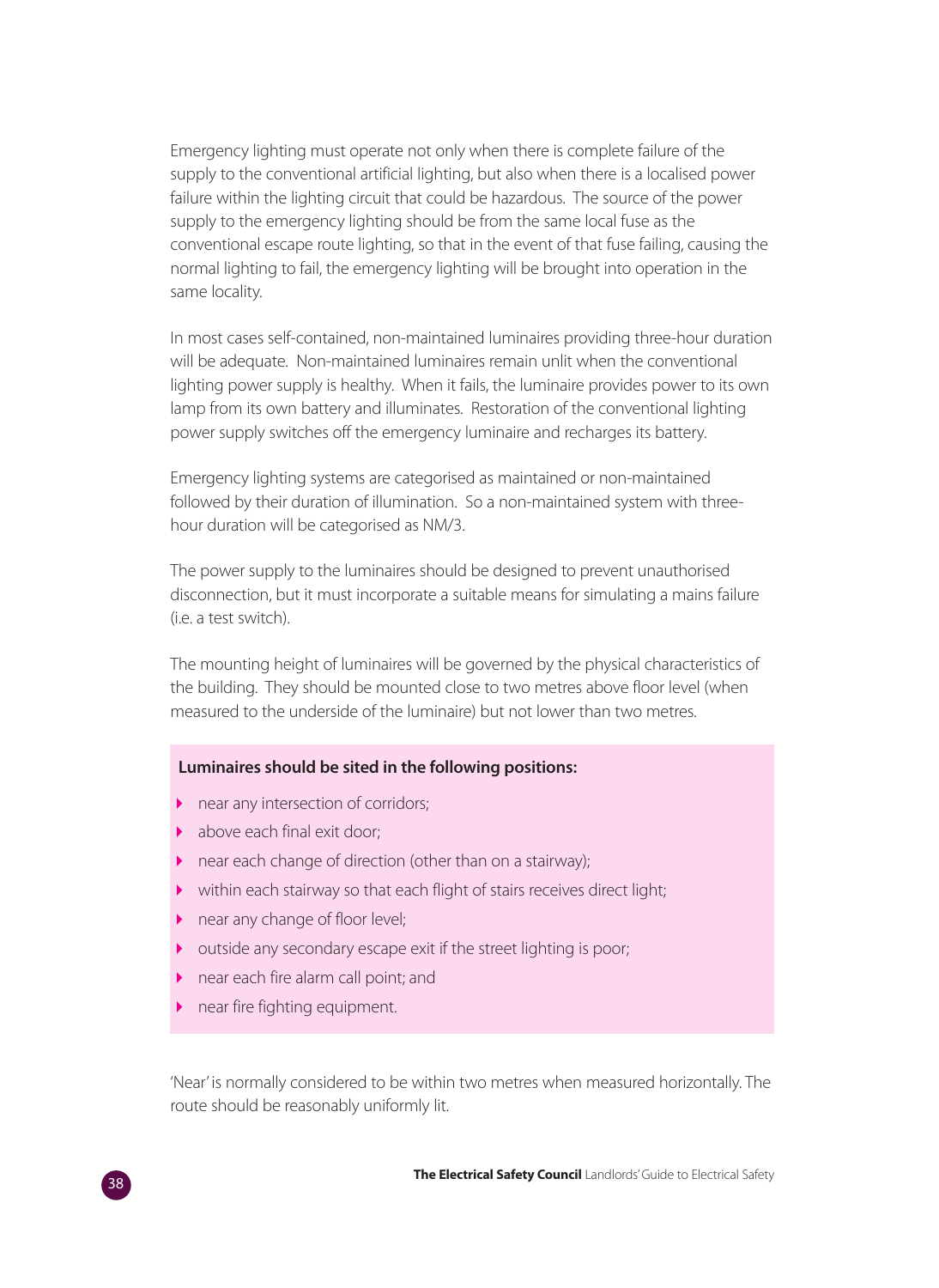## **APPENDIX C:**

### **Further Guidance Relating To Periodic Inspection Reports**

During the periodic inspection the electrician will check the electrical installation against the requirements of BS 7671 - Requirements for Electrical Installations (IEE Wiring Regulations).

The periodic inspection will take into account all relevant circumstances including:

- **adequacy of earthing and bonding,**
- suitability of the switchgear and controlgear, for example, old fuseboxes with double-pole fusing and/or wooden enclosures, are likely to need replacing,
- serviceability of accessories and light fittings, for example, older round-pin sockets, sockets mounted on skirting boards, round pattern lighting switches and braided flexible cords connecting ceiling roses to lampholders, may require replacement due to unsuitability or deterioration,
- types of wiring systems and their condition, for example, cables coated in black rubber (phased out in the 1960s) and cables coated in lead or fabric (pre-1948), may be in poor condition and need replacing,
- extent of any wear and tear, damage or other deterioration of other parts of the installation
- provision of residual current devices (RCDs) for socket-outlets that may be used to supply electrical equipment used outdoors.
- presence of adequate identification and notices
- changes in use of the premises which have led to, or might lead to, deficiencies in the installation.

#### **Periodic inspection report observations and recommendations**

The electrician carrying out the inspection will provide a periodic inspection report (PIR) to record the findings of the inspection. In addition to the main body of the report, which will identify departures from the requirements of BS 7671 and provide an overall assessment of the suitability of the installation for continued use, the report should be accompanied by schedules of inspection and test results.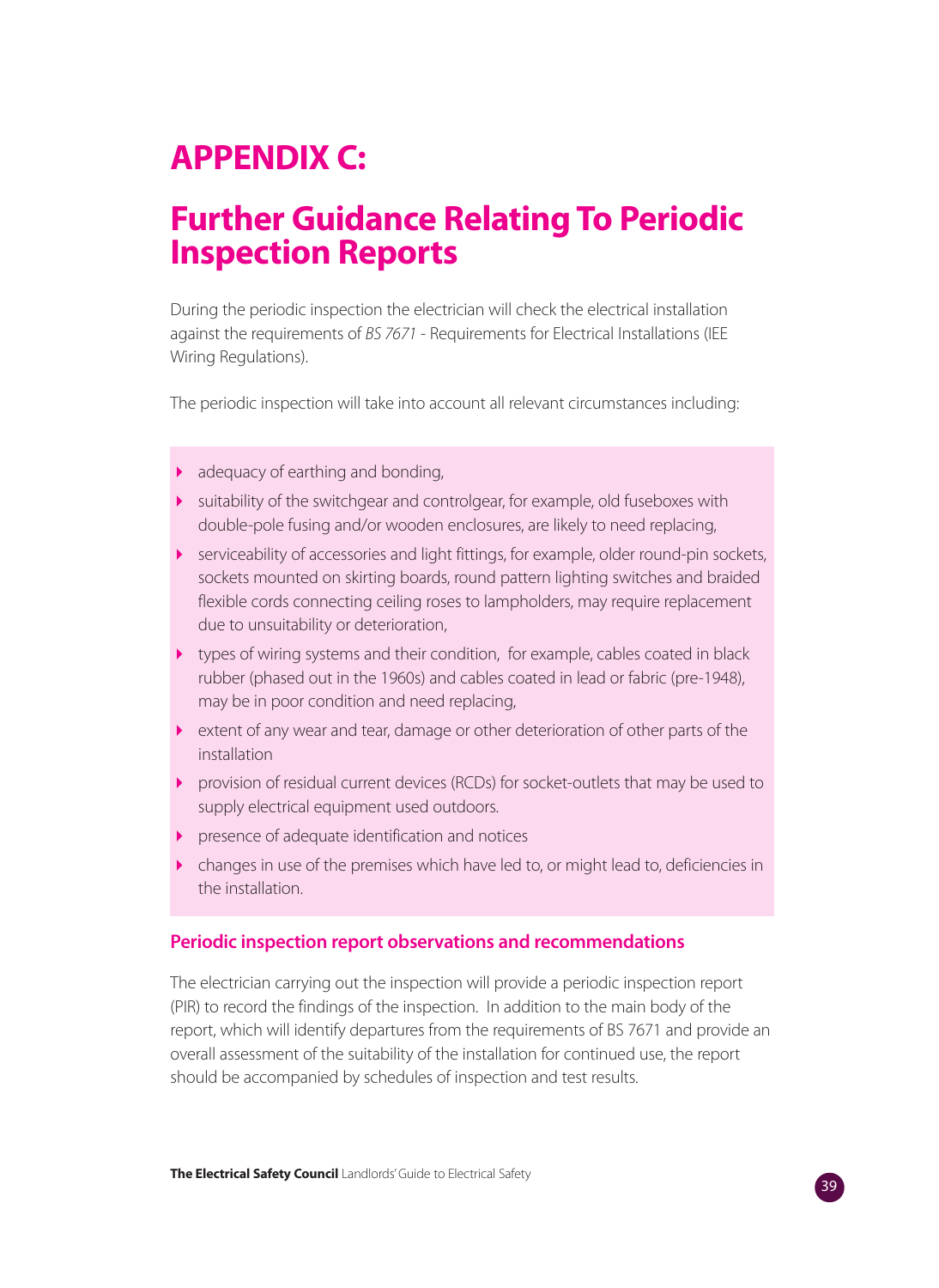The main purpose of a PIR is to report on the safety condition of an existing installation. A PIR is a formal method of recording the findings of the periodic inspection. The inspection and testing procedures should identify any damage, deterioration, defects and dangerous conditions within the installation.

The overall assessment section(s) of the report should describe the overall condition as either 'satisfactory', in which case no *immediate* remedial work is required, or 'unsatisfactory' which means remedial work is required to make the installation safe to use.

#### **Observations and recommendations**

Any relevant observations relating to the installation should, after due consideration, be recorded by the electrician in the 'observations and recommendations' section of the report. Each observation should be accompanied by a recommendation code to indicate the action needed.

- **Code 1** Requires urgent attention
- **Code 2** Requires improvement
- **Code 3** Requires further investigation
- **Code 4** Does not comply with BS 7671

The observations and recommendations should take due account of the results of the inspection and testing. They should be based on the requirements of the issue of BS 7671 current at the time of the inspection, not on the requirements of an earlier standard current at the time the installation was constructed.

The observation(s) should be provided in an accurate and easily-understandable manner.

#### **Code 1**

#### **Where a real and immediate danger is observed that puts the safety of those using the installation at risk, Recommendation Code 1 (requires urgent attention) must be given.**

The persons using the installation are at risk. The person ordering the report should be advised to take action without delay to remedy the observed deficiency in the installation, or to take other appropriate action (such as switching off and isolating the affected parts of the installation) to remove the danger. The inspector should not wait for the full report to be issued before giving this advice.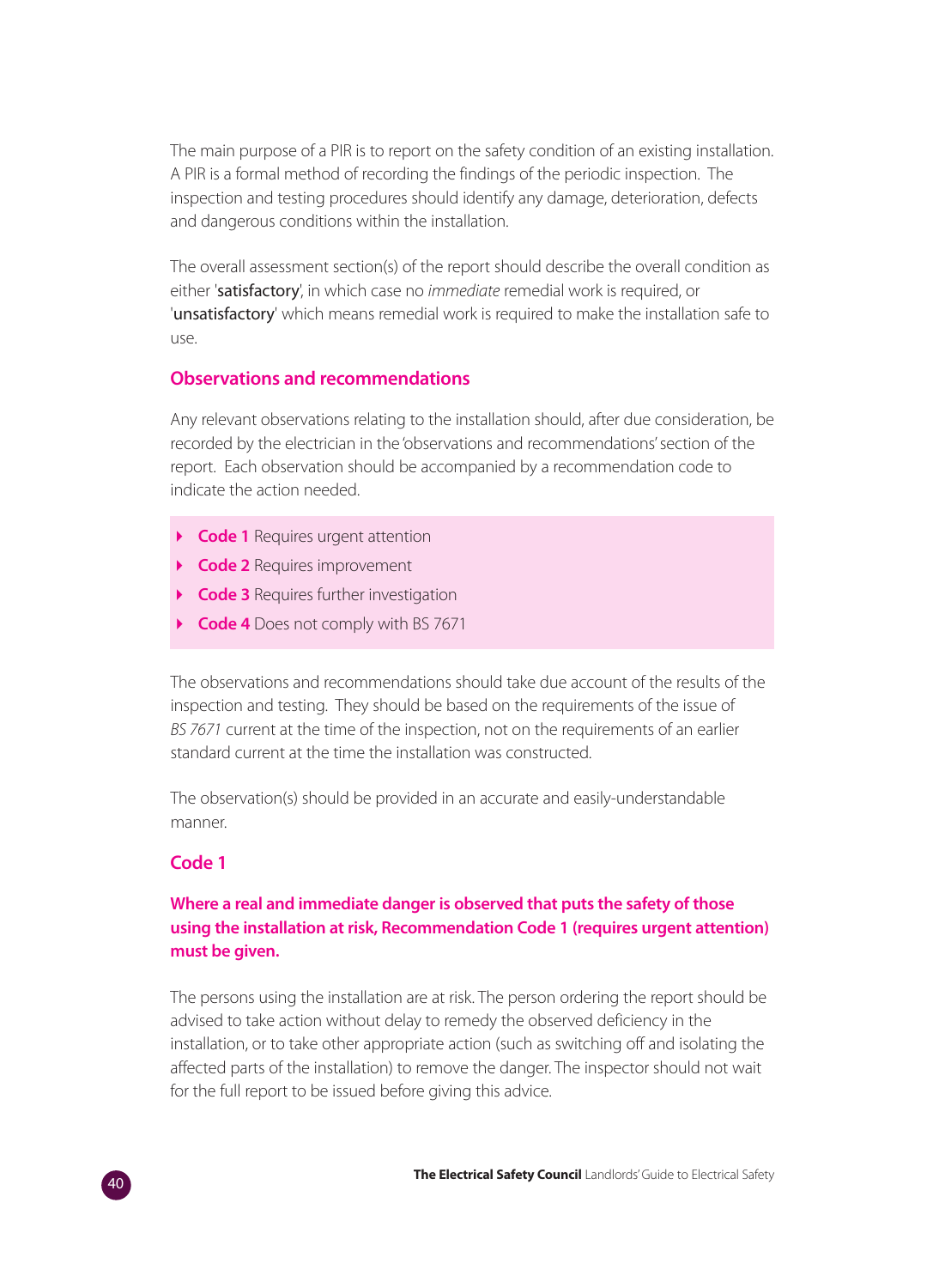Where a Recommendation Code 1 is given, the client will be advised immediately, in writing, that urgent work is necessary to remedy the deficiency. This action is necessary to satisfy the duties imposed on the inspector and others by the Health and Safety at Work etc Act 1974 and the Electricity at Work Regulations 1989.

#### **Code 2**

A Code 2 is to be used to indicate that the observed deficiency requires action to remove potential danger.

The person ordering the report should be advised that, whilst the safety of those using the installation may not be at immediate risk, remedial action should be taken as soon as possible to improve the safety of the installation.

#### **Code 3**

A Code 3 could to be used to indicate that the inspector was unable to come to a conclusion about an aspect of the installation or, alternatively, that the observation was outside the agreed purpose, extent or limitations of the inspection, but has come to the inspector's attention during the inspection and testing.

#### **Code 4**

This code is to be used to indicate that certain items have been identified as not complying with the requirements of the current issue of BS 7671, but that the users of the installation are not in any danger as a result.

The person ordering the report should be advised that the code is not intended to imply that the installation is unsafe, but that careful consideration should be given to the benefits of improving those aspects of the installation.

#### **Summary**

The electrician will also give a summary of the inspection in the report, which will give a clear indication of the condition of the electrical installation, taking into account all relevant circumstances.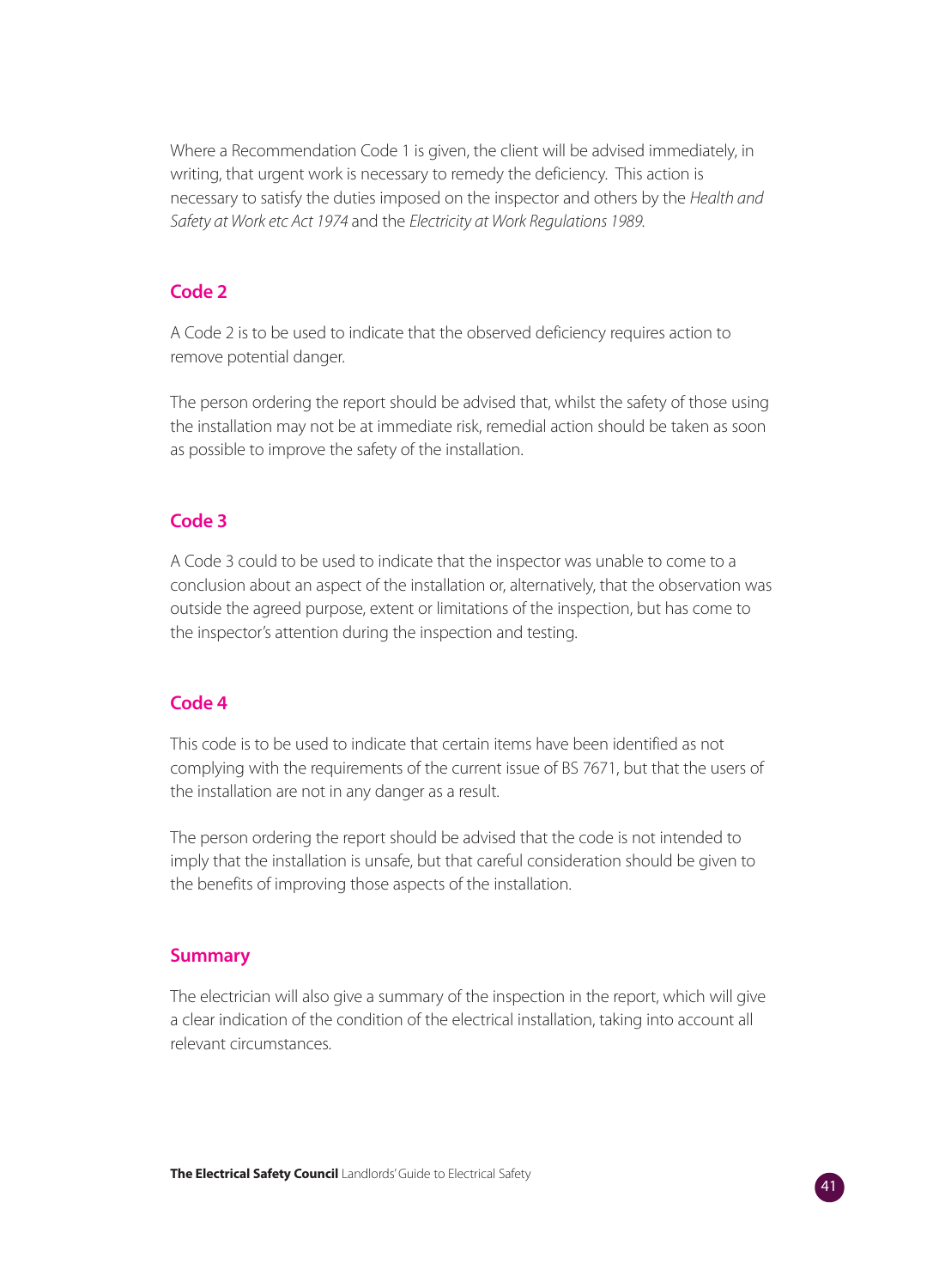#### **Remedial work**

If the report recommends improvements to the installation, ask for a fixed price quotation for the remedial work from at least three electricians. The improvements do not necessarily have to be carried out by the electrician who provided the Periodic Inspection Report.

Once the necessary remedial work has been completed, an appropriate certificate should be issued to confirm that the remedial work has been carried out in accordance with BS 7671.



**Further guidance relating to Periodic inspection reporting is available from the Electrical Safety Council. The Best Practice Guide No 4 Periodic inspection reporting – recommendation codes for domestic and similar installations can be downloaded free from www.esc.org.uk**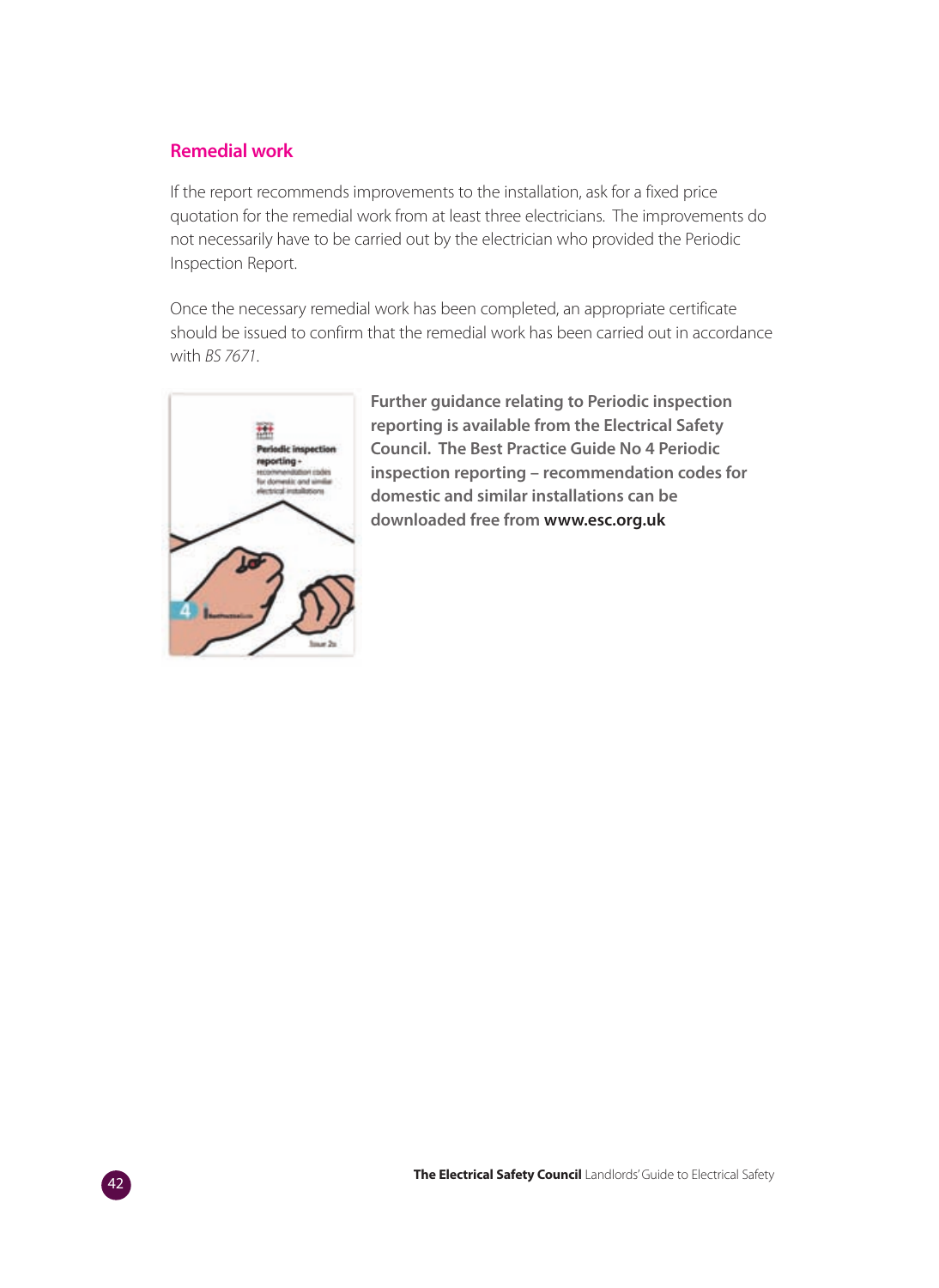## **APPENDIX D:**

### **Further information relating to portable appliance testing**

#### **Portable Appliance Testing (PAT)**

As you are required to ensure that all appliances such as electric kettles, fridges and washing machines provided as part of a tenancy agreement are safe, we recommend that you have these appliances tested by a registered electrician at the beginning of each tenancy and at regular intervals during any long term tenancies.

The checks that need to be carried out by a registered electrician will include:

- checking that the connections inside the plug are correct and secure;
- $\blacktriangleright$  that the fuse inside the plug is of the correct rating;
- that no bare wires are visible other than at the terminals inside the plug and appliance; and
- there is no sign of internal damage, overheating or entry of liquids, dust or dirt.

The electrician will normally use a portable appliance test instrument to check the electrical characteristics of the electrical appliance. This type of tester is capable of carrying out a series of tests on an appliance, including tests for continuity and insulation resistance. Testing should be carried out by properly trained and experienced operatives, which is why we recommend a registered electrician be employed to carry out this work. See Section 8 'Finding an Electrician' of this booklet.

#### **Frequency of portable appliance testing**

There are no specific legal requirements relating to the frequency of inspections and tests of electrical equipment (such as portable appliances). A risk assessment needs to be made in relation to the type of equipment, the users of electrical equipment and the environment in which the equipment is used. The Code of Practice for In-Service Inspection and Testing of Electrical Equipment (ISITEE) provides information relating to inservice inspection and testing of electrical equipment. The Health and Safety Executive document INDG236 Maintaining portable electrical equipment in offices and other low-risk environments is another useful source of information when considering the safety of electrical equipment.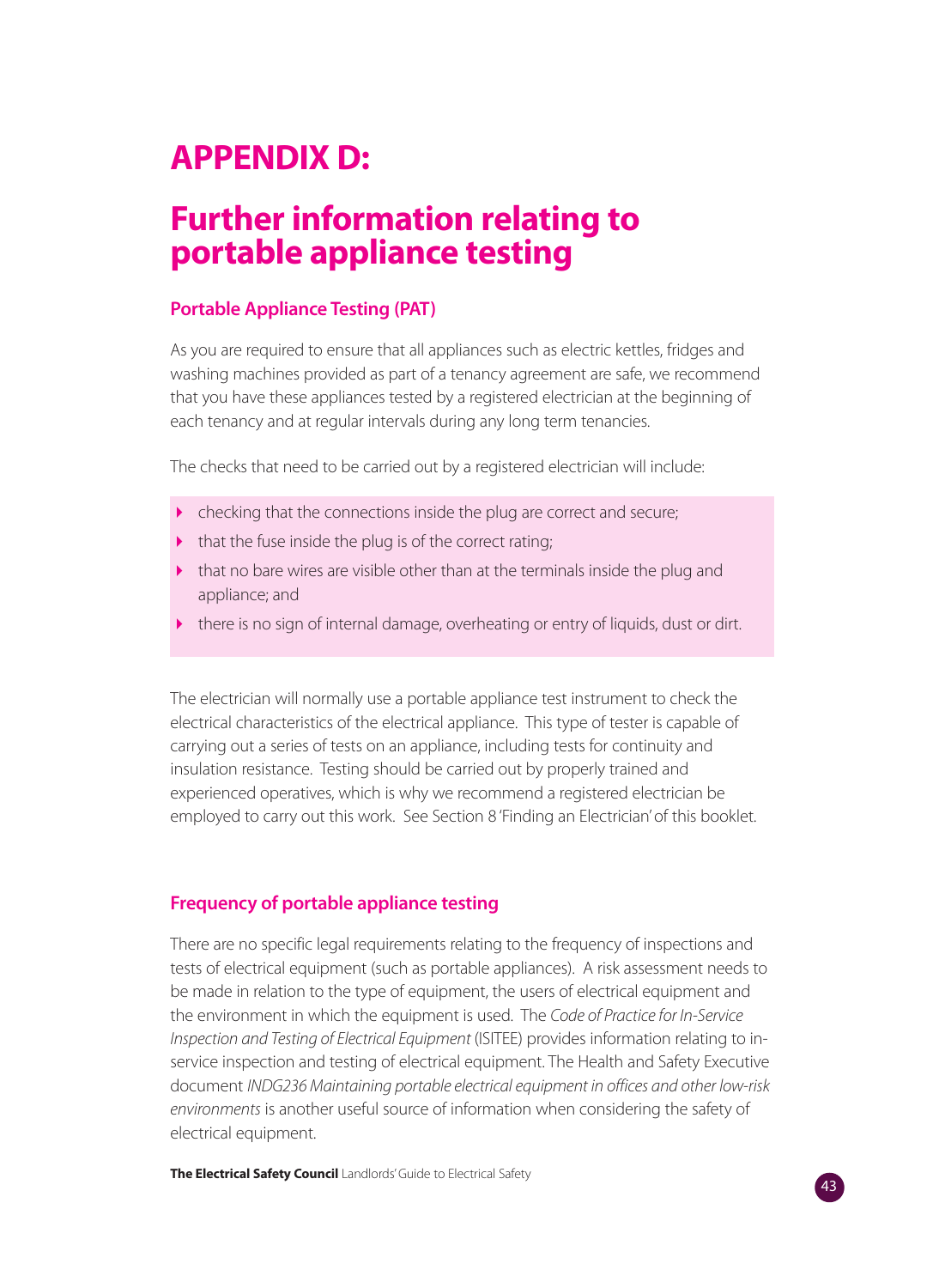#### **Electrical equipment categories**

ISITEE Code of Practice splits electrical equipment into the following categories:

**> stationary equipment** (either fixed or exceeding 18 kg (without a carrying handle, example: refrigerator or washing machine)

**hinformation technology equipment** (example: computer, fax machines, modems, telephones, printers)

**Inovable (or transportable) equipment** (less than 18 kg and not fixed example: electric fire or equipment with wheels, castors etc to facilitate movement to perform its intended use, example: compressor or airconditioning unit)

**• portable equipment** (equipment that is less than 18 kg and is moved in operation example: fan, table lamps, kettle, toaster, vacuum cleaner)

-**hand-held equipment** (portable equipment intended to be held in the  $\overline{r}$  hand during normal use example: hairdryer, power drill, soldering iron).

Further to the above categories, the frequency and range of inspection and tests will depend upon whether the equipment is categorised as Class I (equipment that is required to be earthed) or Class II (equipment provided with double or reinforced insulation).

ISITEE Code of Practice provides separate categories for the inspection and testing of electrical equipment in industrial premises, schools, offices, hotels etc. Although domestic premises are not given a separate category, the environment that is considered to be the least onerous (hotels, offices and shops) could be taken as a benchmark for domestic premises. The periods between inspection and tests provided in the table below are based on information in ISITEE and INDG236. The periods recommended are for initial frequencies of inspection and testing (the period to the first inspection and test). These may need to be reduced following the subsequent inspection/test(s). Experience of operating a maintenance system over a period of time together with information on faults found, should be used to review the frequency of inspection and the frequency of combined inspection and testing. New items of electrical equipment should ideally be inspected before being put into service to check that the equipment was not damaged in transit. However, it is not normally necessary to test new items of equipment as the manufacturer will have already tested them.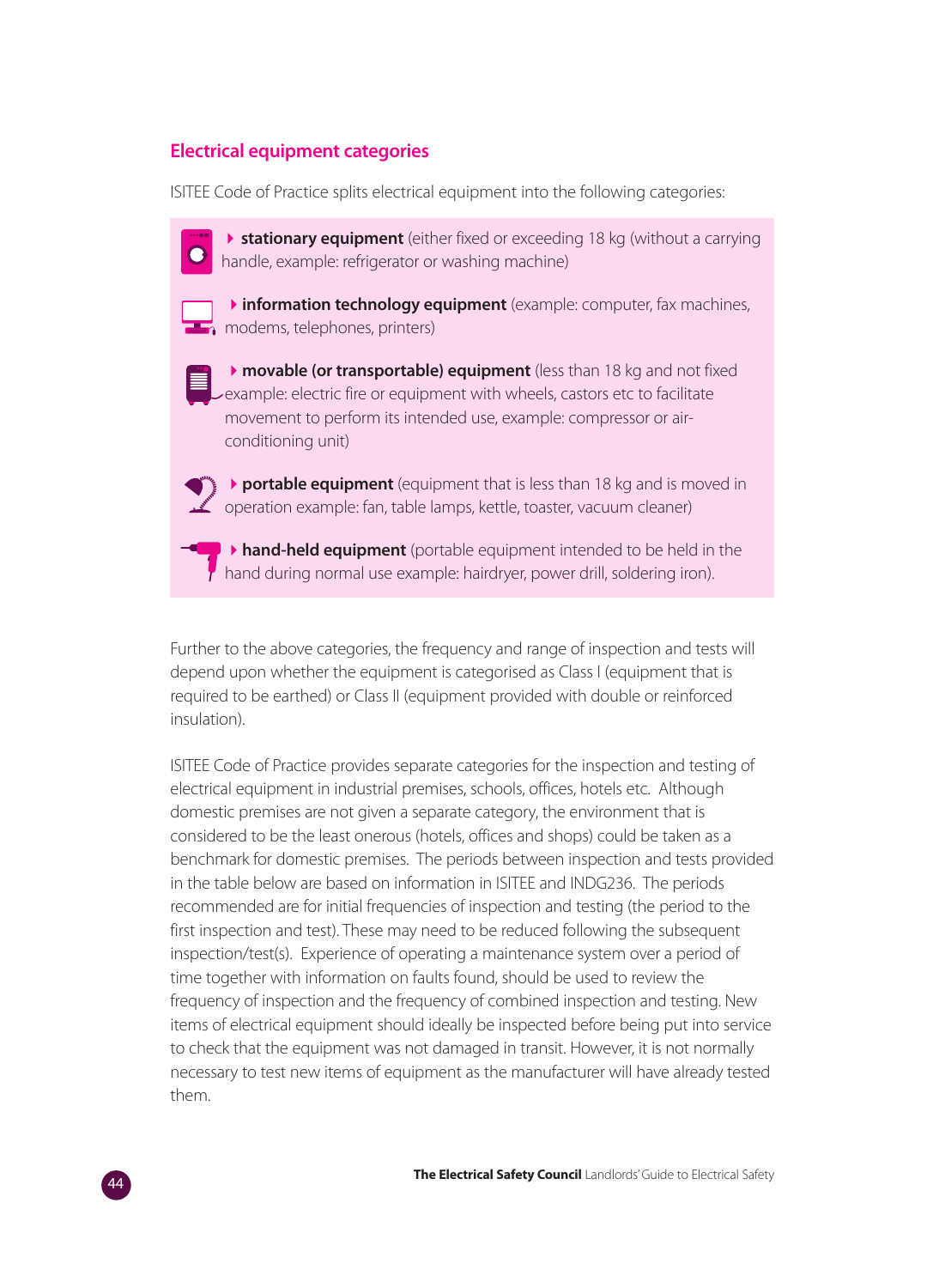| provided by the landlord<br>Type of equipment                                                     | User checks |                                                                                    | Class I                                                                                 | Class II                                                                           |                                                                                                             |
|---------------------------------------------------------------------------------------------------|-------------|------------------------------------------------------------------------------------|-----------------------------------------------------------------------------------------|------------------------------------------------------------------------------------|-------------------------------------------------------------------------------------------------------------|
| Electrical equipment<br>For examples see<br>categories above.                                     | Note (1)    | Formal visual<br>inspection<br><b>Months</b><br>Note (2)                           | inspection and<br>testing Note (3)<br>Combined<br><b>Months</b>                         | Formal visual<br>inspection<br><b>Months</b><br>Note (2)                           | inspection and<br>testing Note (3)<br>Combined<br><b>Months</b>                                             |
| <b>Battery operated</b><br>(less than 20 V)                                                       | None        | None                                                                               | None                                                                                    | None                                                                               | None                                                                                                        |
| than 50 V a.c.) eg telephone<br>equipment, low voltage<br>desk lights<br>Extra-low voltage: (less | None        | None                                                                               | None                                                                                    | None                                                                               | None                                                                                                        |
| Stationary equipment                                                                              | None        | 24                                                                                 | 48(4)                                                                                   | 24                                                                                 | None                                                                                                        |
| Information technology<br>equipment                                                               | None        | 24                                                                                 | 48(4)                                                                                   | 24                                                                                 | None                                                                                                        |
| Movable equipment                                                                                 | Weekly      | $\overline{C}$                                                                     | 24                                                                                      | 24                                                                                 | None                                                                                                        |
| Portable equipment                                                                                | Weekly      | $\overline{C}$                                                                     | 24                                                                                      | 24                                                                                 | None                                                                                                        |
| Hand-held equipment                                                                               | Before use  | $\circ$                                                                            | $\overline{12}$                                                                         | $\circ$                                                                            | None                                                                                                        |
| Cables (leads) and plugs<br>above equipment. (2)<br>connected to the<br>Extension leads           | Before use  | 6-24 months depending<br>equipment to which<br>upon the type of<br>it is connected | type of equipment to<br>depending upon the<br>which it is connected<br>12-48 (4) months | 6-24 months depending<br>equipment to which<br>upon the type of<br>it is connected | depending upon the<br>type of equipment to<br>which it is connected<br>$12-48$ (4) months<br>(limited test) |

Recommended frequency of inspection and tests for electrical equipment in rented accommodation when **Recommended frequency of inspection and tests for electrical equipment in rented accommodation when**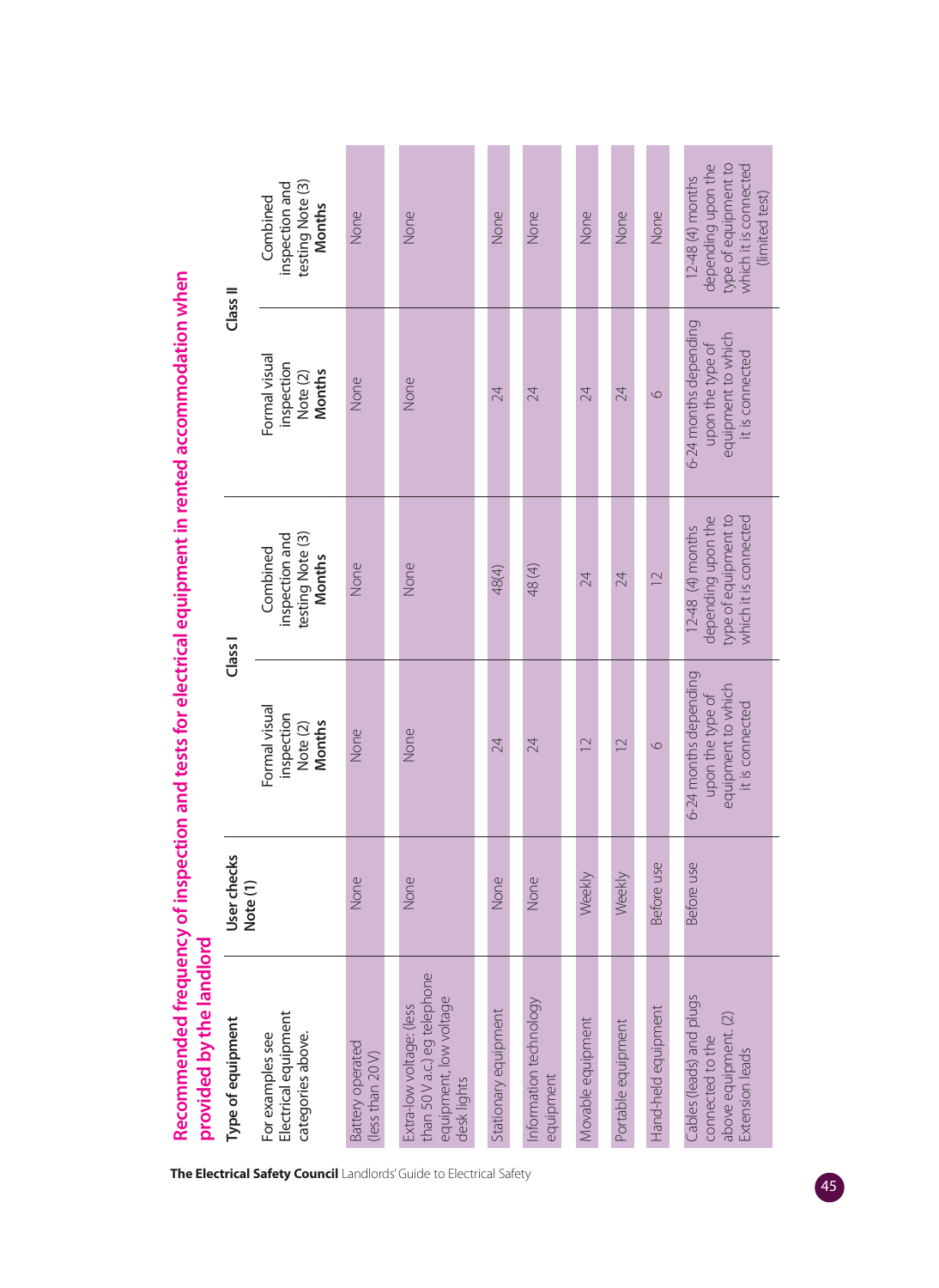#### **Notes**

- (1) User checks are required by the user before plugging in and switching on electrical equipment. User checks include a external visual inspection of plugs, flexes and appliances, as well as consideration of the suitability of appliances for the environment in which they are to be used.
- (2) The formal visual inspection should be carried out by a competent person, often the test operative. The formal visual inspection should be recorded.
- (3) The combined inspection and test should be performed by the test operative. The combined inspection and test should be recorded.
- (4) Consideration may be given to extending this to 60 months where the testing date coincides with the fixed wiring inspection and test.
- (5) When requests for tenders are being made for electrical equipment, clients should confirm whether inspection and tests of cable leads are included within the price quoted for inspection and test of their associated piece of electrical equipment.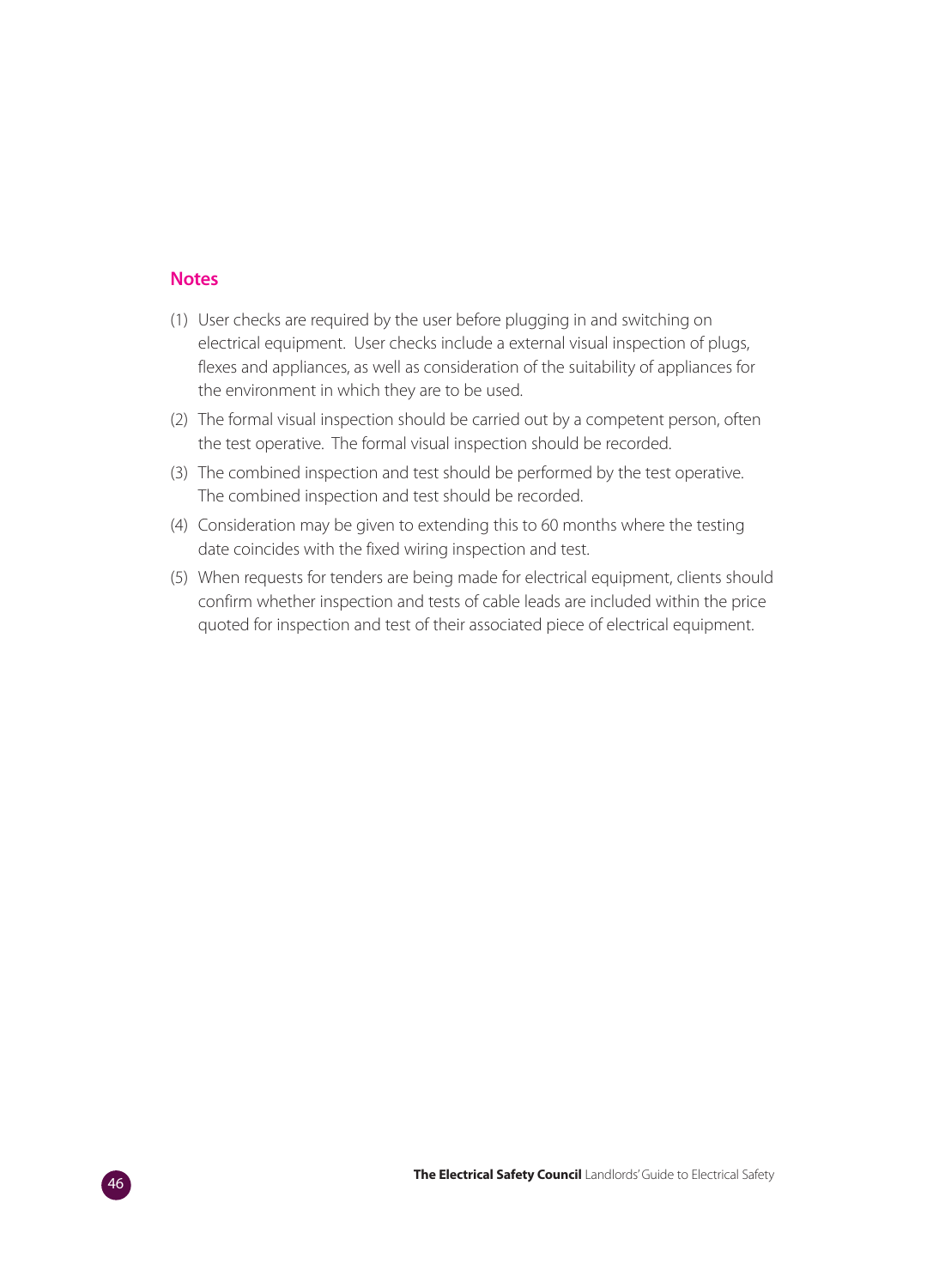### **APPENDIX E:**

### **Part P Defined Competence Schemes**

These schemes are designed primarily for those who do electrical installation work as an adjunct to or in connection with their primary work activities, such as gas installations, plumbing, kitchen or bathroom fitting, heating installation work, security system work.

**CORGI** Services Limited

**OFTEC** (Oil Firing Technical Association Limited)

**NICEIC** Group Limited

**NAPIT** Registration Limited (National Association of Professional Inspectors and Testers)

**ELECSA** Limited

**APHC** (Association of Plumbing and Heating Contractors (Certification) Limited

Examples of work/installations that fall within the scope of work classified as defined competency include:

- Plumbing
- Kitchen, bathroom and bedroom fitouts
- Security systems
- **•** Gas heating
- Loft conversions
- Telecommunications
- Oil-fired heating
- Extensions
- Door/gate entry
- Solid fuel heating
- Conservatories
- CCTV
- Extractor fans
- Garden installations
- Maintenance
- Air conditioning
- Swimming pools
- Stair lifts
- ▶ Spa baths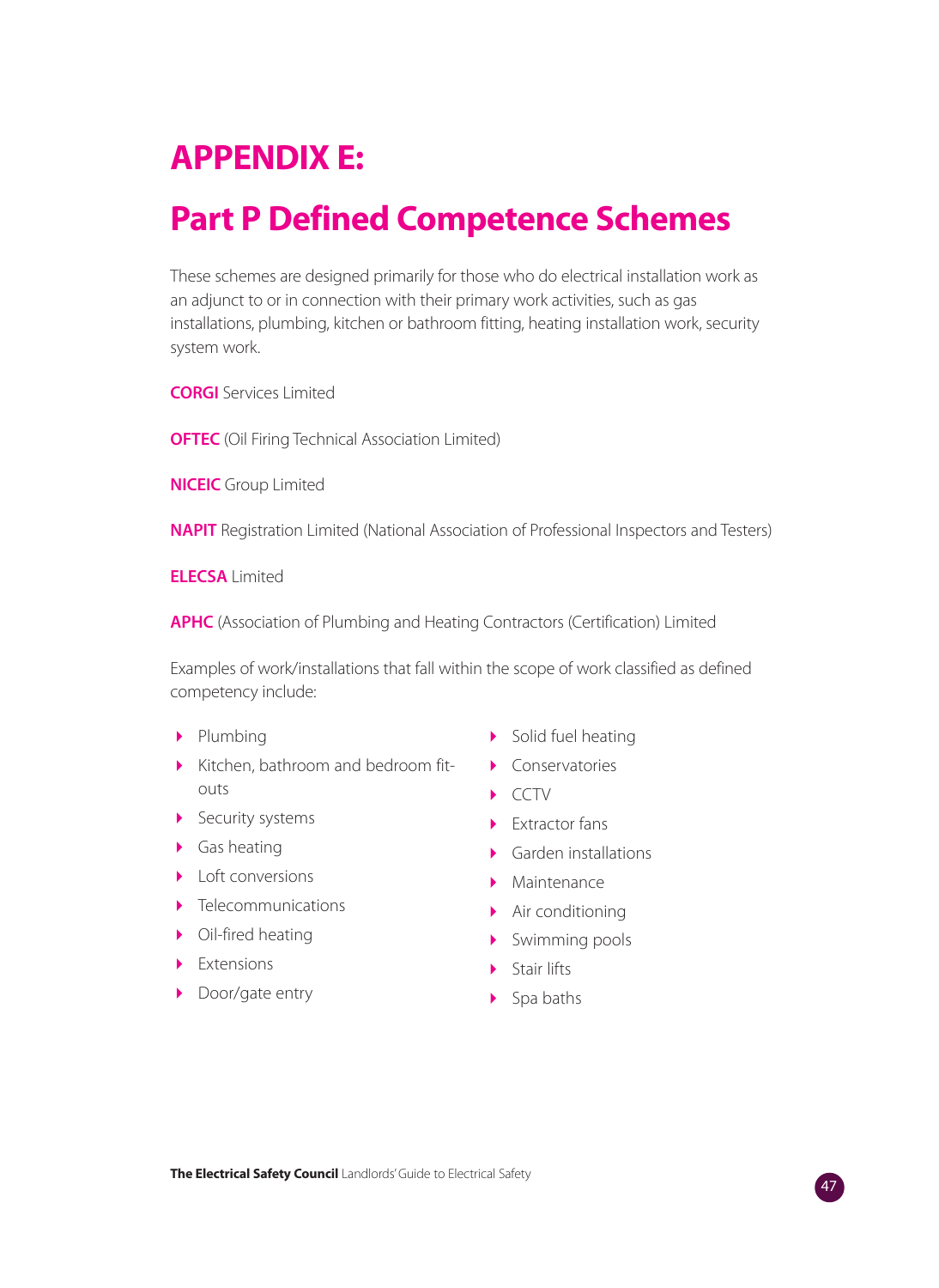## **APPENDIX F:**

### **Useful Reference Documents**

Approved Document P: Electrical safety - dwellings (2006 edition) available as a free download at www.planningportal.gov.uk/uploads/br/BR\_PDF\_ADP\_2006.pdf

The Electrical Safety Council Best Practice Guide No 4 Periodic Inspection Reporting (available as a free download at www.esc.org.uk)

Health and Safety Executive Guidance. INDG236 Maintaining portable electrical equipment in offices and other low-risk environments.

Housing – Fire safety. Guidance on fire safety provisions for certain types of existing housing (available from LACORS as free download at www.lacors.gov.uk

Housing Health and Safety Rating System Guidance for Landlords and Property Related Professional (available as a free download at www.communities.gov.uk)

The Code of Practice for In-Service Inspection and Testing of Electrical Equipment (ISITEE) – available from the Institution of Engineering and Technology.

Management of Houses in Multiple Occupation (England) Regulations 2006.

Management of Houses in Multiple Occupation (Wales) Regulations 2006.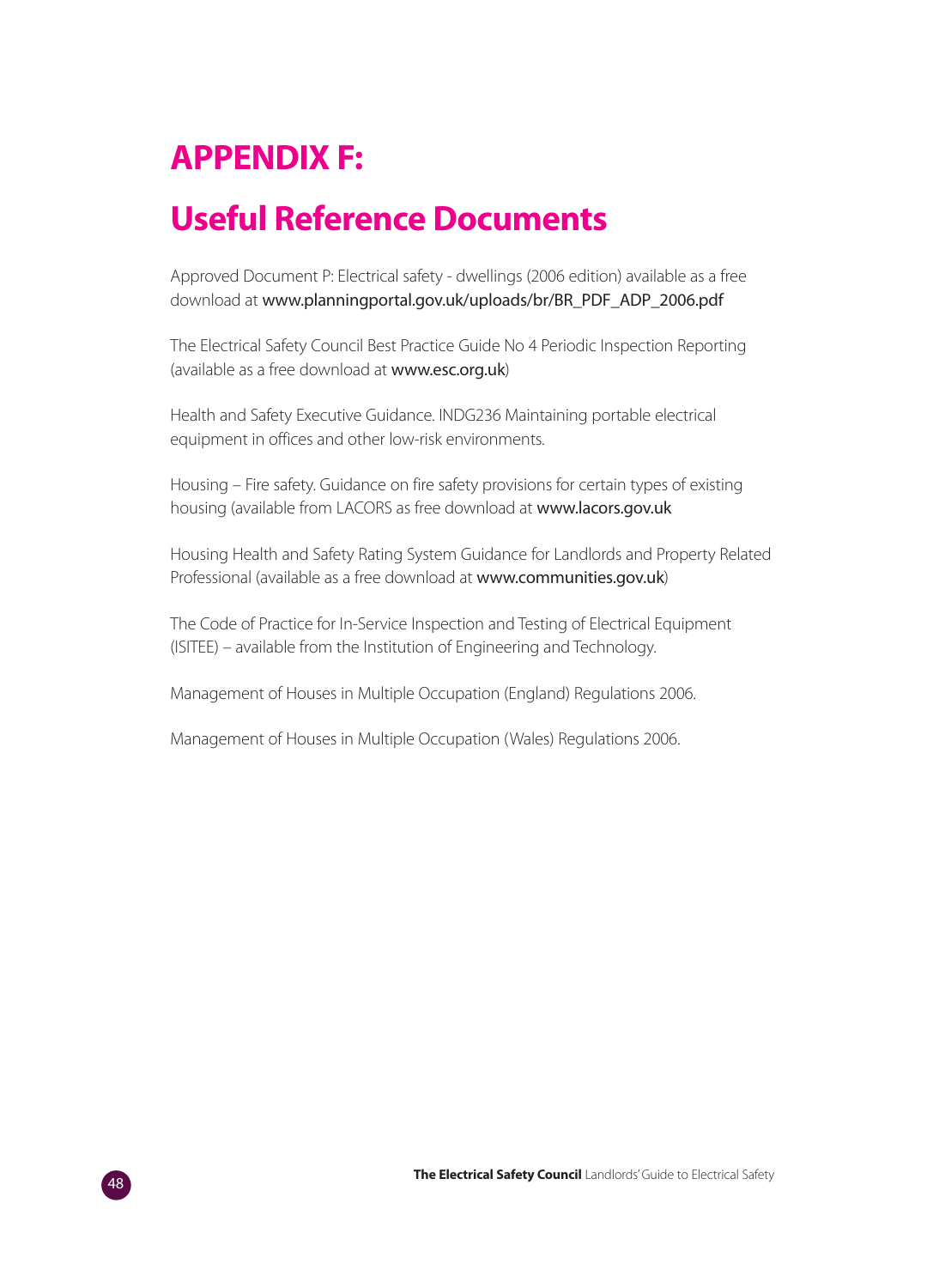### **Your notes:**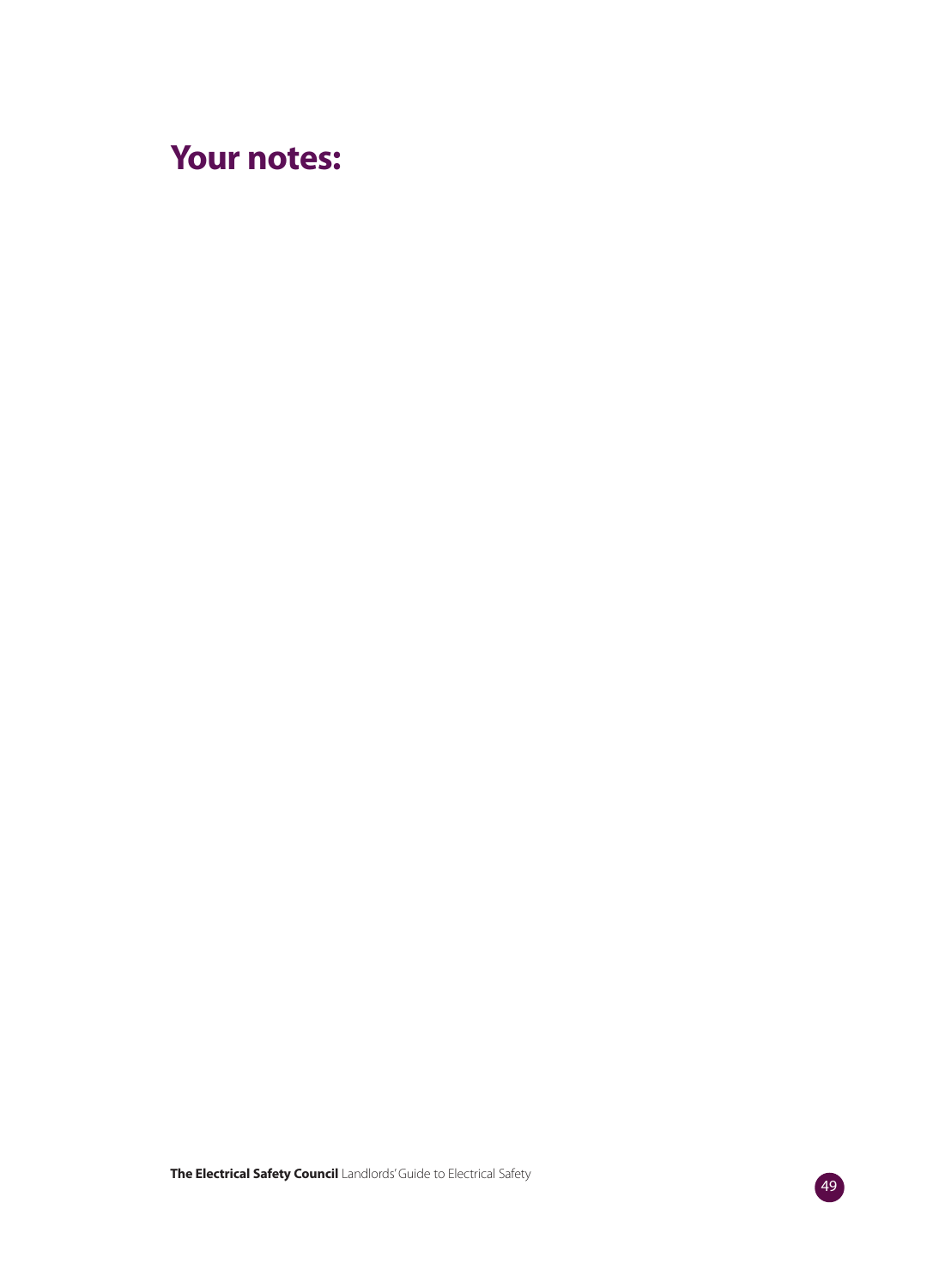### **Your notes:**